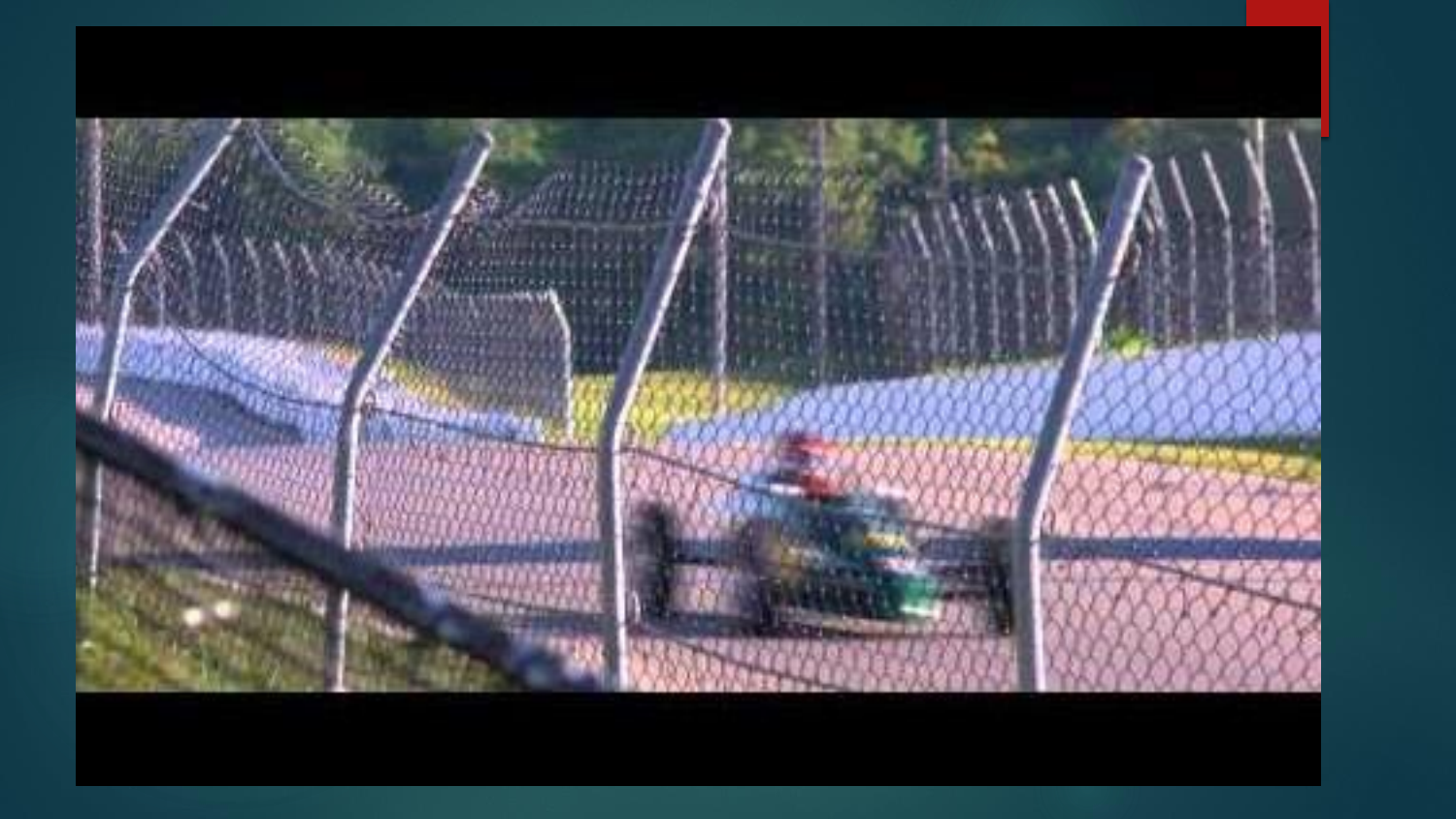



the Official Sanctioning Body of Motorsports in Ontario.

Welcome to the 2019 CASC-OR Race Division Workshop

Saturday November 23rd, 2019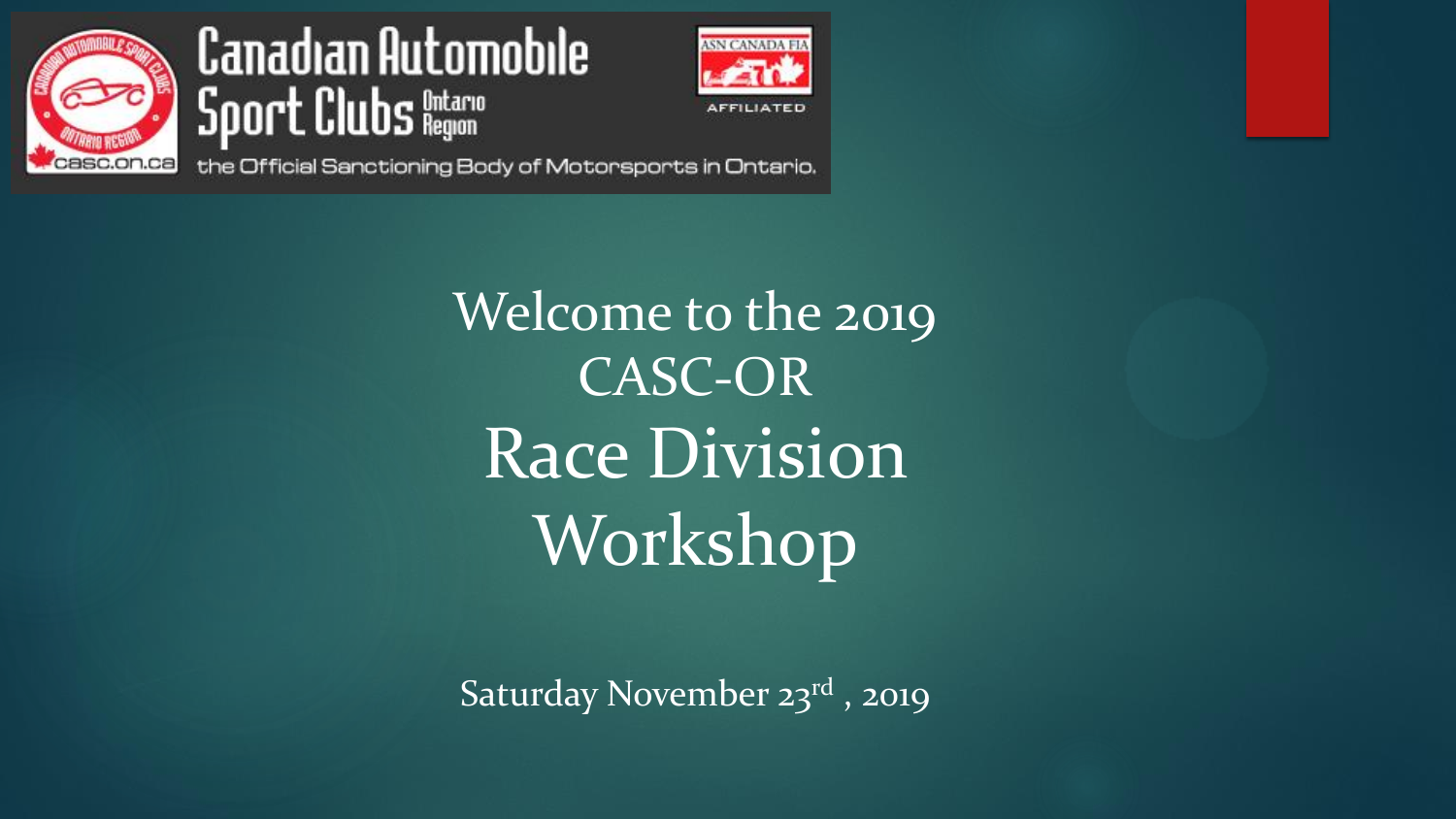



the Official Sanctioning Body of Motorsports in Ontario.

Agenda:

#### Review of 2019

- ▶ The " Clubs " and the economics of putting on a Race Weekend
- **Filty Fees**
- The 2020 Schedule
- ▶ Sponsors
- Plans for 2020
- ▶ Short Discussion / Questions ................ | and I do mean short )
- **Championship Trophy Presentation and Prize Money**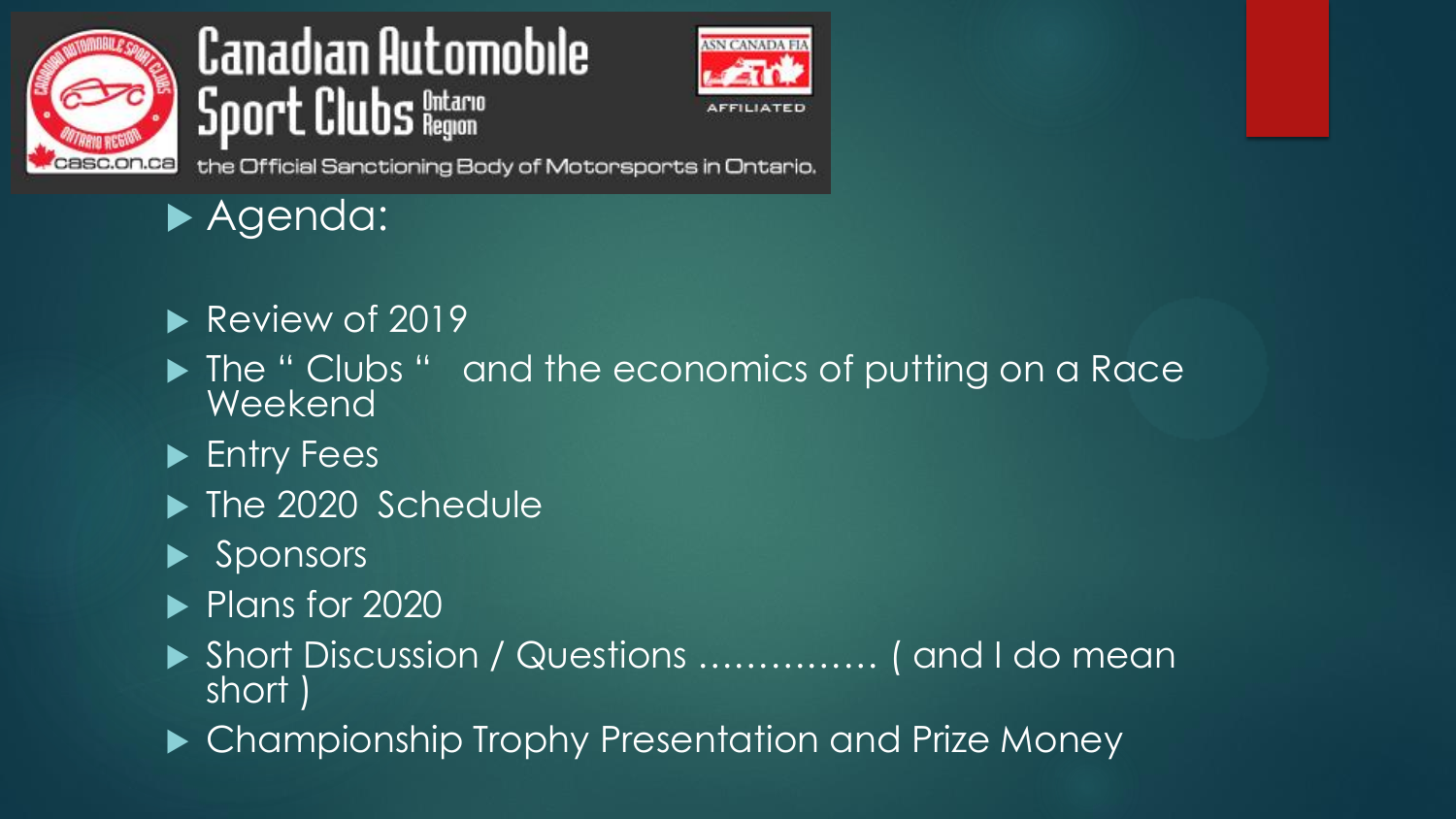



the Official Sanctioning Body of Motorsports in Ontario.

| <b>EVENTS</b>                            | 2019 | 2018 | 2017 | 2016 |
|------------------------------------------|------|------|------|------|
|                                          |      |      |      |      |
| Celebration 2018 / CTMP                  |      |      |      |      |
| BEMC Spring Trophy / CTMP                | 130  | 145  | 126  | 100  |
| <b>VARAC Grand Prix / CTMP</b>           |      |      |      |      |
| Summer Challenge / SMP                   | 102  | 100  | 74   |      |
| <b>BARC Canadian Trophy Races / CTMP</b> | 124  | 111  | 126  | 155  |
| <b>BEMC Indian Summer / CTMP</b>         | 149  | 126  | 158  | 117  |
| Celebration / CTMP                       | 128  | 134  | 153  | 108  |
| <b>TOTAL ENTRIES</b>                     | 633  | 616  | 637  | 480  |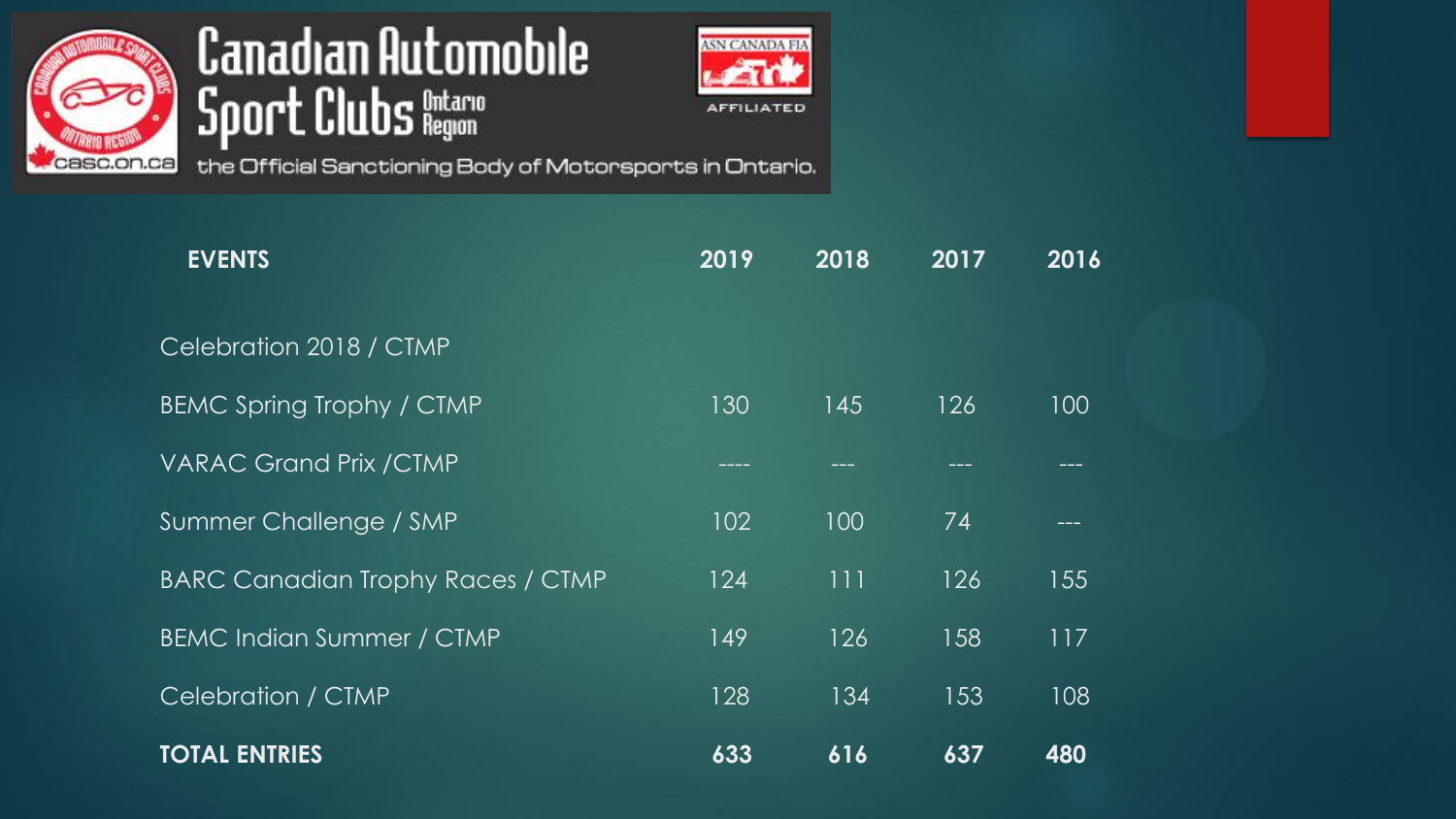

# **Canadian Automobile**<br>Sport Clubs **Automo**



the Official Sanctioning Body of Motorsports in Ontario.

#### **Review of 2019 Events by Driver**

|          | 2019           | 2018           | 2017 | 2016           |
|----------|----------------|----------------|------|----------------|
| 1 Event  | 97             | 148            | 154  | 120            |
| 2 Events | 55             | 74             | 58   | 60             |
| 3 Events | 32             | 53             | 46   | 41             |
| 4 Events | 22             | 15             | 26   | 23             |
| 5 Events | 10             | 21             | 20   | $\overline{7}$ |
| 6 Events | $\overline{O}$ | $\overline{4}$ | 9    | 4              |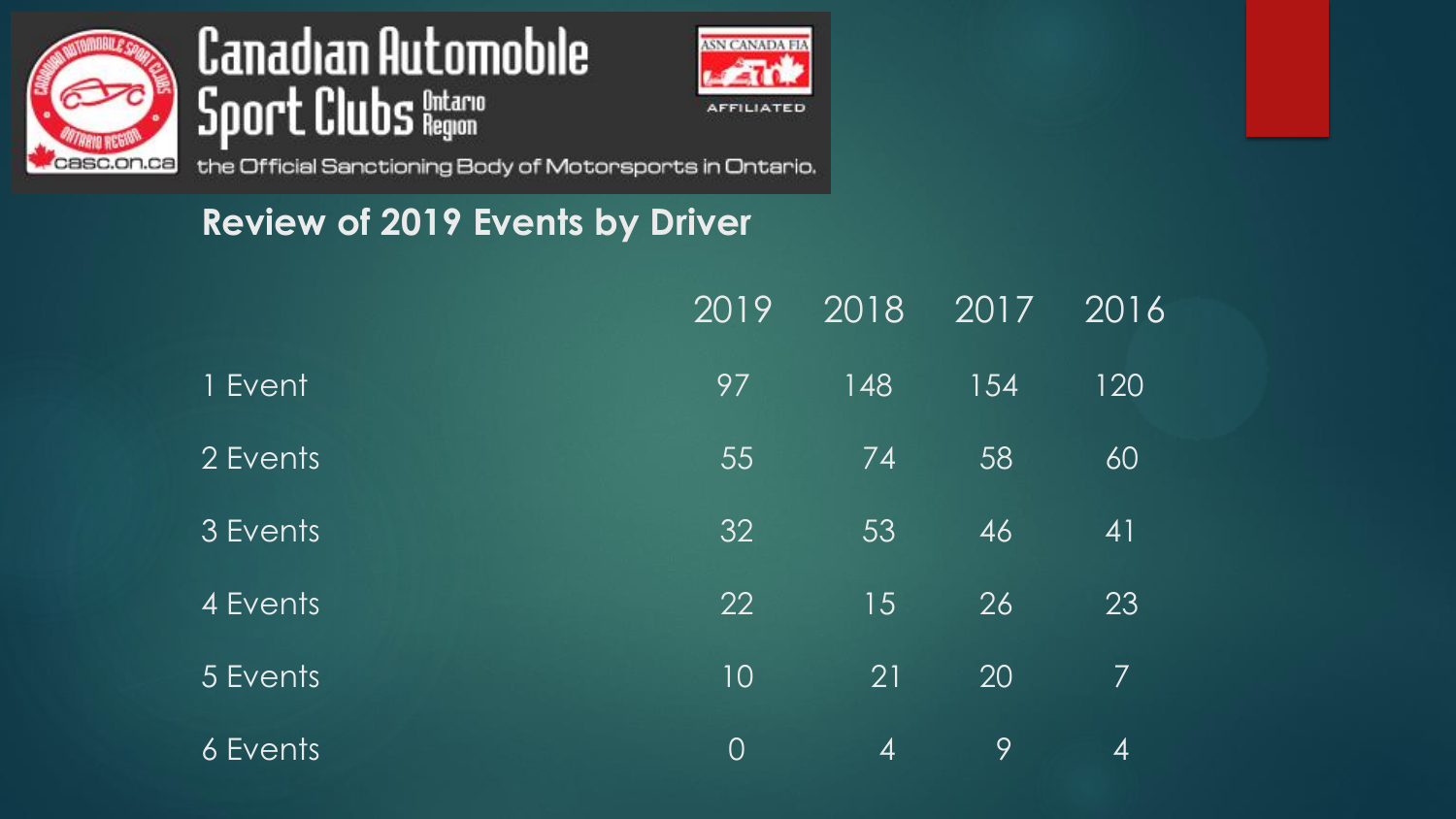

#### Canadian Automobile **Sport Clubs**



the Official Sanctioning Body of Motorsports in Ontario.

#### **New For 2019**

- The MSR Text message system that we used to relay info to drivers. We thought it worked really well and drivers who didn't want it, did have the option of opting out.
- I hired legendary Track Announcer Jim Martyn to call the racing action.

This was very well received among the drivers and spectators.

Sadly Jim passed away 2 weeks after Celebration. He will be sadly missed.

I will be looking for a replacement and I do have someone in mind.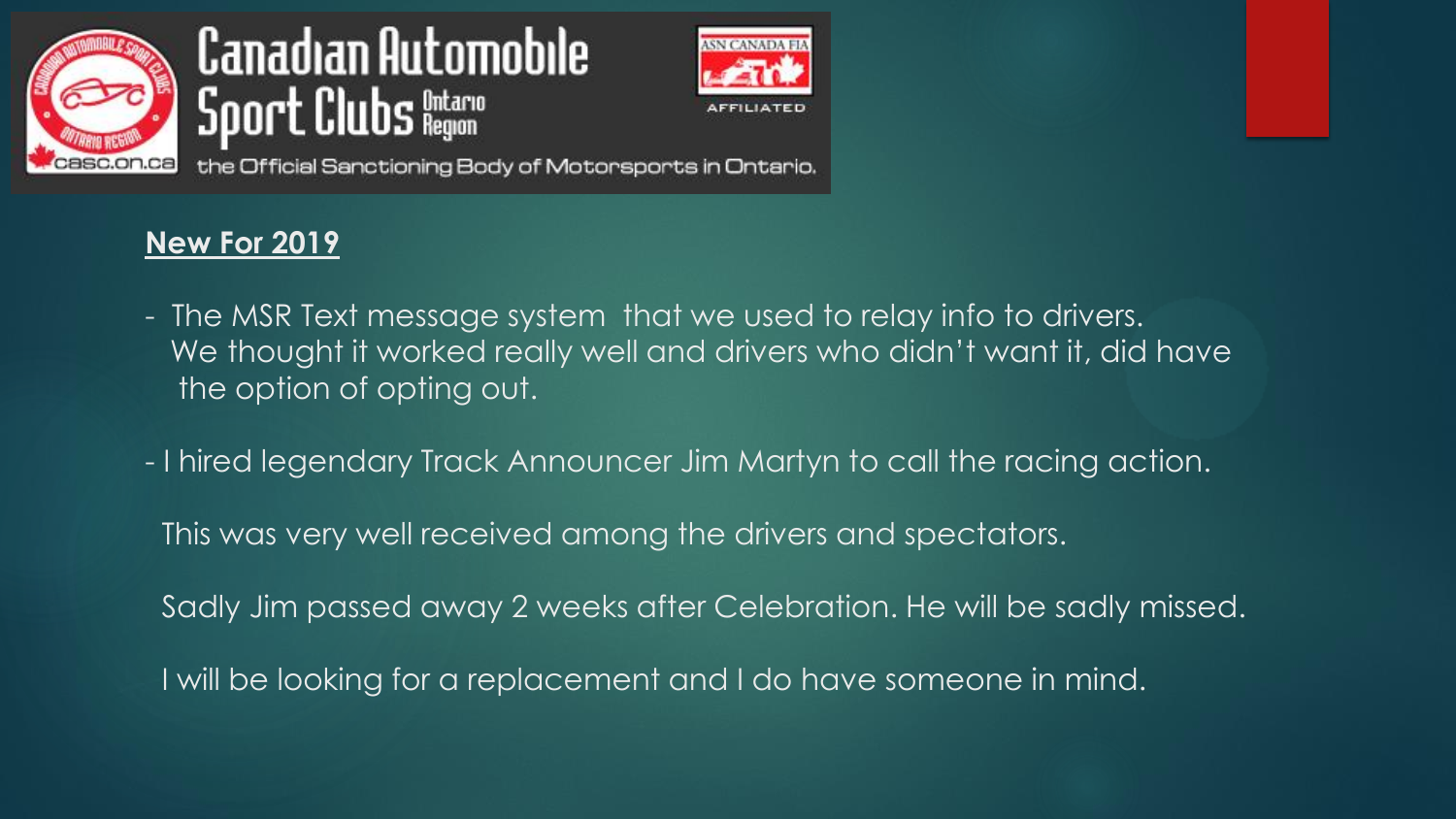





the Official Sanctioning Body of Motorsports in Ontario.

#### **The Cost to the Organizer of Putting on a Race Weekend**

- \$ 20,000 TRACK RENTAL ( CTMP ) AS AN EXAMPLE
- \$ 9,000 AMBULANCES
- S 3,500 TRACK RESCUE AND CLEAN-UP
- \$ 1,700 RADIO RENTALS
- \$ 3,000 INSURANCE
- \$ 775 PERMIT FEES
- \$ 5,000 OTHER SERVICES DOCTOR, MMS, CTA, TOWING , ETC.
- \$ 2,000 TROPHIES
- \$ 800 WORKER GIFTS AND PODIUM SUPPLIES
- \$ 3,000 ADMINISTRATION , PRINTING, EQUIP. REPLACEMENT, OFFICE, FUEL…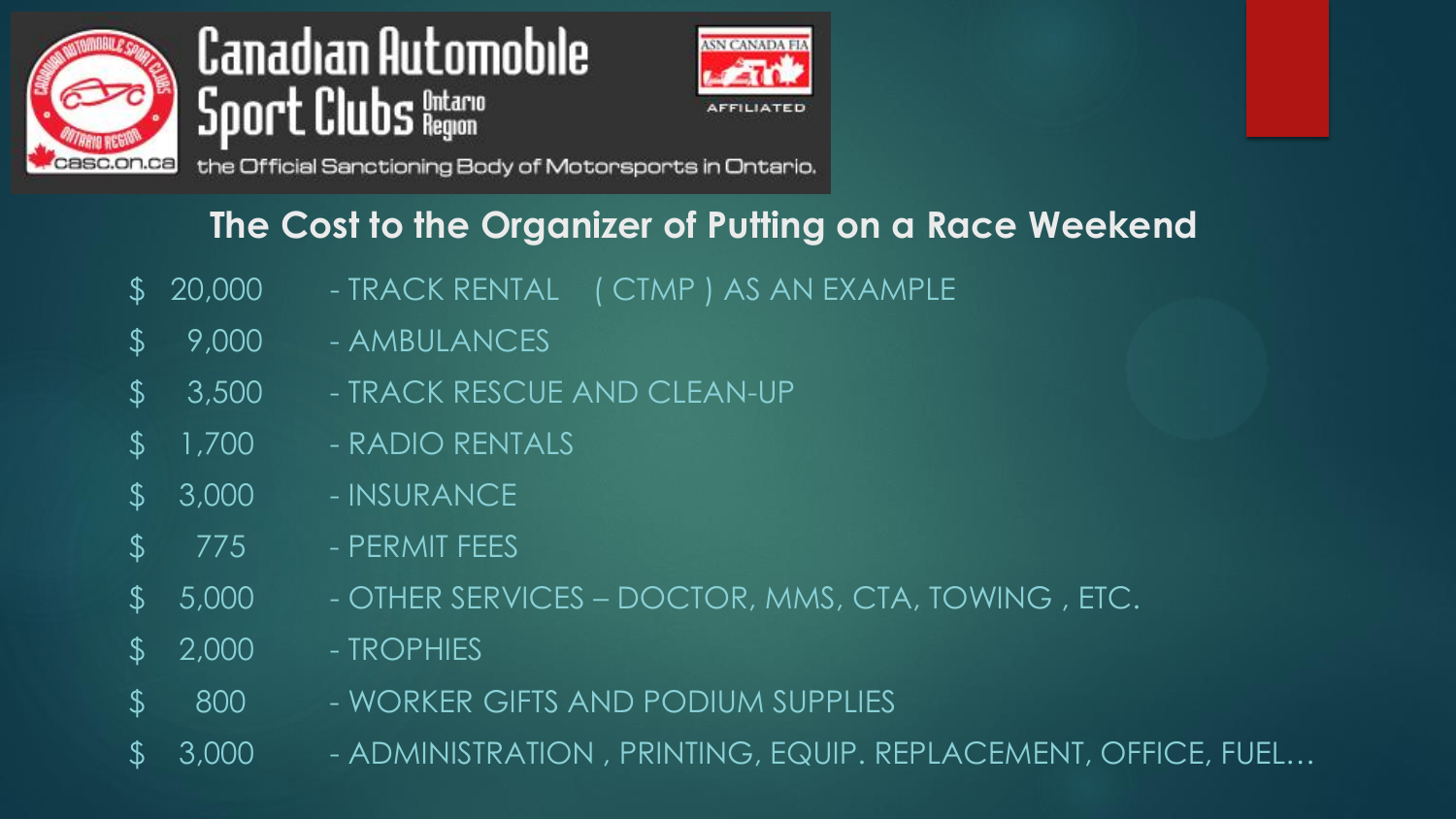



the Official Sanctioning Body of Motorsports in Ontario.

- \$ 4,000 Volunteer / Marshal Food and Beverage
- $\overline{\$$  2,000 Overheads
- \$ 7,000 Gate Tickets

#### **TOTAL COST \$ 61,775**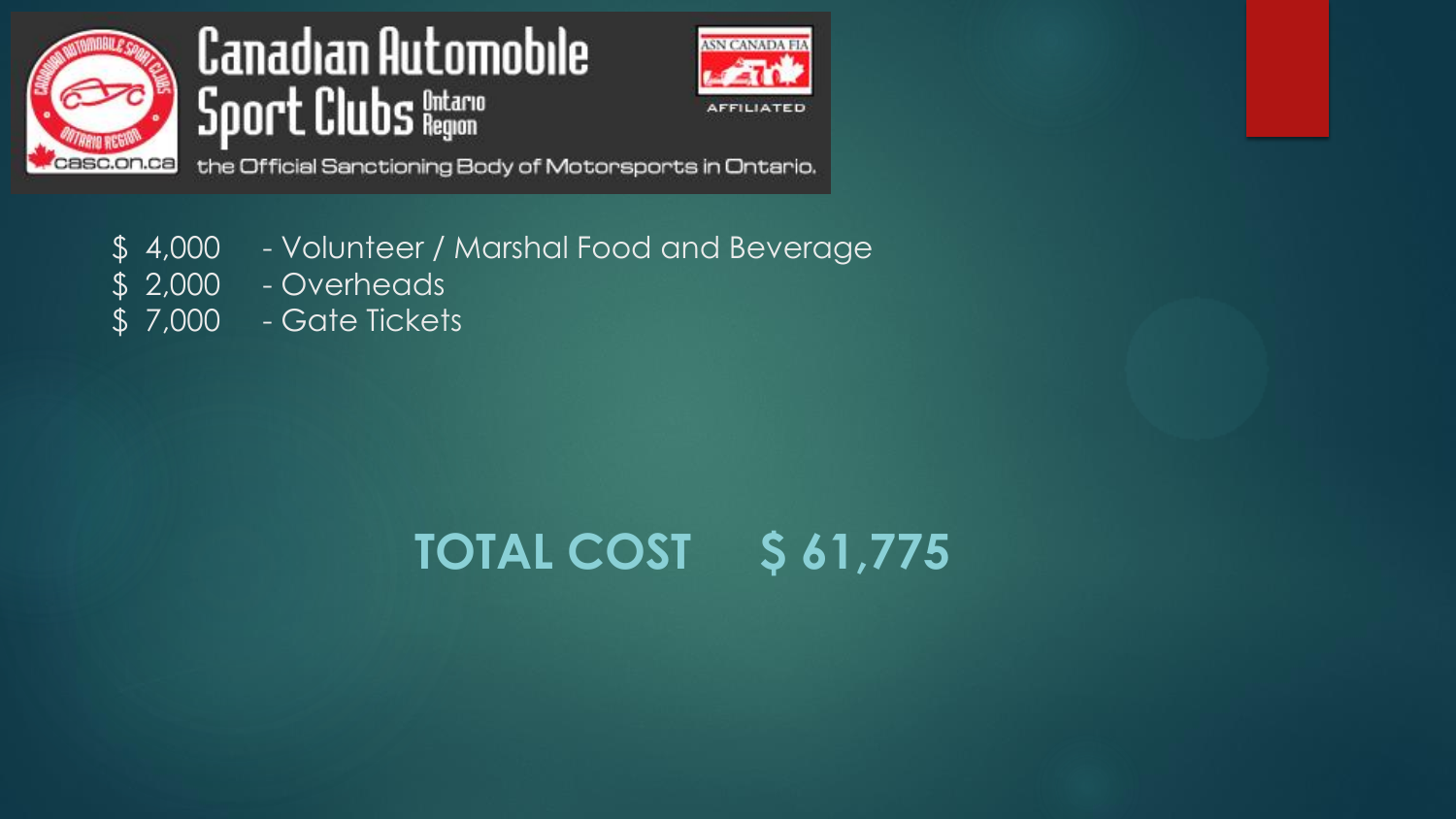





the Official Sanctioning Body of Motorsports in Ontario.

#### CASC's cut of the loot

The Permit fee of \$775.00 is what CASC gets per race event.

This covers the cost of Stewards travelling to different tracks and also other expenses like moving the CASC trailer to different tracks when needed.

The other income CASC gets is from licenses issued. That's pretty much it.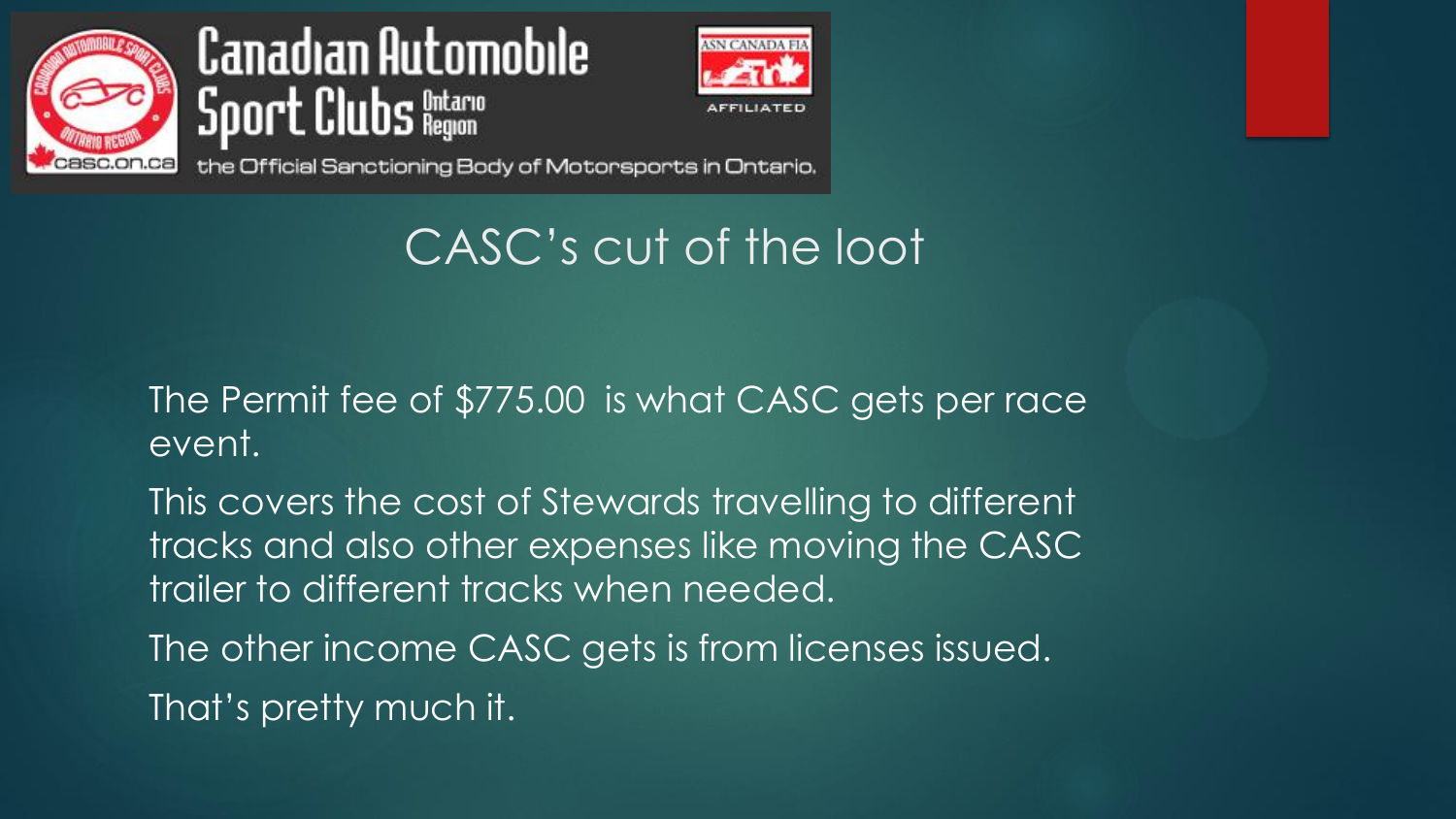



the Official Sanctioning Body of Motorsports in Ontario.

#### Entry Fees

There hasn't been an increase in the last 5 years. Unfortunately we have to keep up with rising costs.

For 2020 it will now cost : 565.00 incl. HST – Full Entry 400.00 incl. HST – 1 Day end the matrix of the 225.00 incl. HST – 2<sup>nd</sup> Entry The clubs must at least break even otherwise … WE DON'T RACE.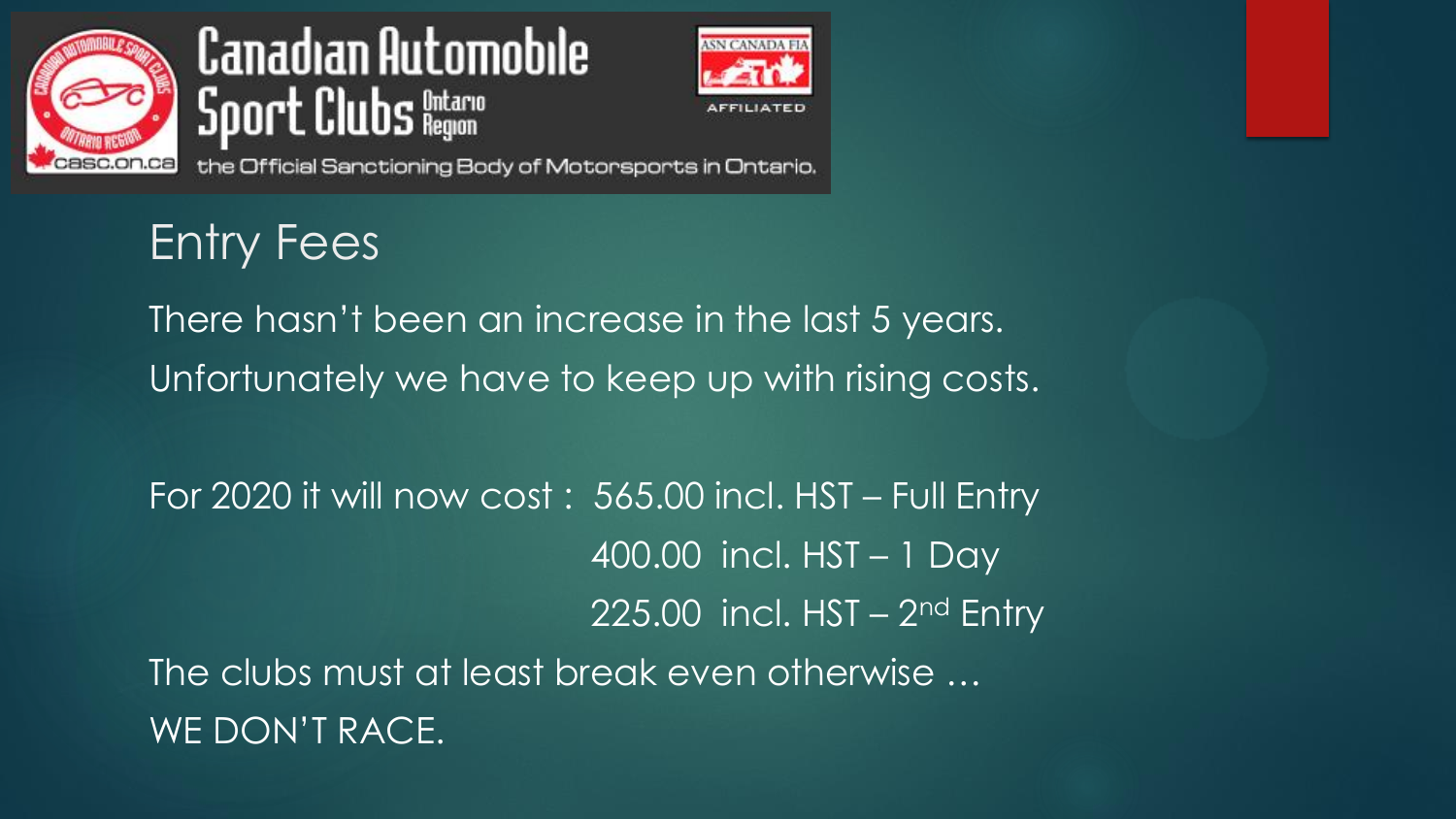

### Canadıan Automobile Sport Clubs



the Official Sanctioning Body of Motorsports in Ontario.

#### 2020 CASC Schedule

- April 24-26 Brack Driving Concepts Race School and CASC Spring **Fling**
- May 8-10 BEMC Spring Trophy Races at CTMP
- June 5-7 Summer Challenge at SMP
- June 18-21 VARAC Canadian Historic Grand Prix at CTMP
- July 24-26 BARC Canadian Touring Trophy Races at CTMP
- Aug. 14-16 2<sup>nd</sup> Summer Challenge at SMP
- Sept. 18-20 BEMC Indian Summer Trophy Races at CTMP
- Oct. 2-4 CASC Celebration of Motorsports at CTMP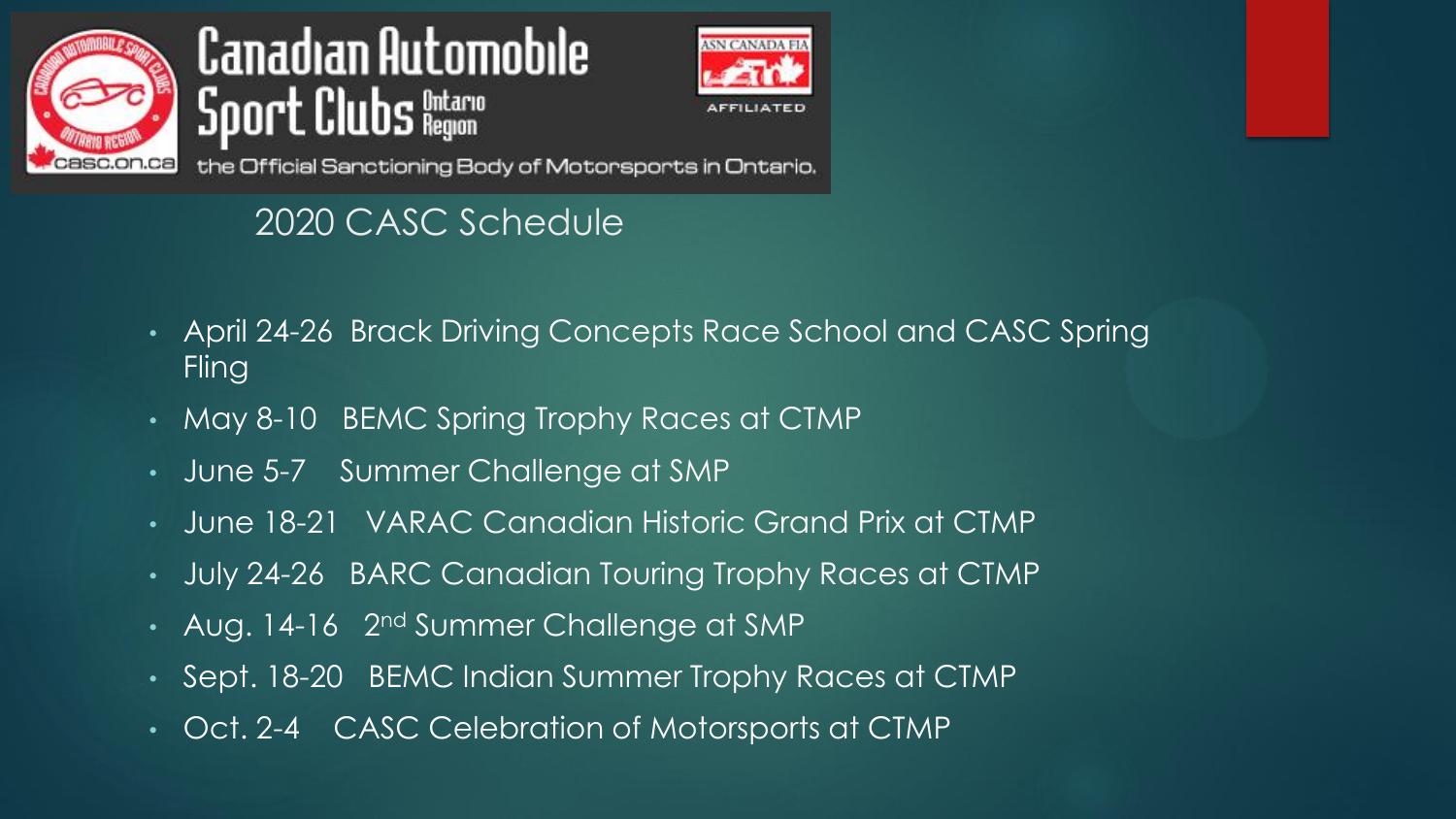



the Official Sanctioning Body of Motorsports in Ontario.

#### A big Thank you to all our CASC Sponsors

PIRELLI **Inside Track Braidan Tire** Pagid Rockstar Watchfinder Roadsport Honda Emzone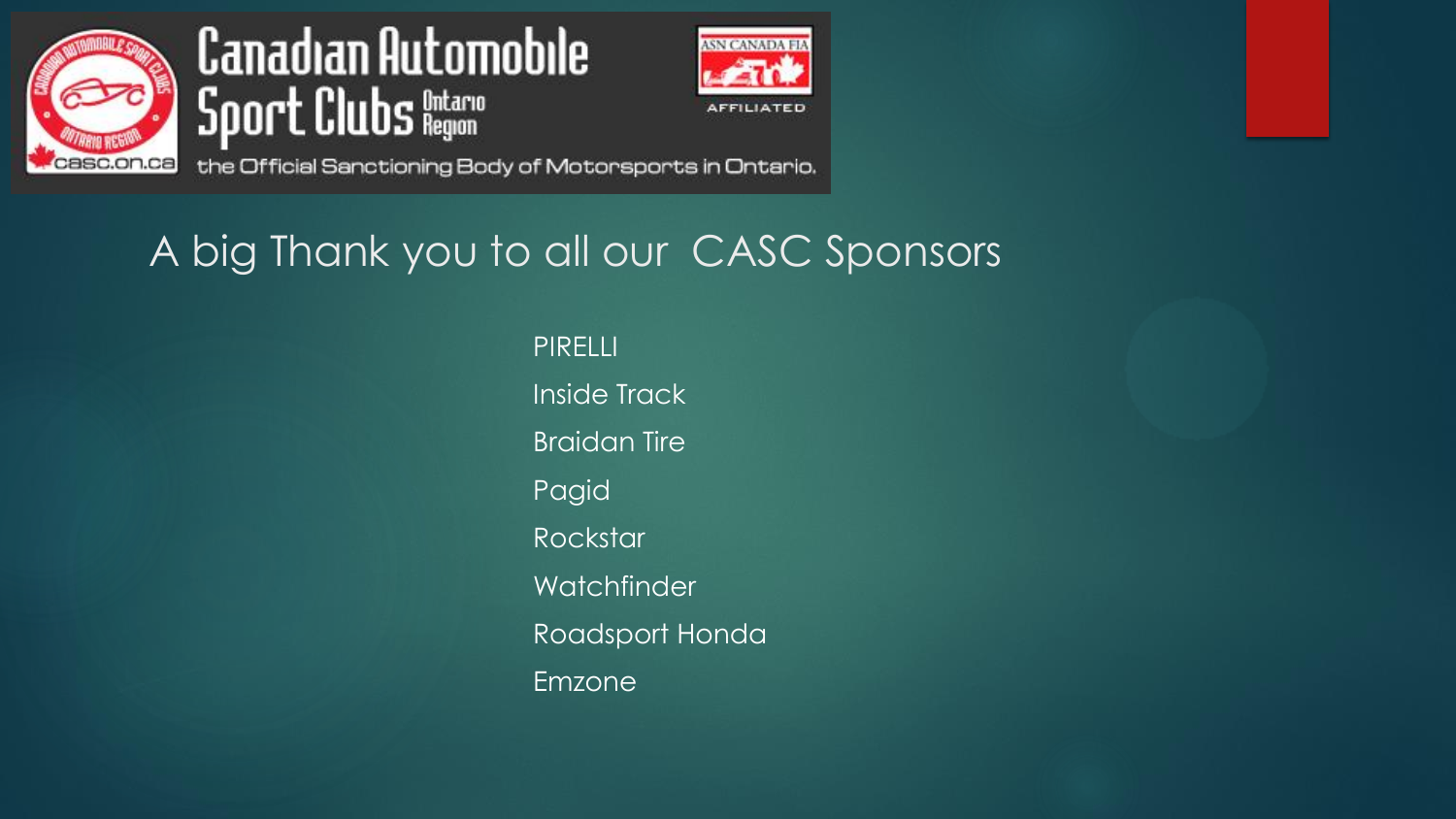

# **Canadian Automobile**<br>Sport Clubs **Autarie**



the Official Sanctioning Body of Motorsports in Ontario.

## Plans for 2020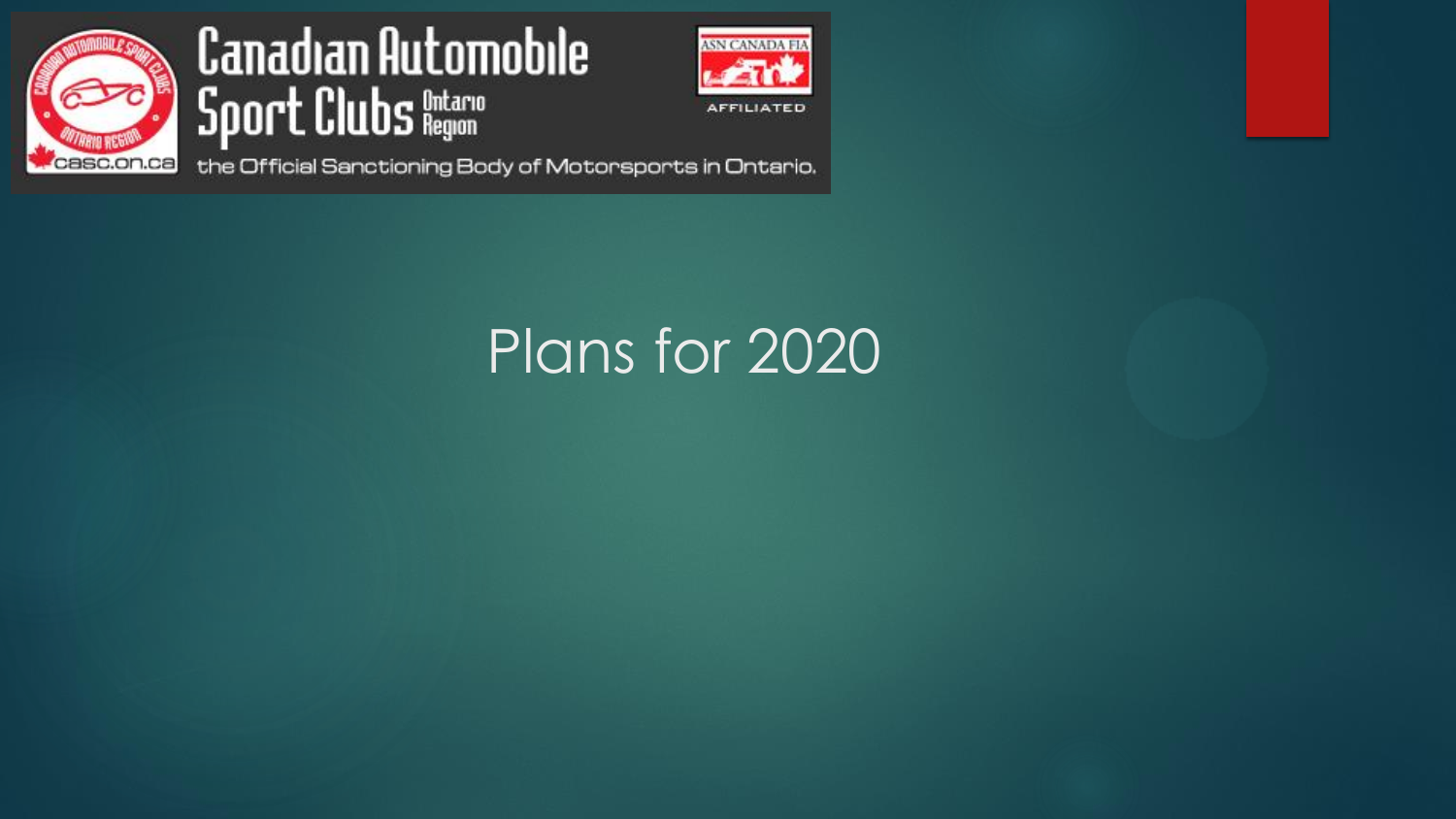





the Official Sanctioning Body of Motorsports in Ontario.

I want to put a team together to focus on the social media stuff that we are sadly lacking in.

I plan to continue with a new track announcer.

I want to build up the social gatherings that we used to have years ago on the Saturday nights.

BBQ's, music… that's what we used to do.

Make the weekends " EVENTS " not to be missed.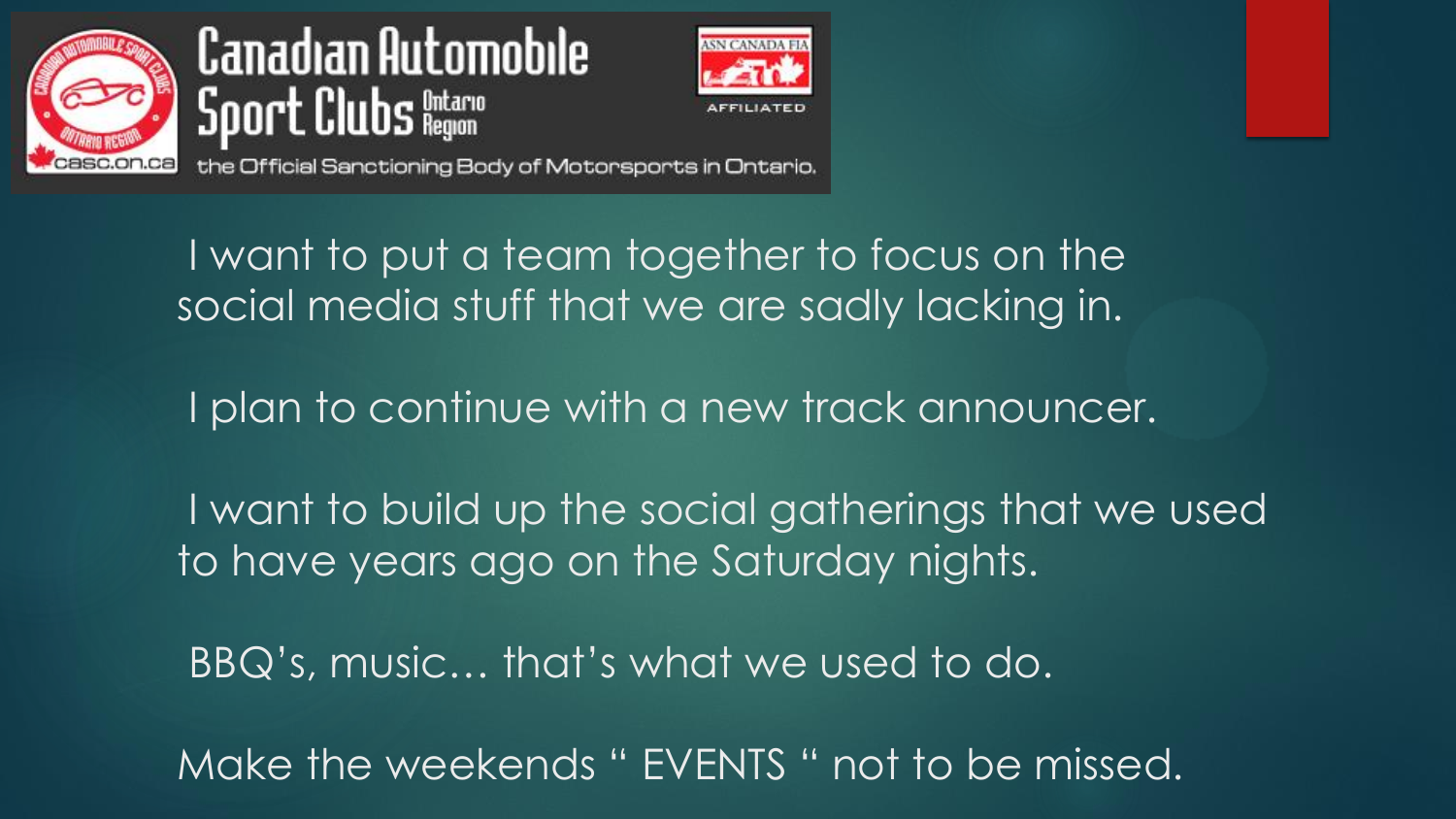

# **Canadian Automobile**<br>Sport Clubs  $\frac{R_{\text{atom}}}{R_{\text{beam}}}$



the Official Sanctioning Body of Motorsports in Ontario.

# The Grids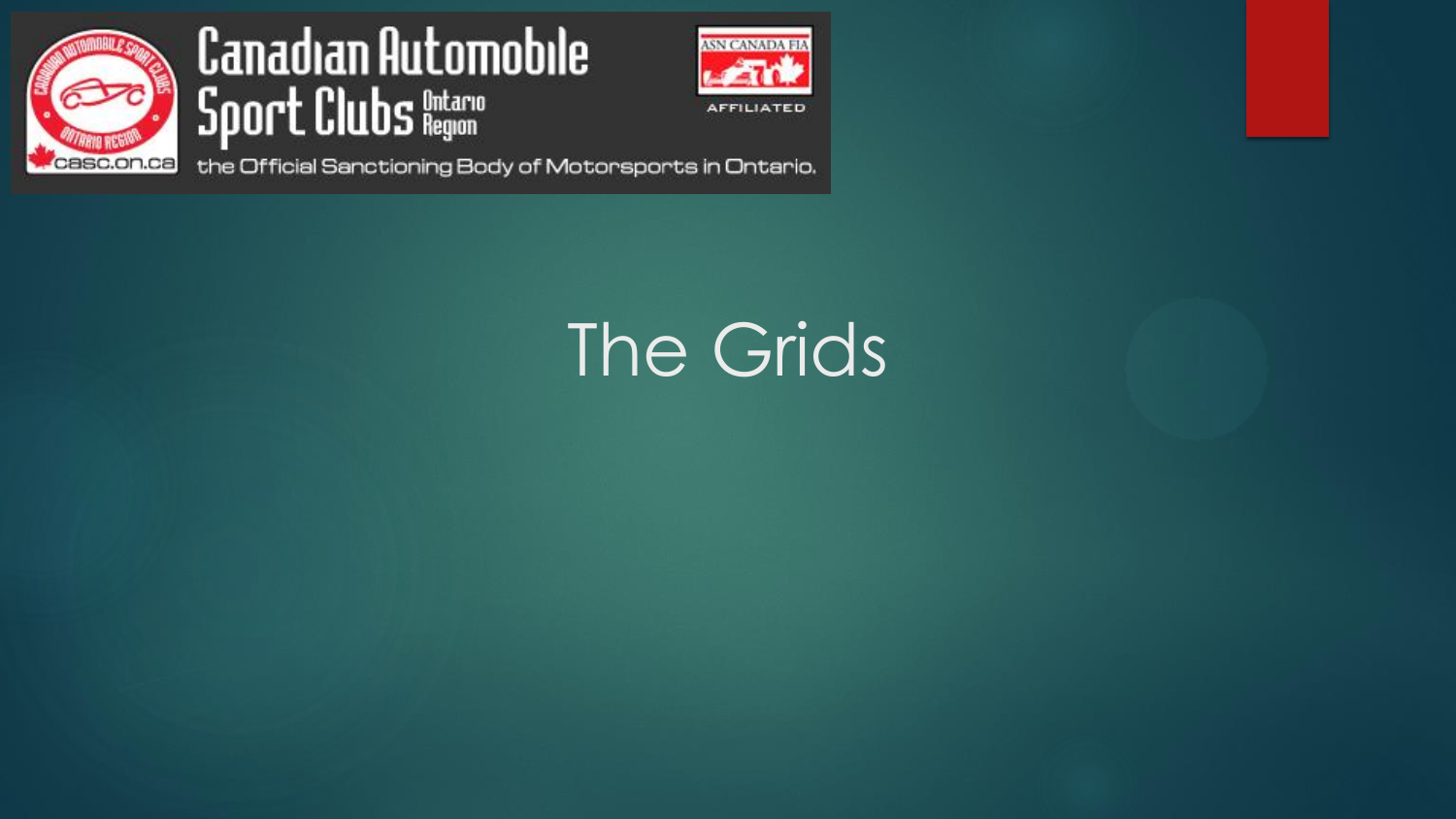



the Official Sanctioning Body of Motorsports in Ontario.

# GT Challenge

## And it's future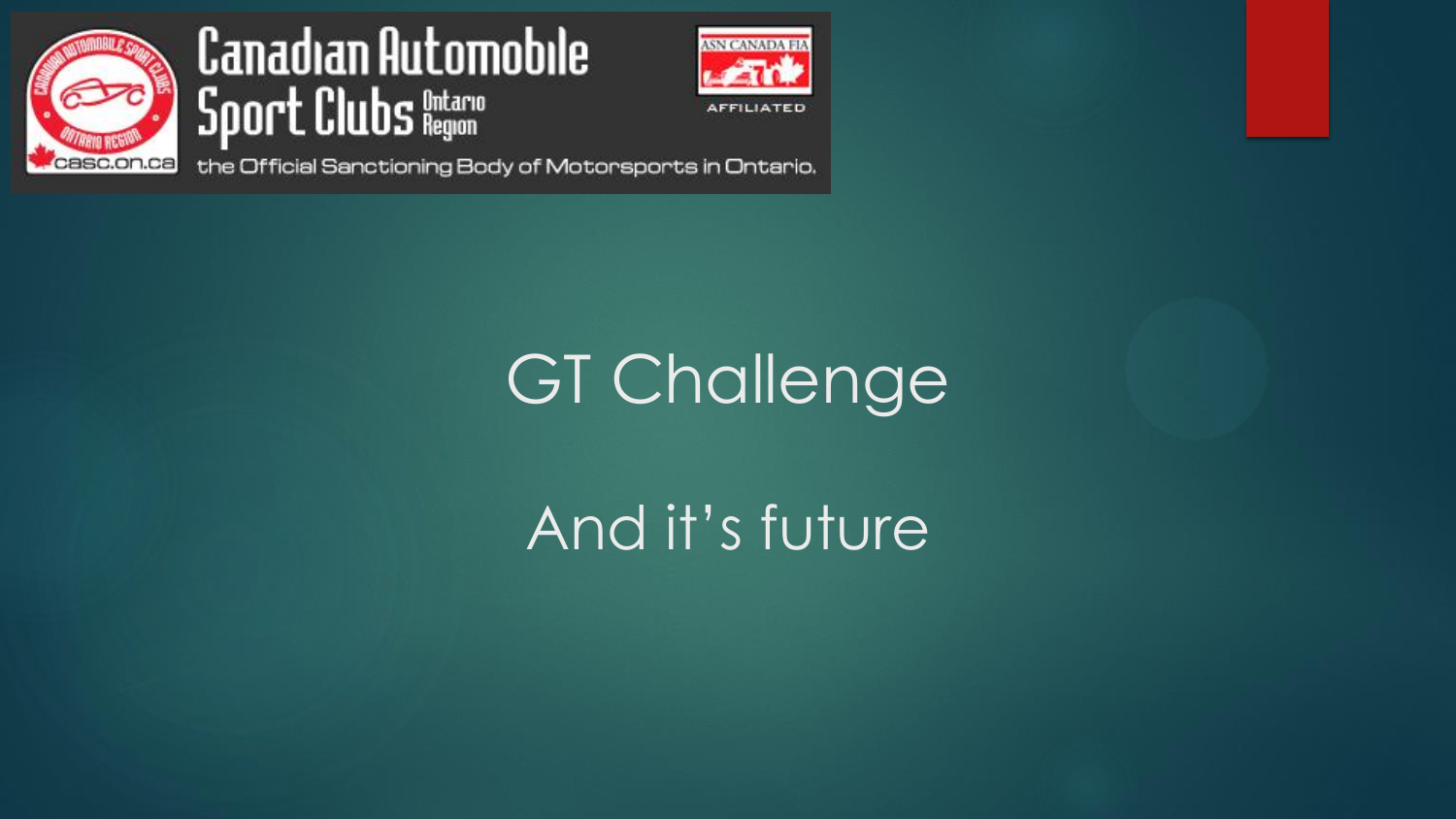



the Official Sanctioning Body of Motorsports in Ontario.

## It has no future… it's DEAD

There will of course be the BEMC 3 hour in the fall.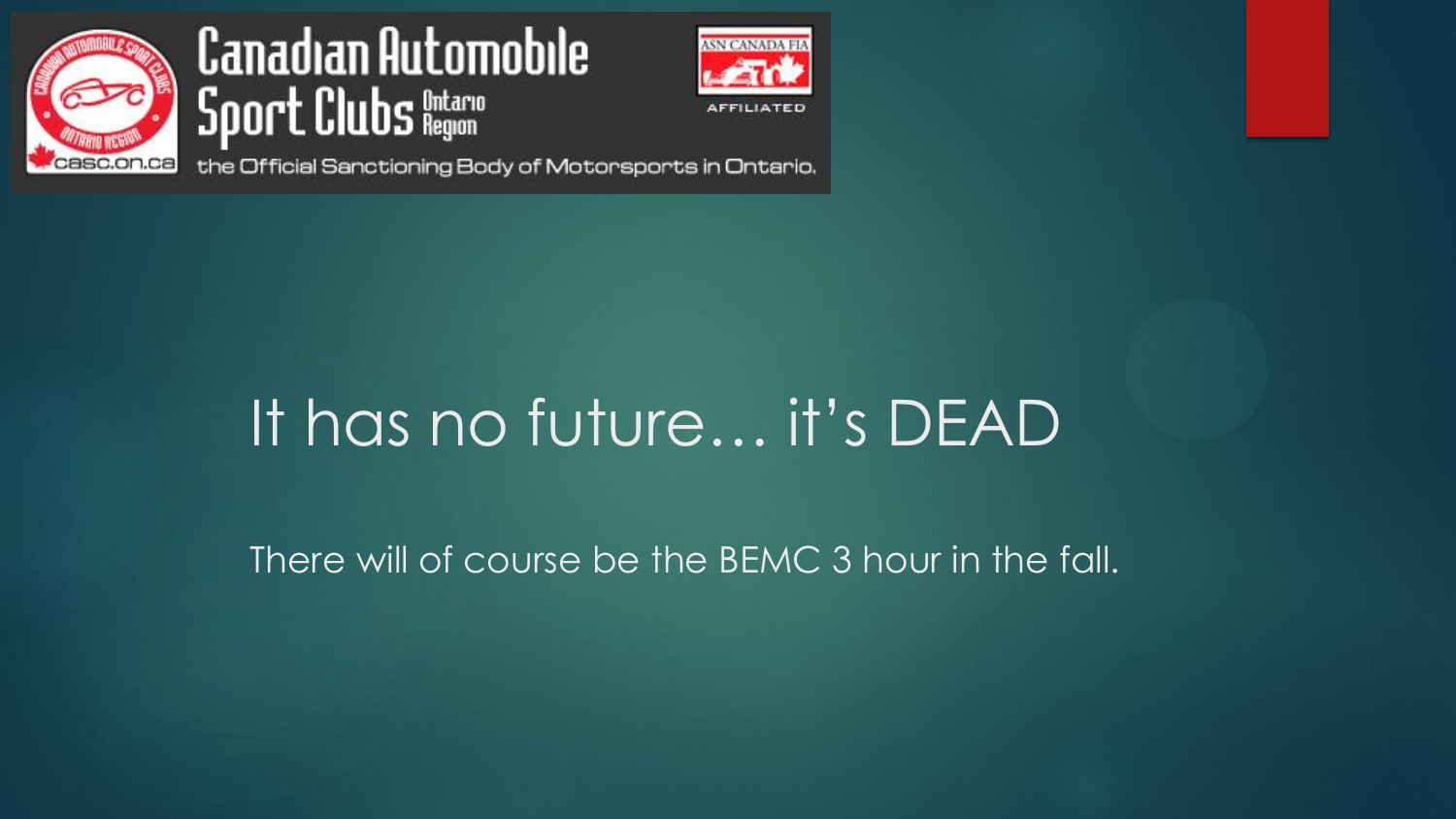





the Official Sanctioning Body of Motorsports in Ontario.

# Pirelli GT Sprints

They will be permanently split into 2 groups. GT1 and GT2 GT3, GT4 and GT5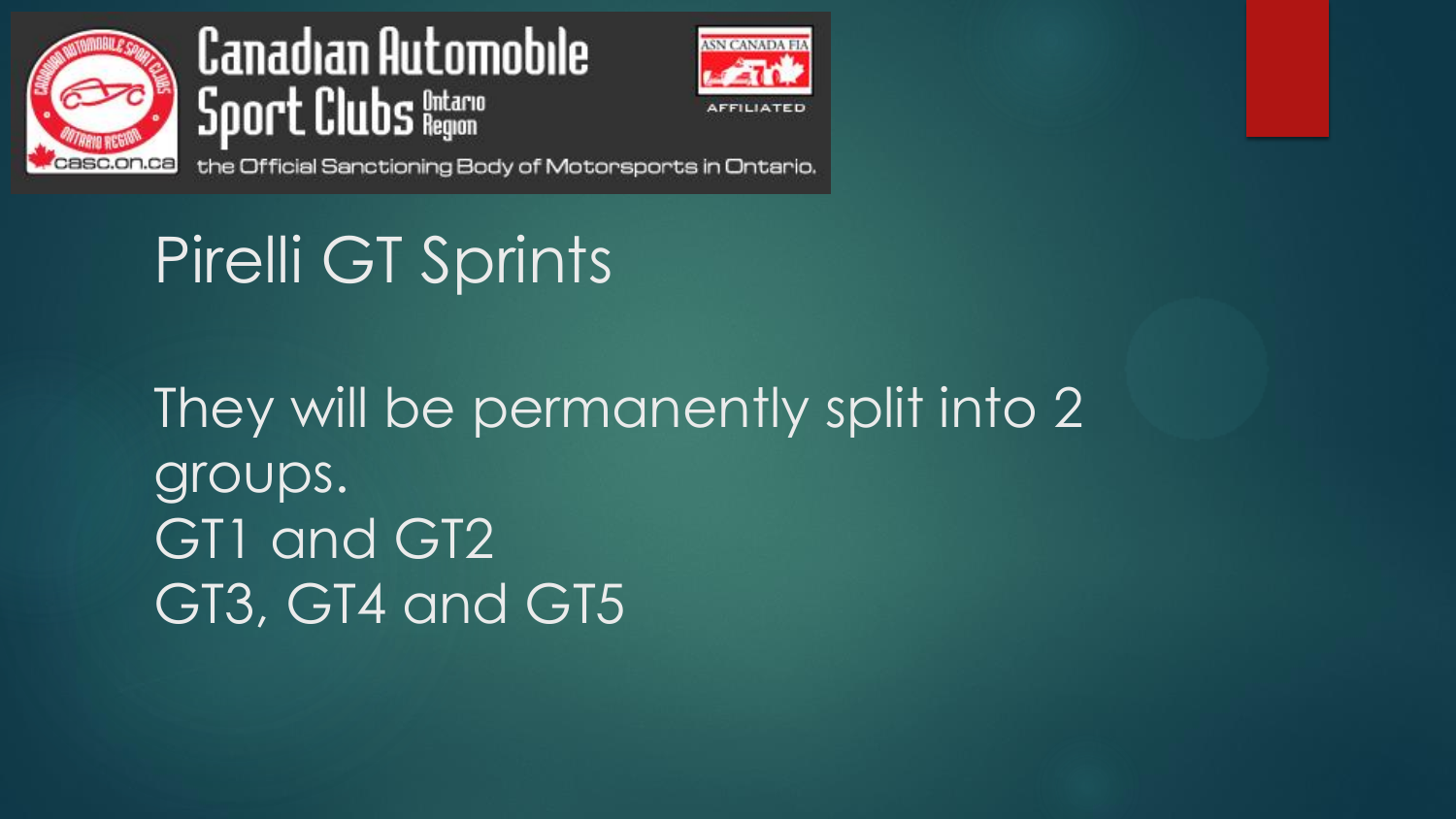



the Official Sanctioning Body of Motorsports in Ontario.

## F1200 Grid

#### The 1200's will remain in the V/H grid.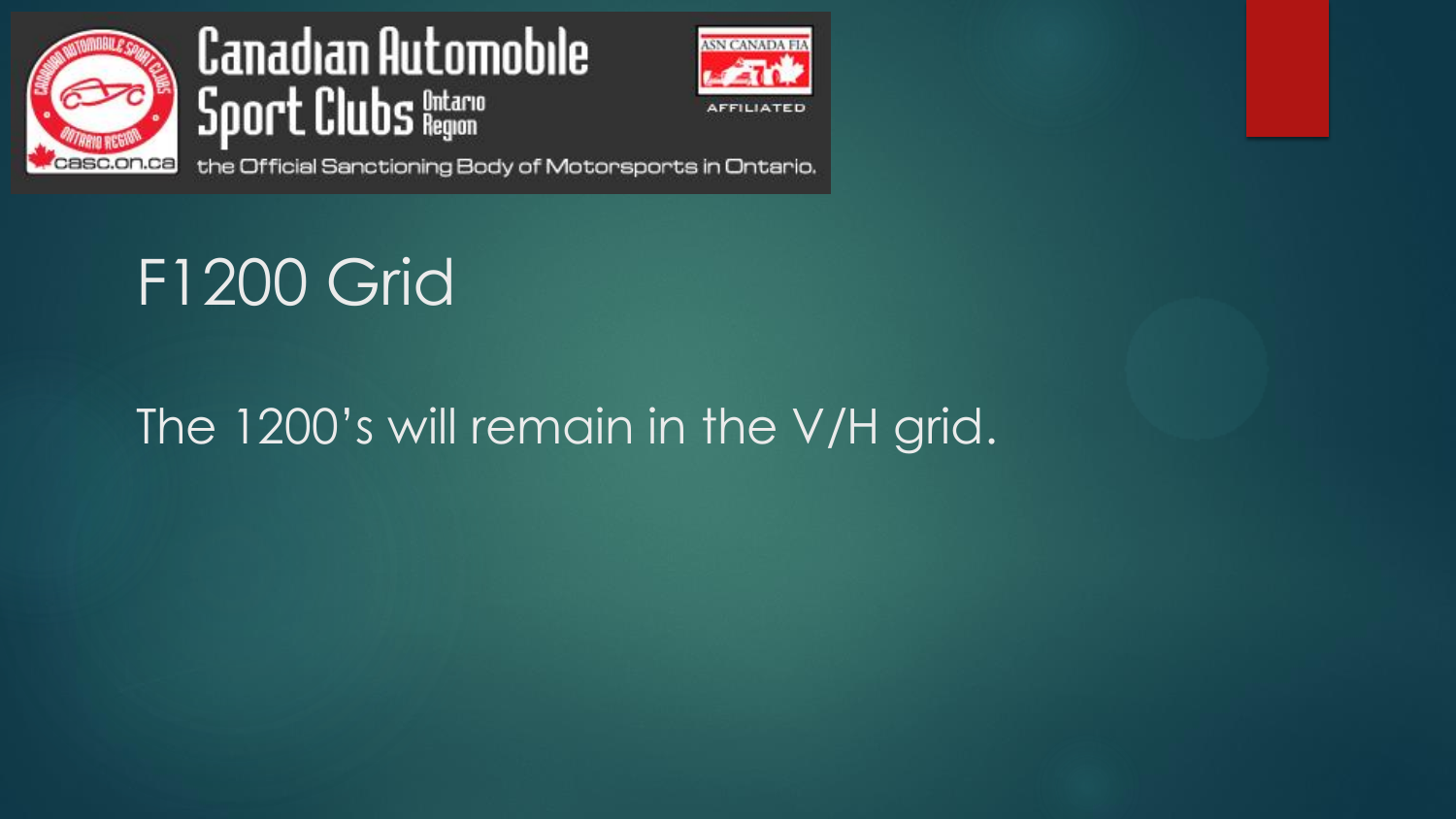



the Official Sanctioning Body of Motorsports in Ontario.

V/H grid Classic Grid F/Classic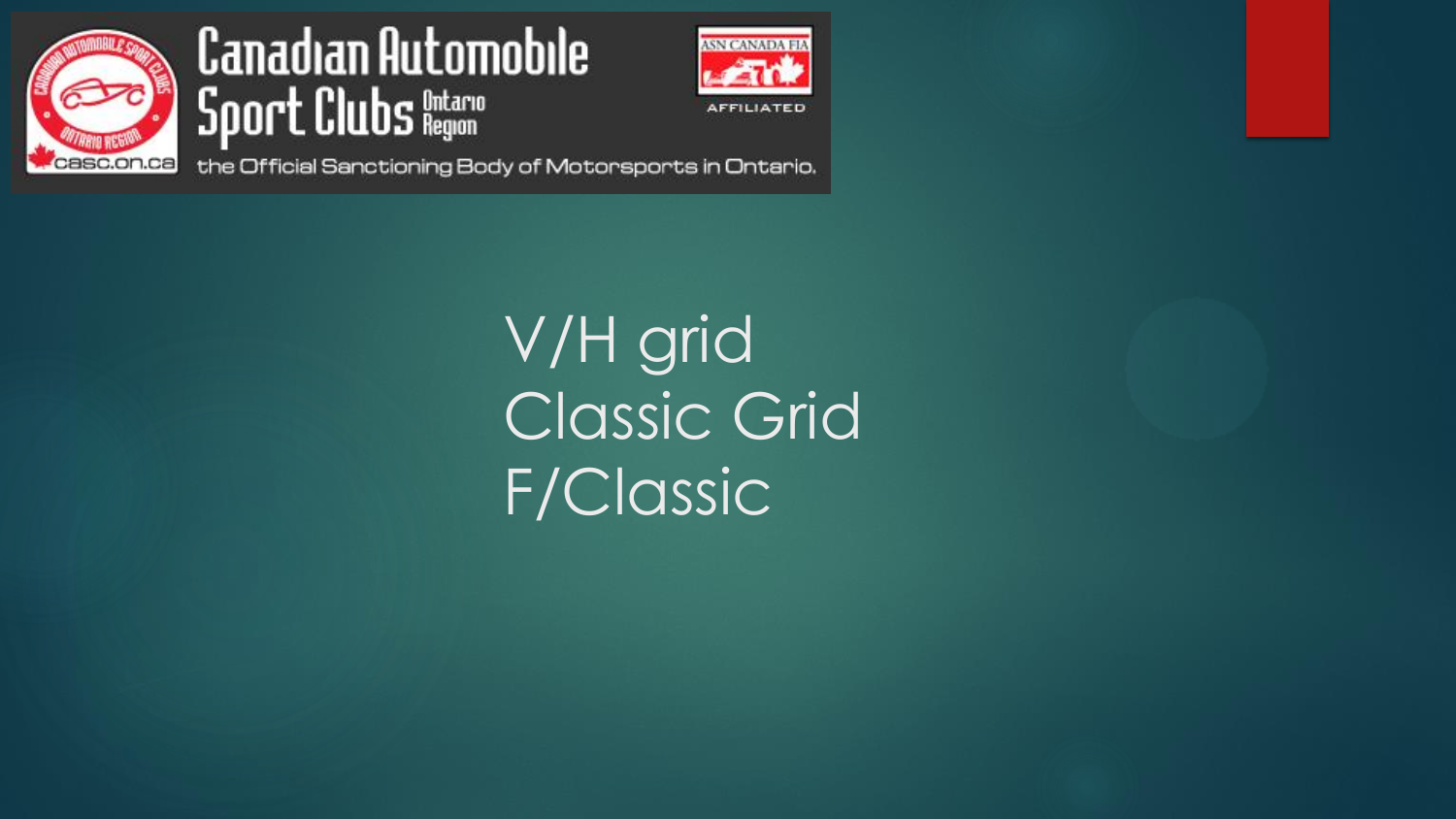

# **Canadian Automobile**<br>Sport Clubs **Autarie**



the Official Sanctioning Body of Motorsports in Ontario.

# Toyo Tires F/1600 Grid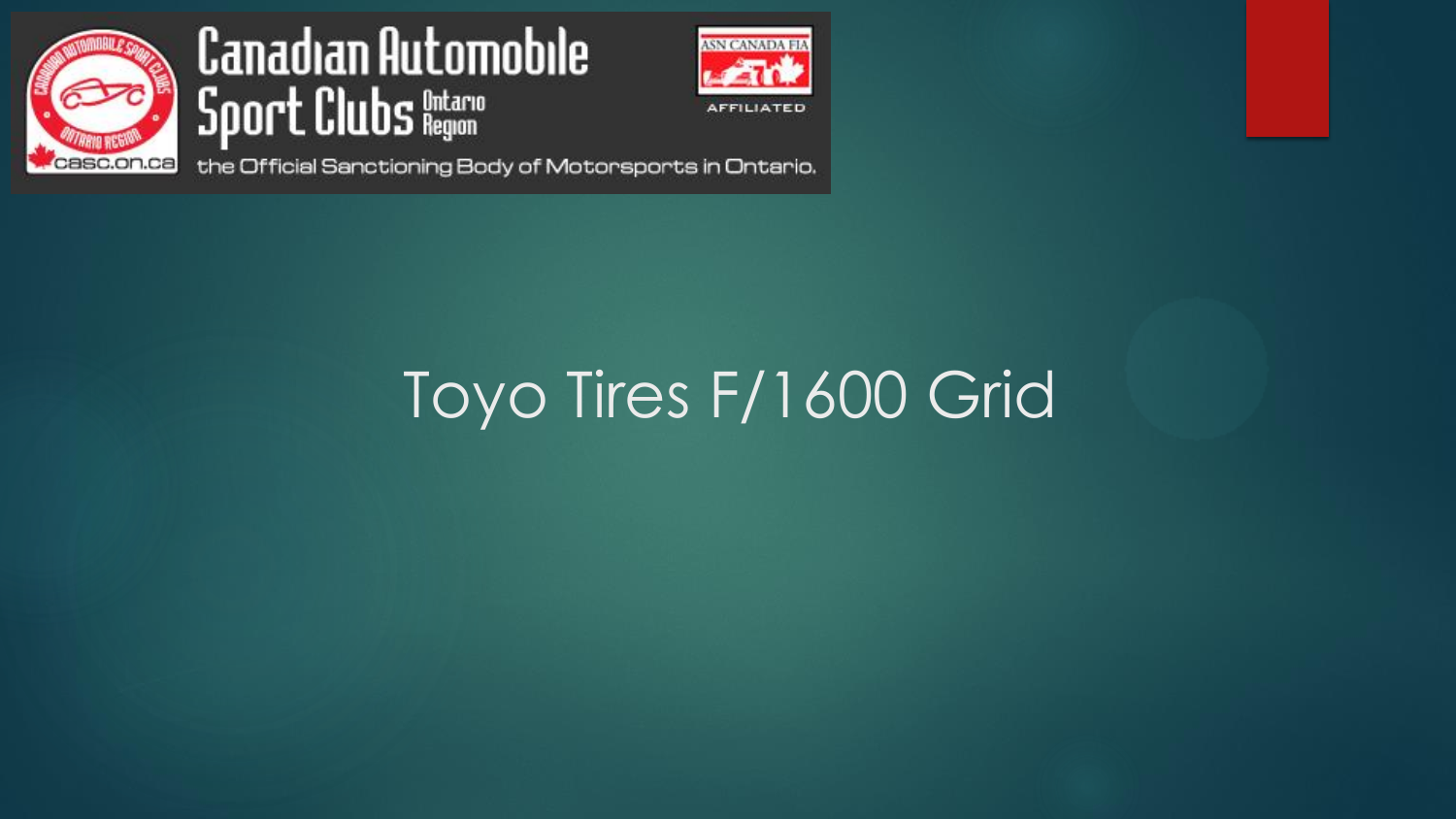



the Official Sanctioning Body of Motorsports in Ontario.

# Radical Grid

The plan is to separate the Radicals if the schedule allows it. To get their own grid they will need 12 cars minimum.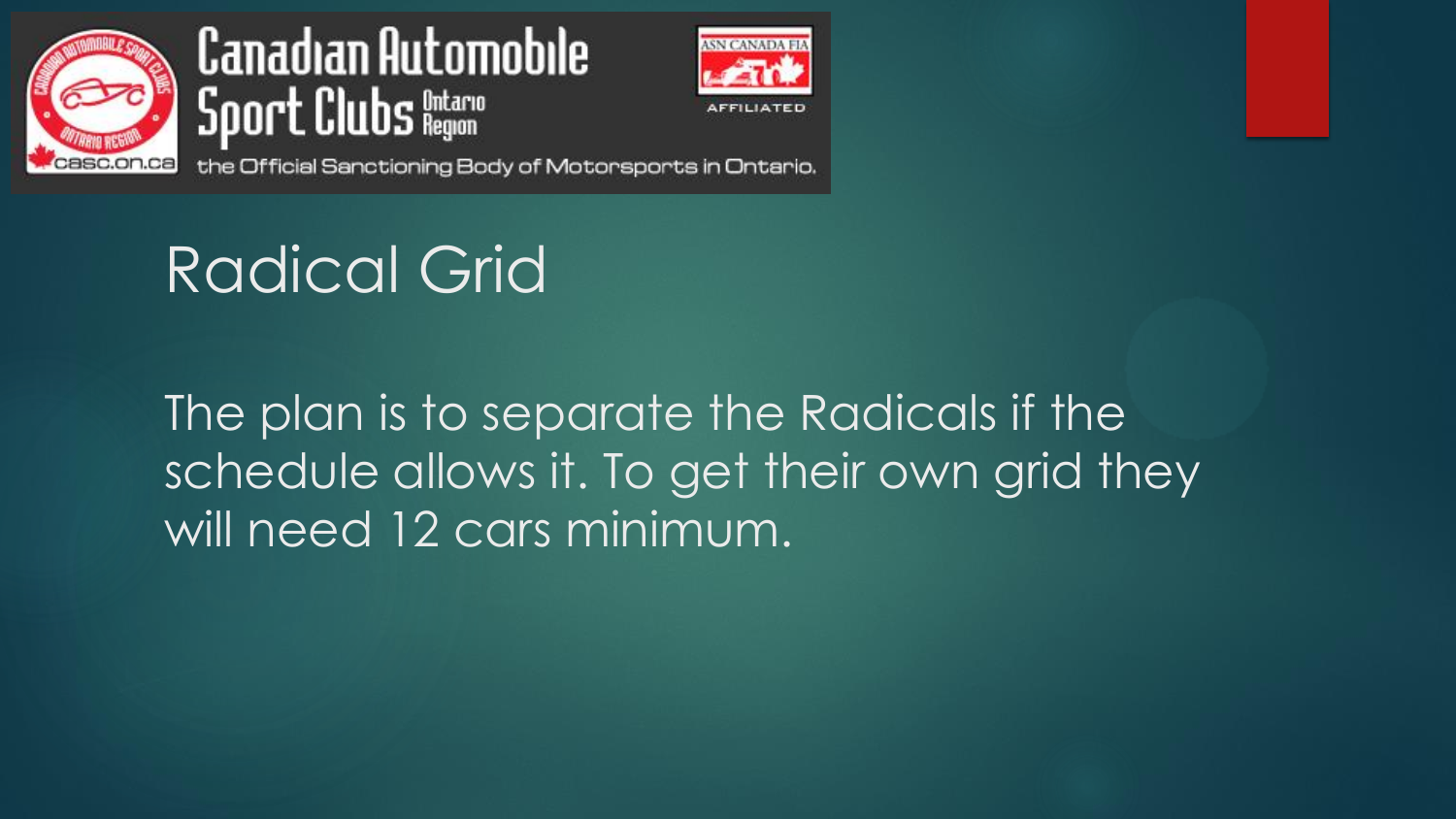

# Canadian Automobile



the Official Sanctioning Body of Motorsports in Ontario.

# F/Libre / F4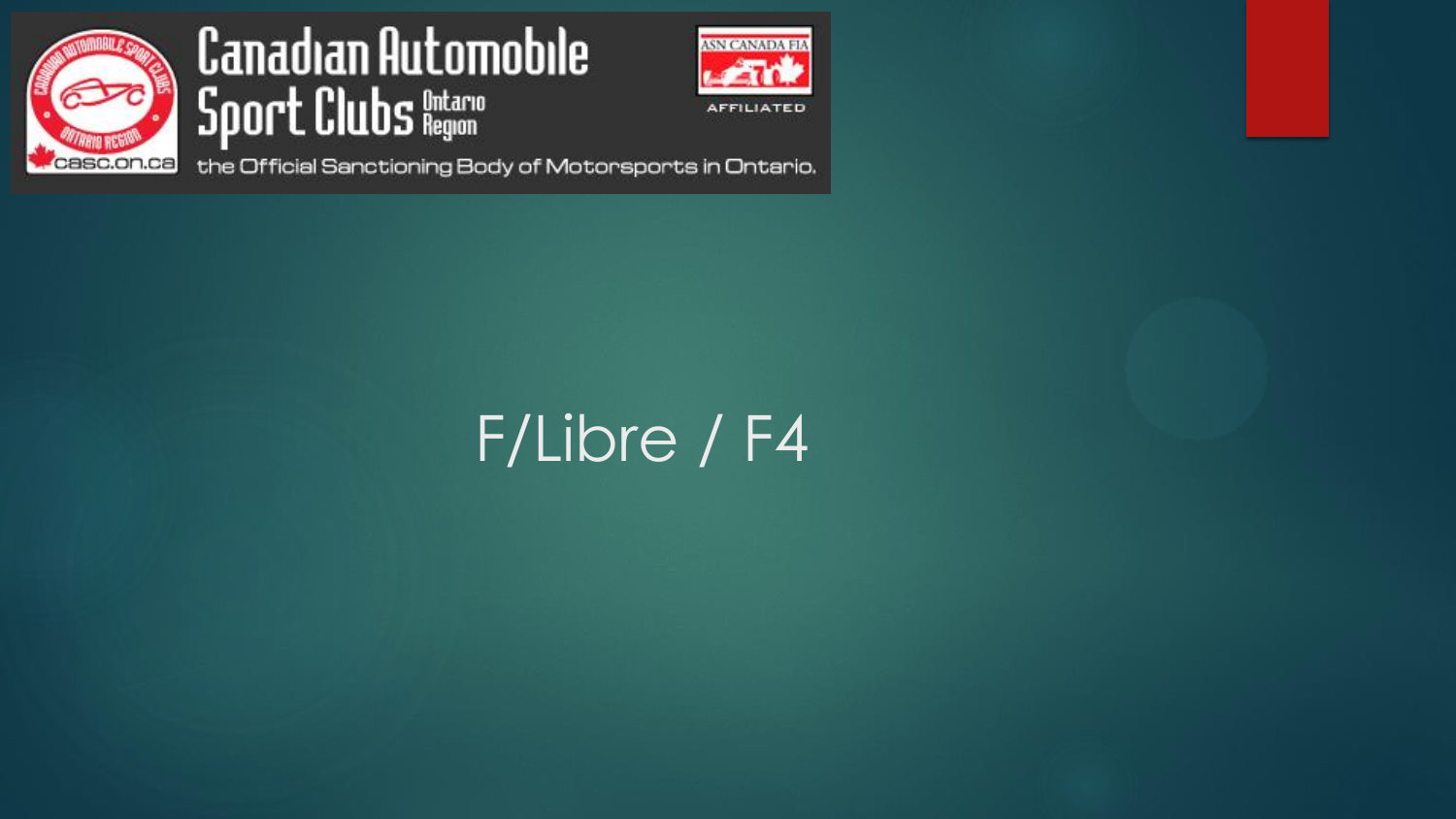



the Official Sanctioning Body of Motorsports in Ontario.

# **The Tracks**

## CTMP

## SMP (new ownership)

## CMP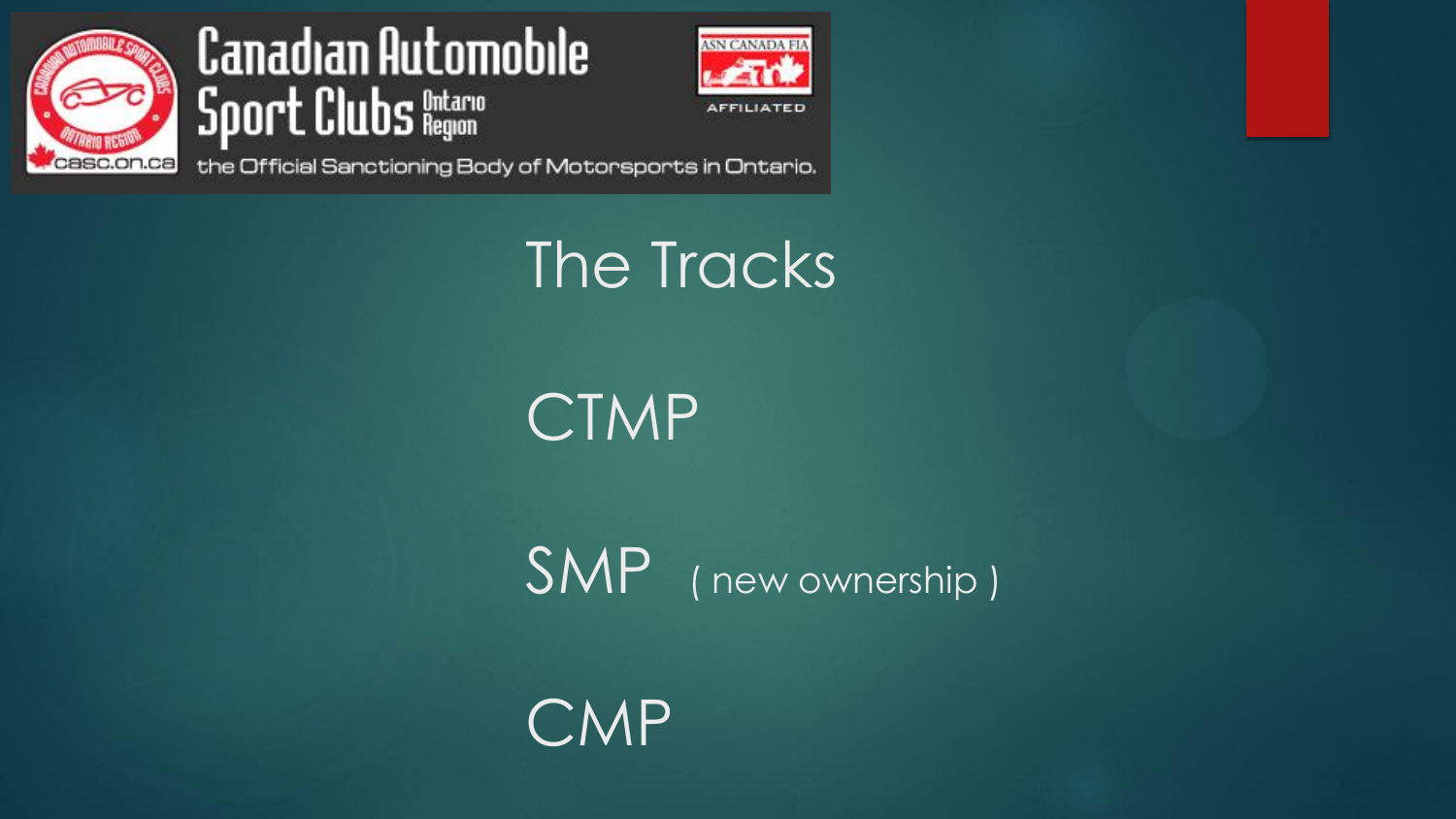



the Official Sanctioning Body of Motorsports in Ontario.

## Short Discussion and Questions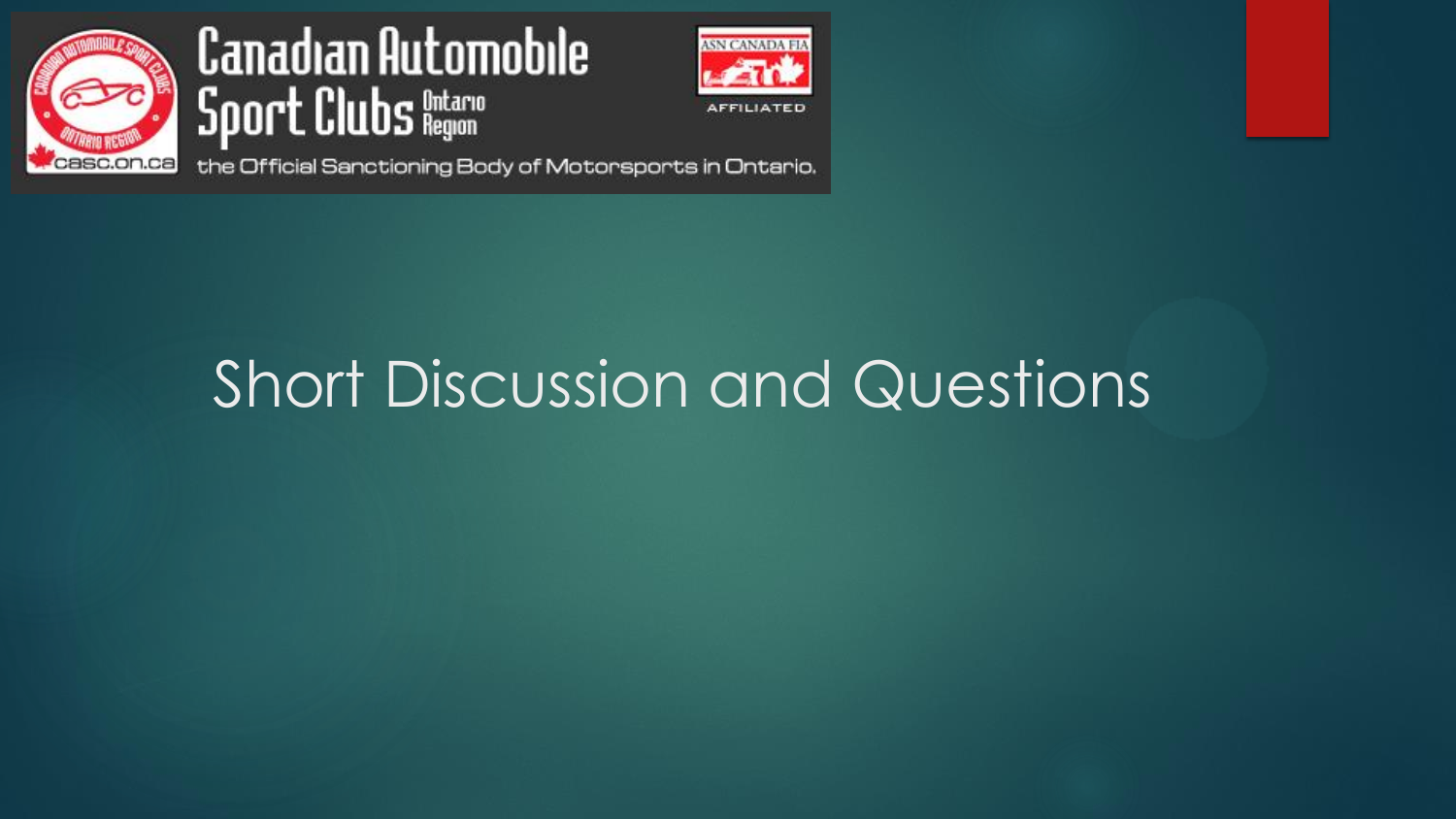



the Official Sanctioning Body of Motorsports in Ontario.

# CASC Championship Trophy **Presentations**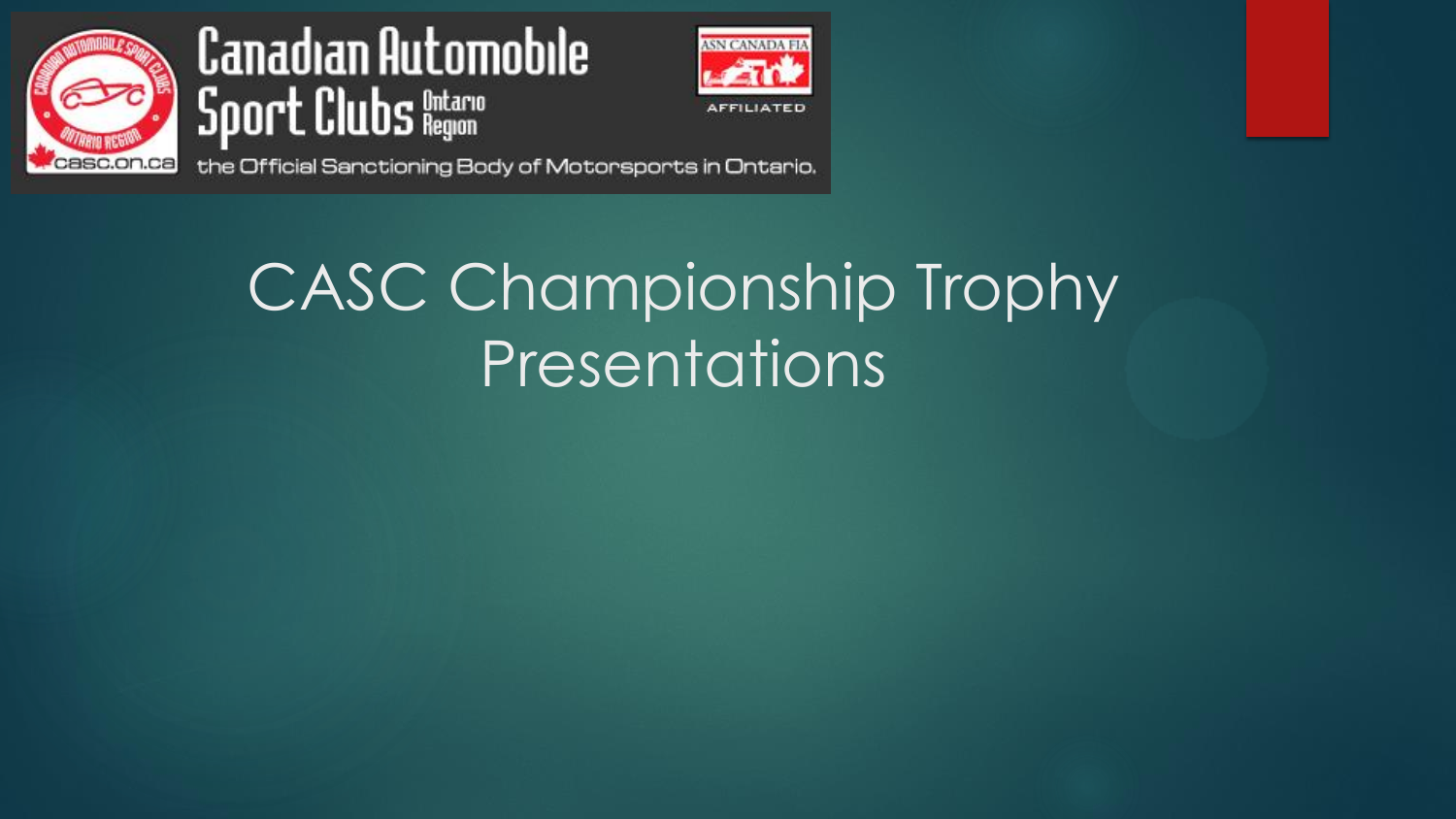





the Official Sanctioning Body of Motorsports in Ontario.

#### Pirelli GT Sprints GT1

#### 1 st James Beaton \$ 2,887.30

#### 2<sup>nd</sup> Rocco Marciello \$2,394.86

#### 3 rd Carl Gauthier \$ 1,742.92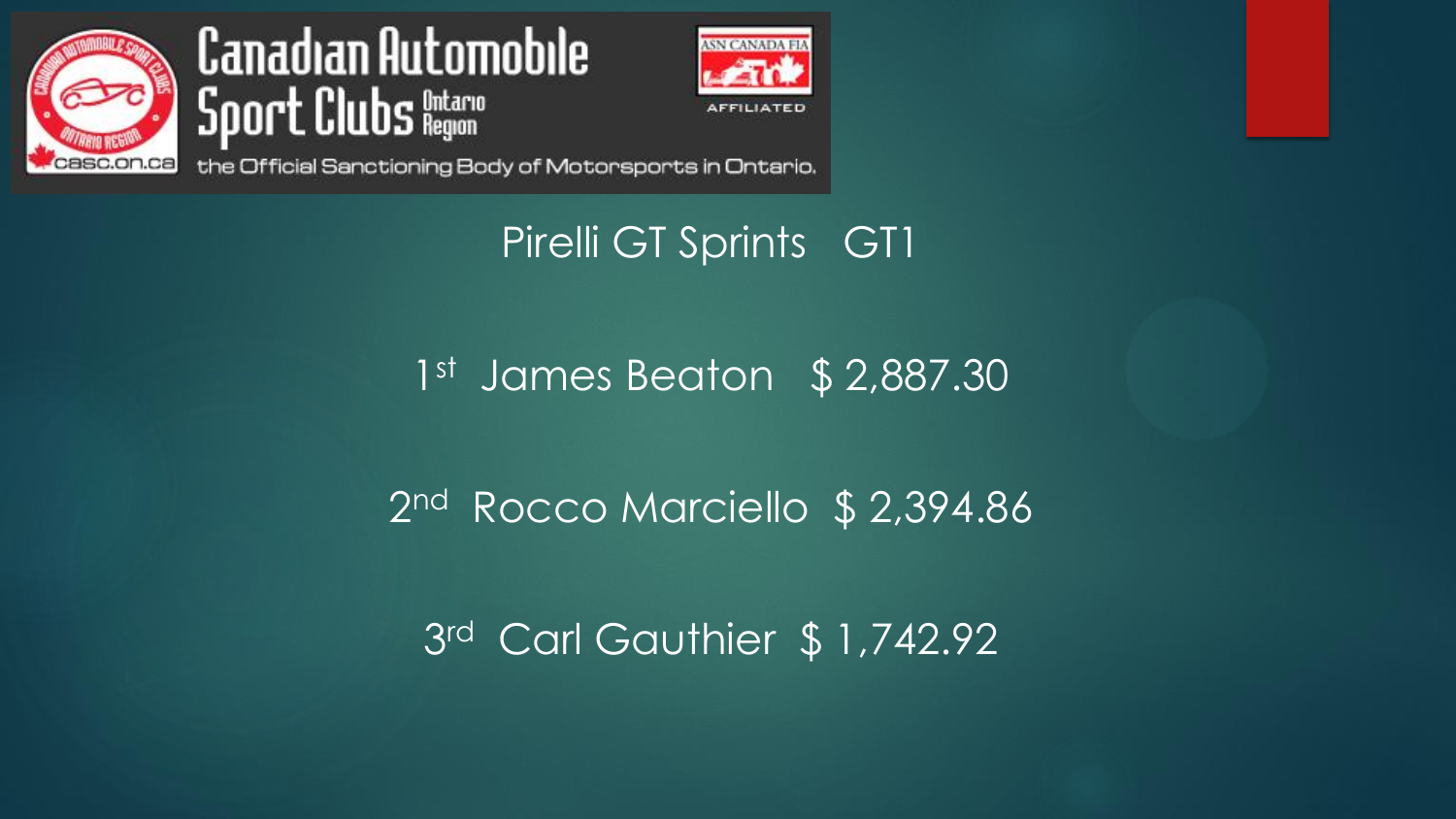



the Official Sanctioning Body of Motorsports in Ontario.

#### $4<sup>th</sup>$ John Hansen \$ 1,435.50  $5<sup>th</sup>$ Rob Martin \$ 1,390.84  $6<sup>th</sup>$ Mark Busscher \$ 854.92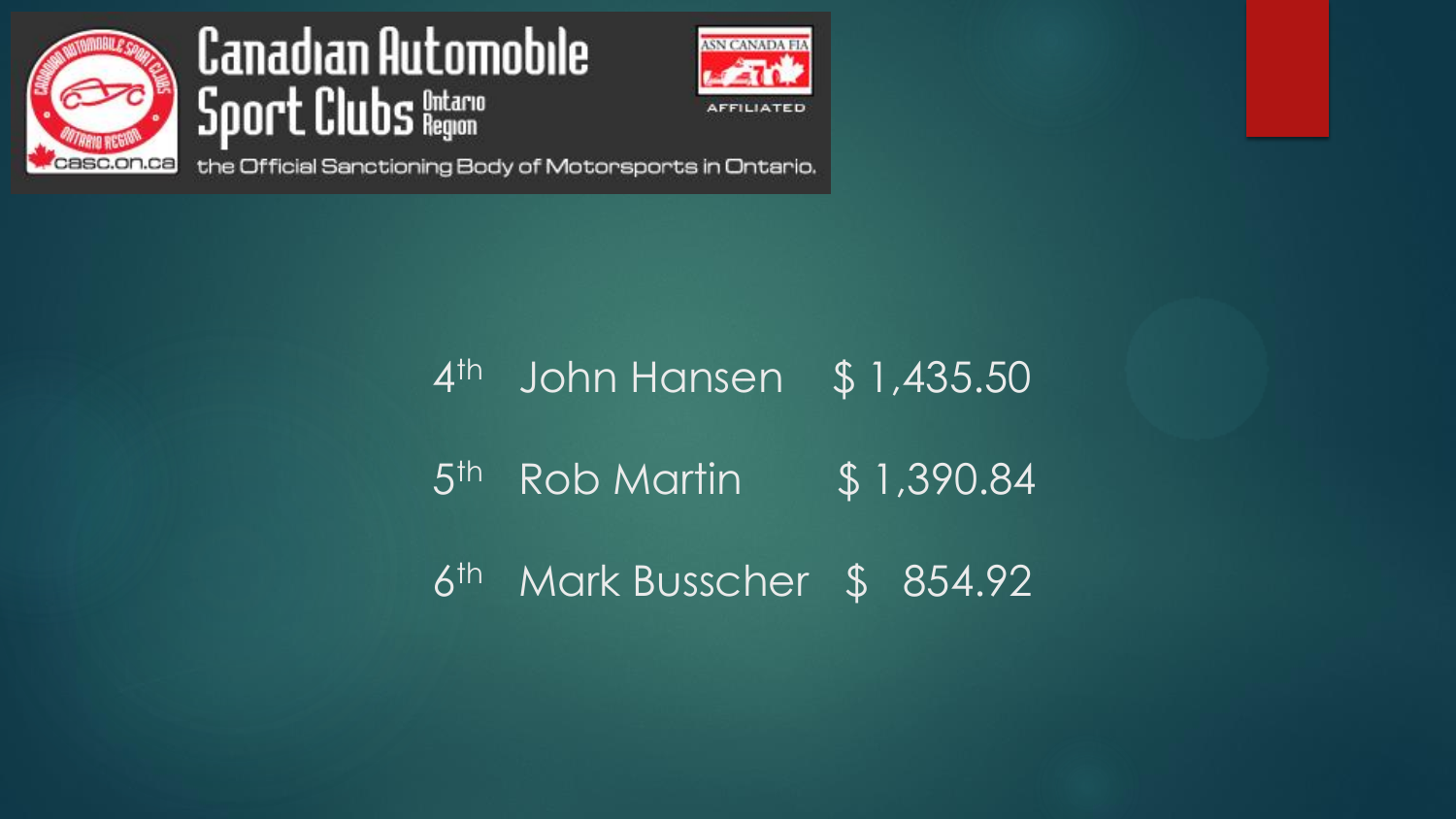



the Official Sanctioning Body of Motorsports in Ontario.

#### Pirelli GT Sprints GT 2

1 st Daniel Bois \$ 2,491.74

2<sup>nd</sup> Ed Caranci \$2,158.80

3 rd Todd Chiappano \$ 1,730.16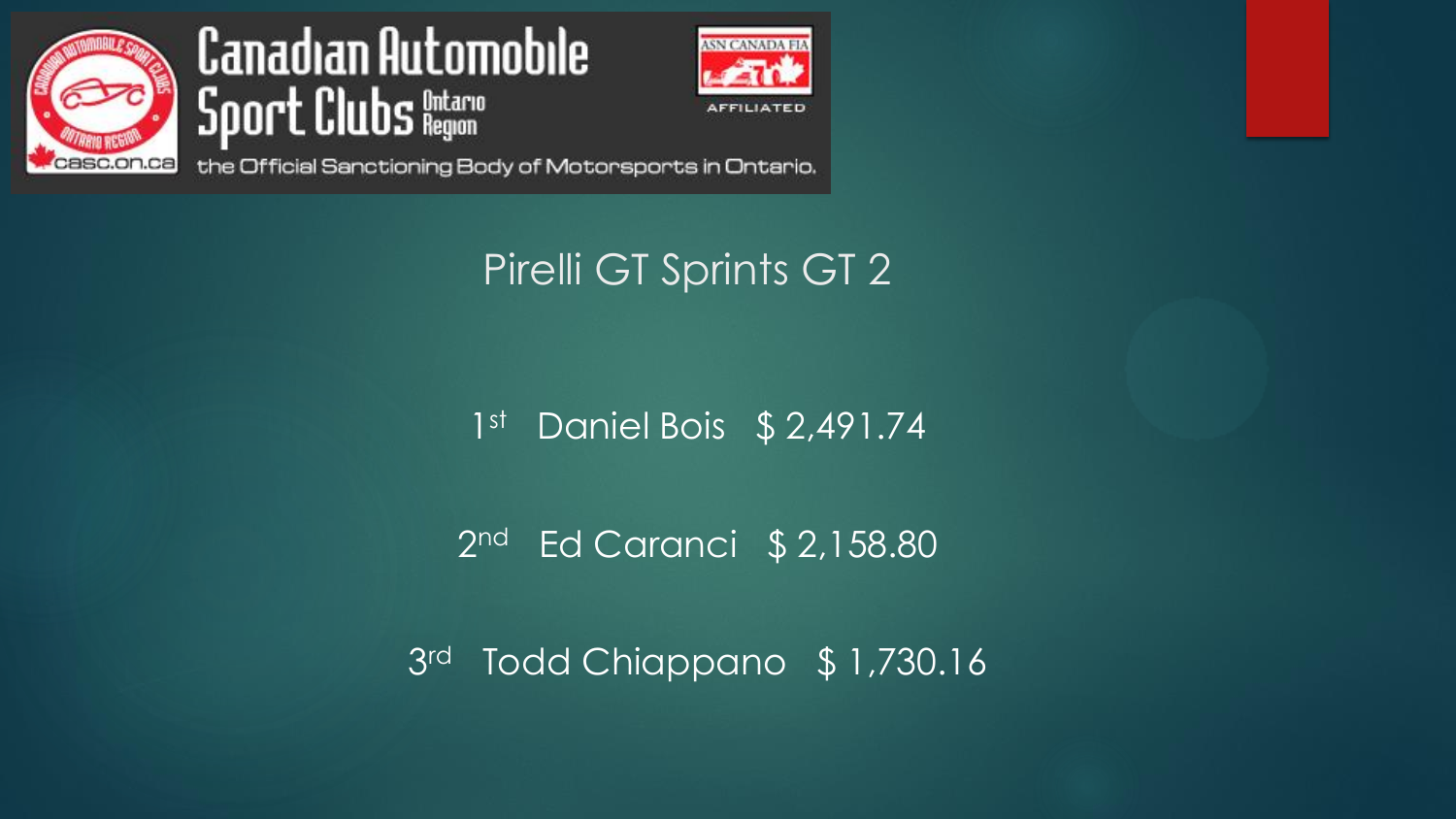



the Official Sanctioning Body of Motorsports in Ontario.

# 4th Darren Scott \$ 1,008.04 5<sup>th</sup> Doug Philips \$ 1,135.64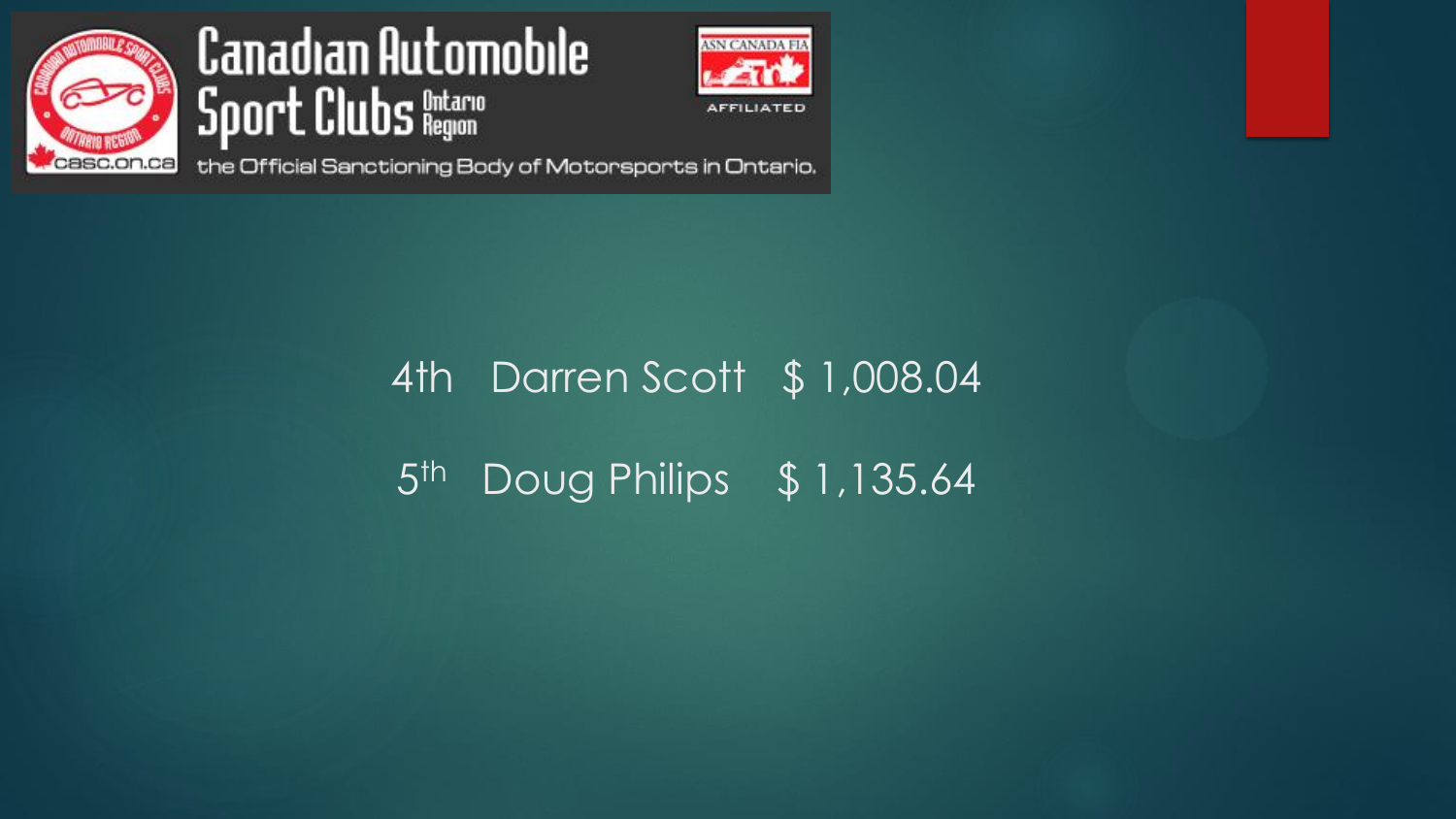



the Official Sanctioning Body of Motorsports in Ontario.

#### Pirelli GT 3

1st Daria Khachi \$3,359.42  $2<sub>nd</sub>$ Larry Caruso \$ 2,005.68 **3rd** Johannes Tjiang \$ 1,736.54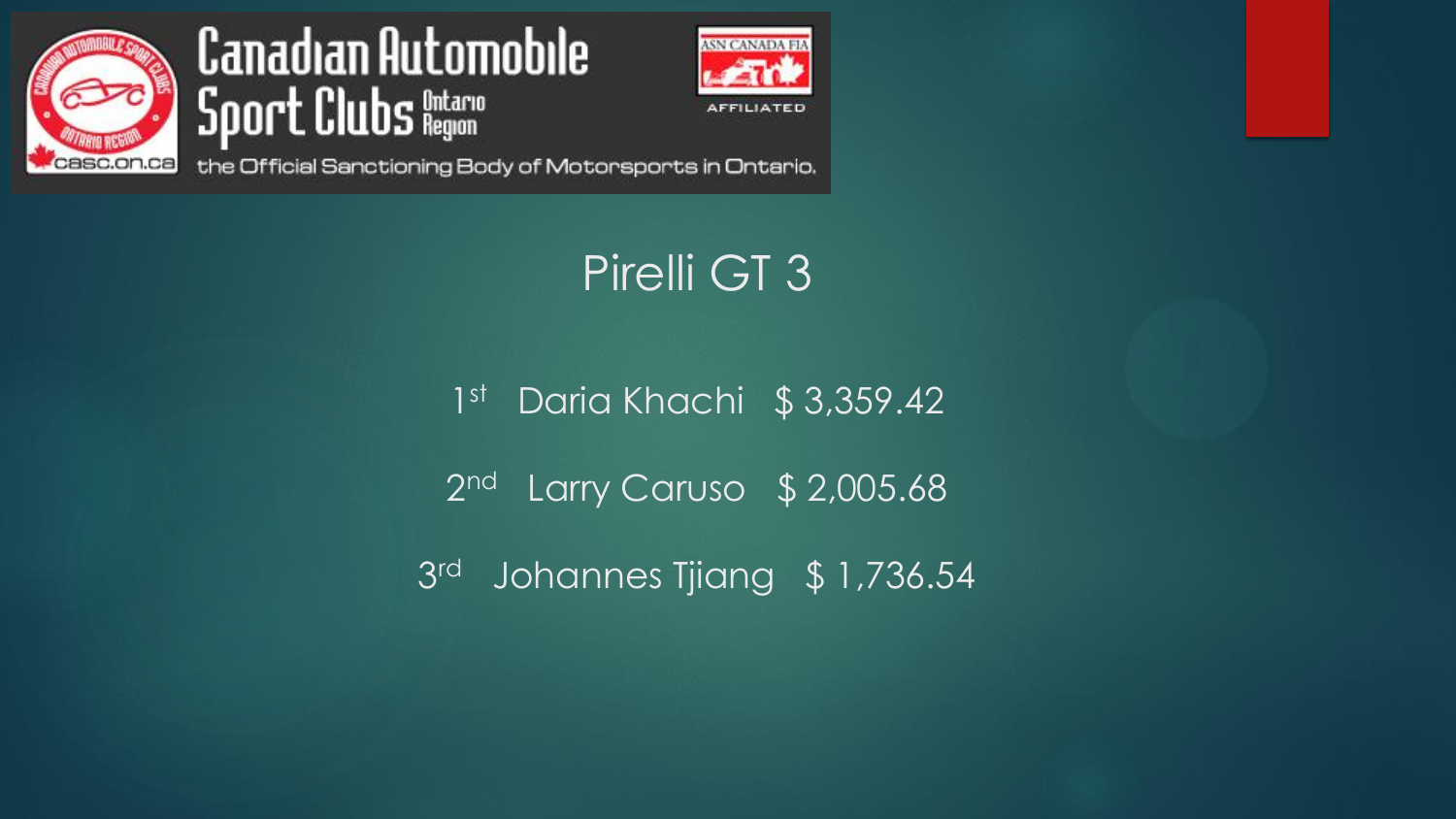



the Official Sanctioning Body of Motorsports in Ontario.

 $4<sup>th</sup>$ Bruce Wylie \$ 1,314.28 5<sup>th</sup> Shawn Little \$1,193.06 6 th Jonathan Liu \$ 995.28 7 th Sandra Gay \$ 657.14 8 th Demi Chalkias \$ 669.90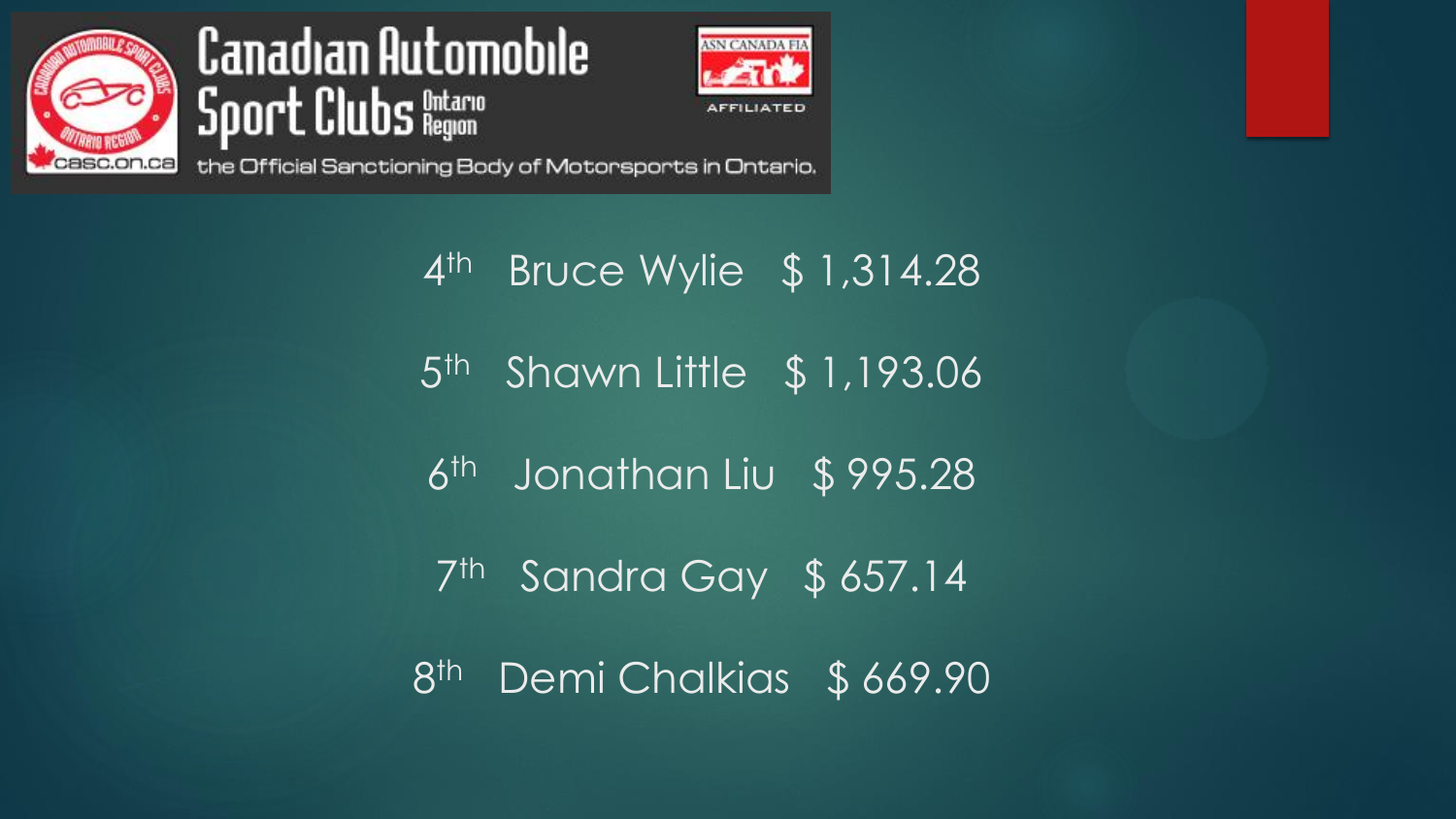



the Official Sanctioning Body of Motorsports in Ontario.

## Pirelli GT 4

#### 1st Pauly Plewa \$1,167.82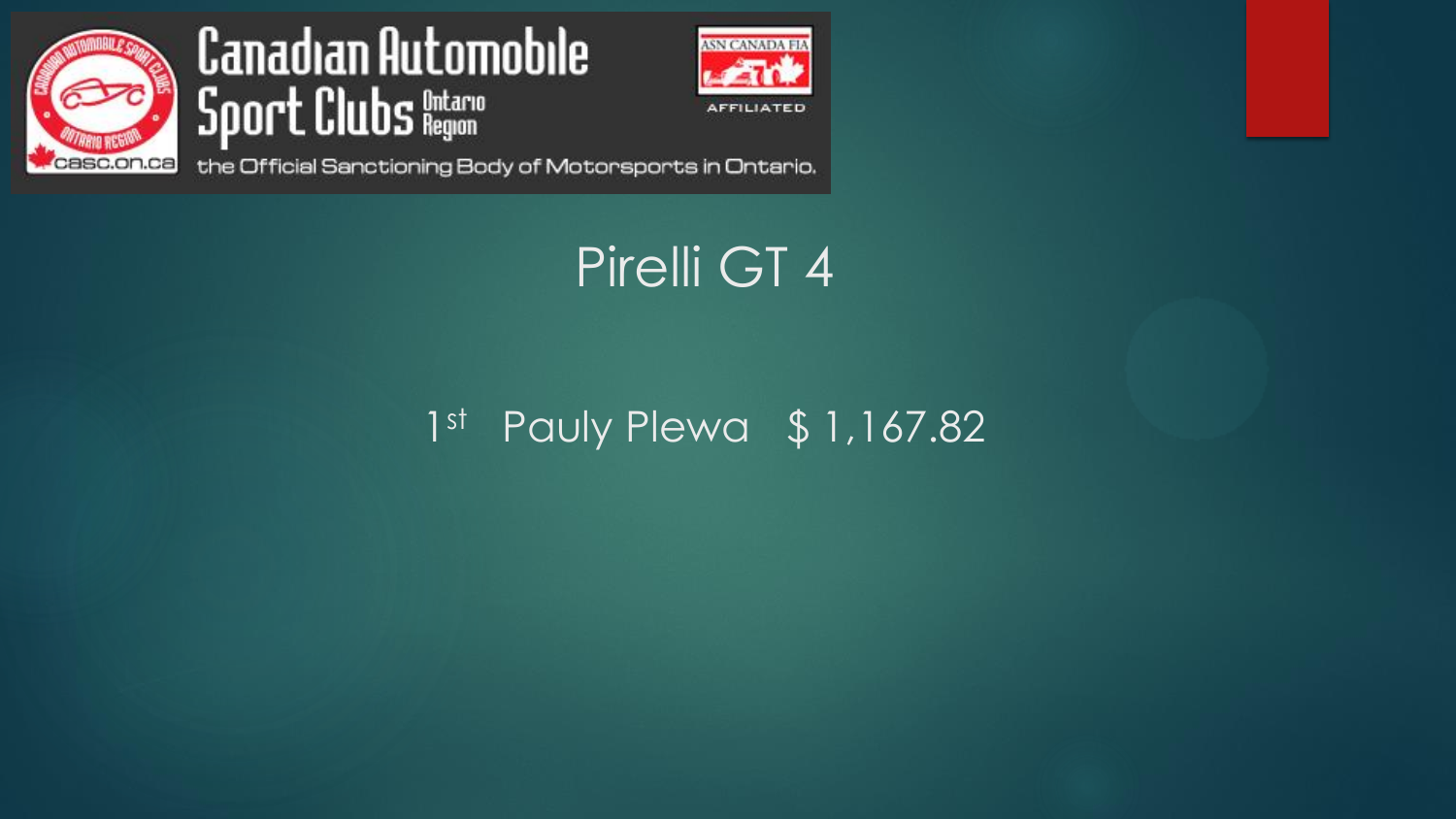



the Official Sanctioning Body of Motorsports in Ontario.

### GT Sprints T Classes

- $T1$  1st Gregg Clifton
	- T3 1st Bryan Rashleigh

T5 1st Yakov Bielak 2 2<sup>nd</sup> Jeff Daley 3 3rd Mike Dunt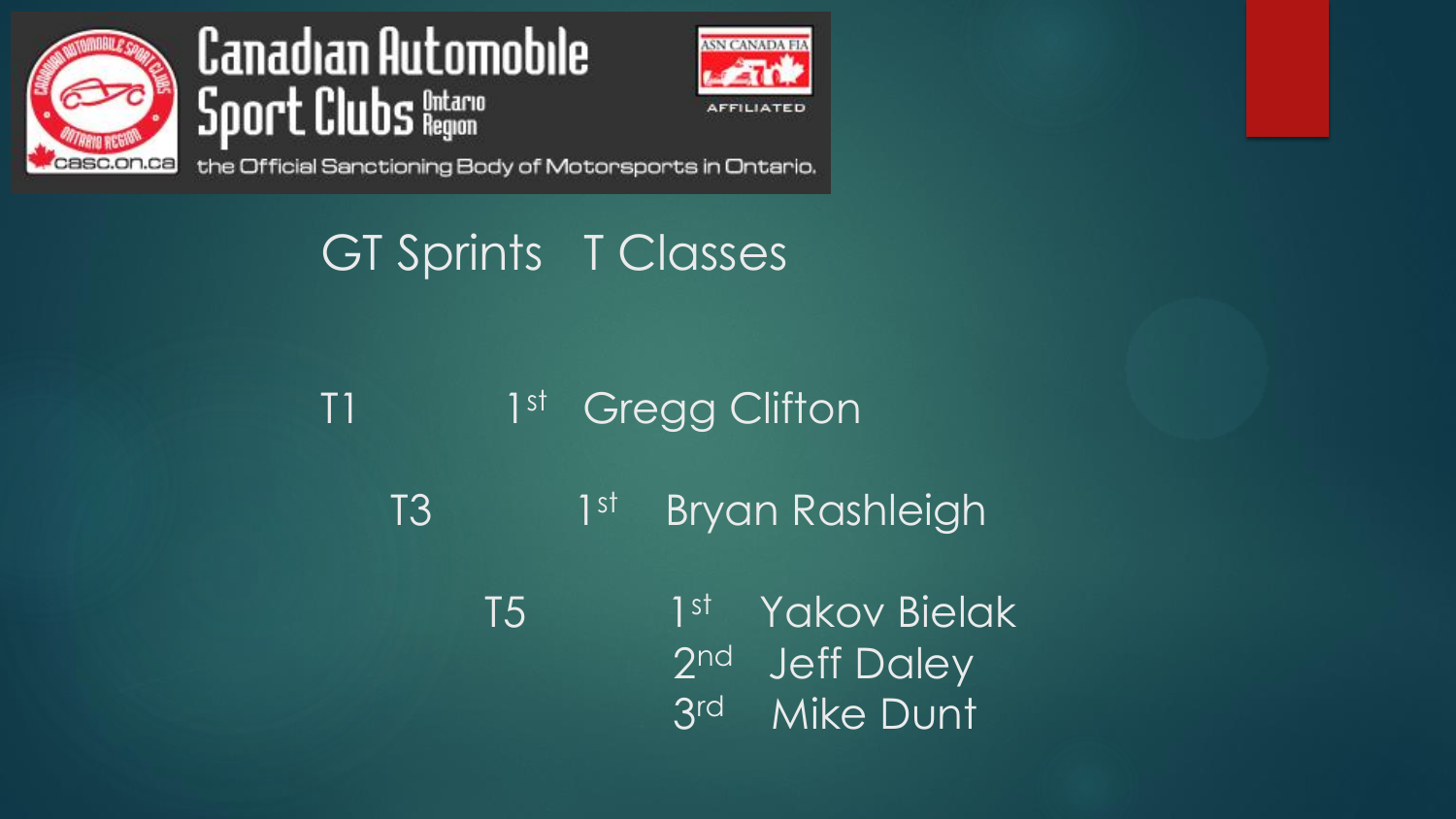



the Official Sanctioning Body of Motorsports in Ontario.

#### Radical A Class

#### 1 st Jonathan Labbe

 $\sim$  2 2<sup>nd</sup> Tim Sanderson

 3 3rd Rob Calisi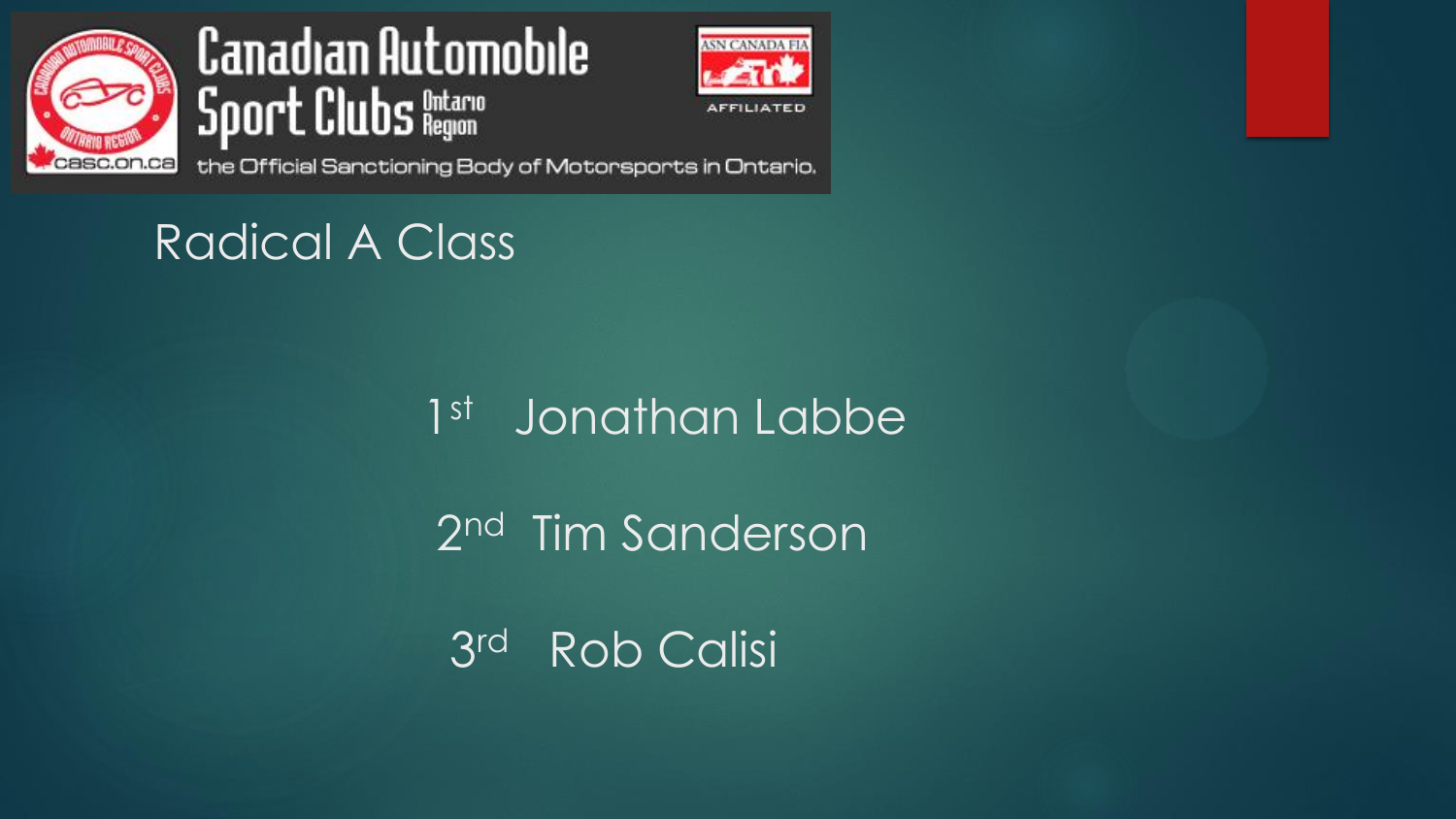

# Canadian Automobile



the Official Sanctioning Body of Motorsports in Ontario.

#### Formula Libre

#### 1st Qi Cao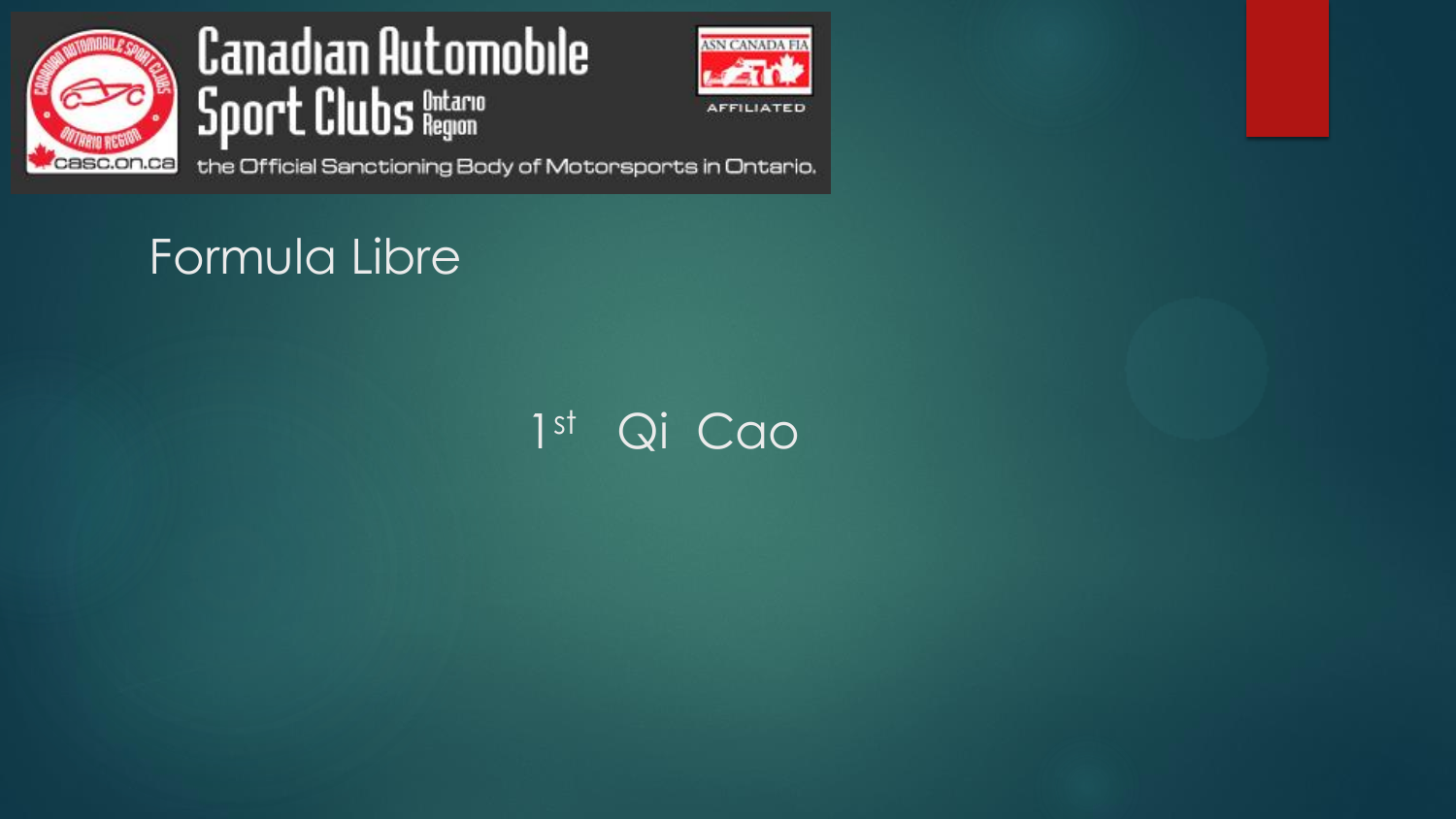



the Official Sanctioning Body of Motorsports in Ontario.

### F4 Class

### 1 st James Morton

 $2<sub>nd</sub>$ Mike MacNeil

**3rd Bob Long**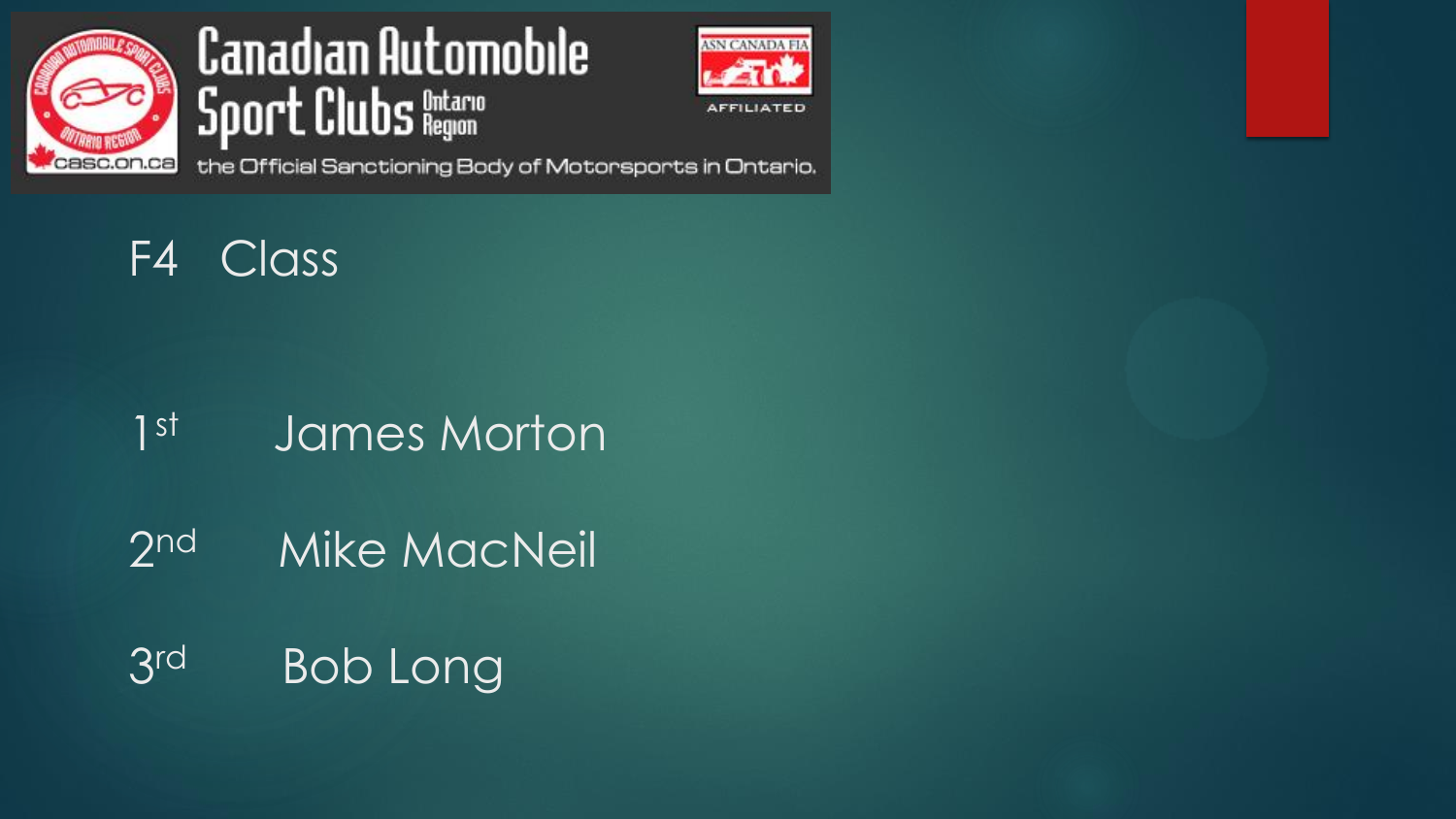



the Official Sanctioning Body of Motorsports in Ontario.

Formula V

1 st Phil Wang

2<sup>nd</sup> Sid Nye

3rd Jeremy Steinhausen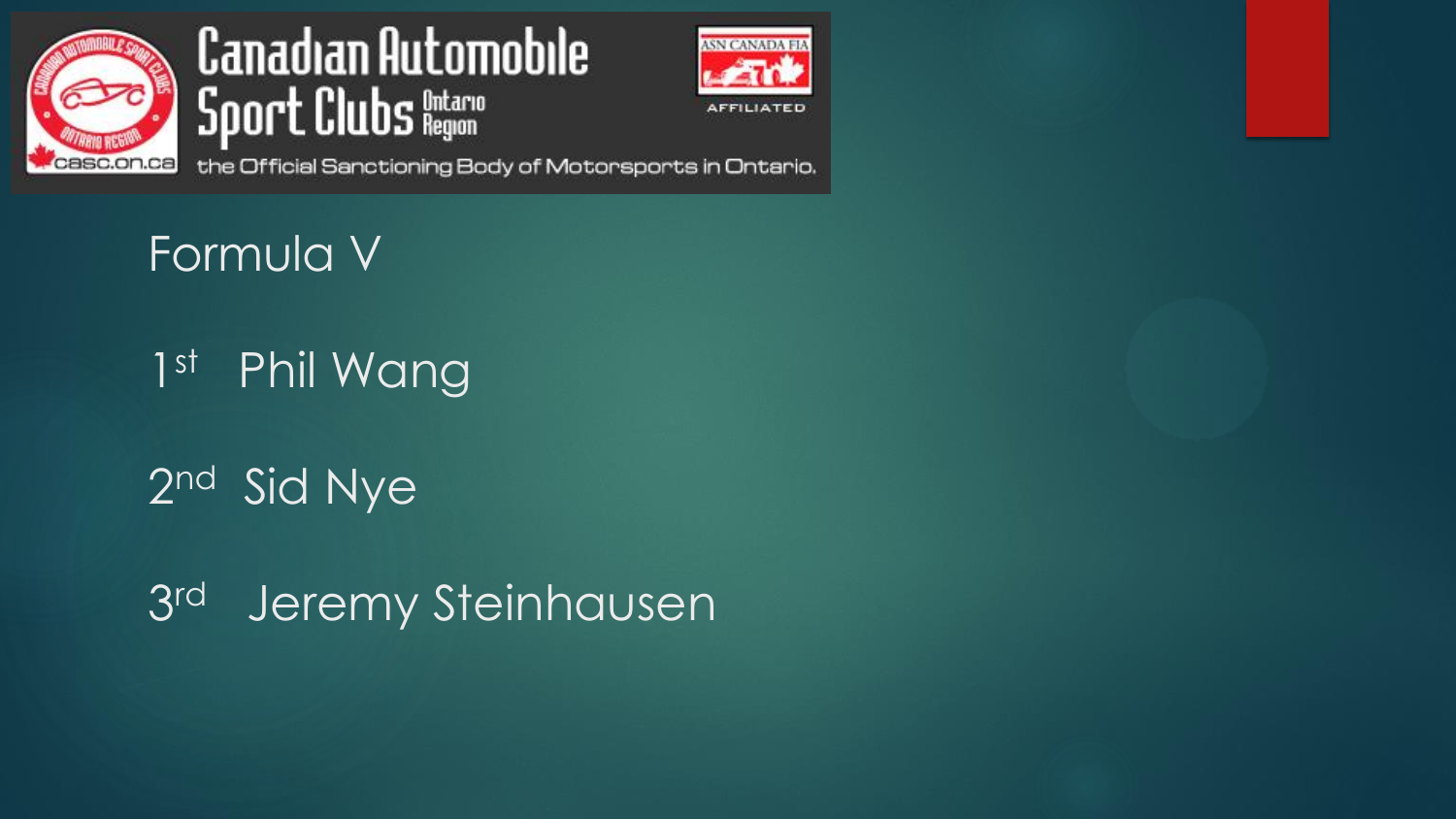



the Official Sanctioning Body of Motorsports in Ontario.

### VARAC Classes

## F/C Phil Wang V/H Del Bruce Classic Robert Offley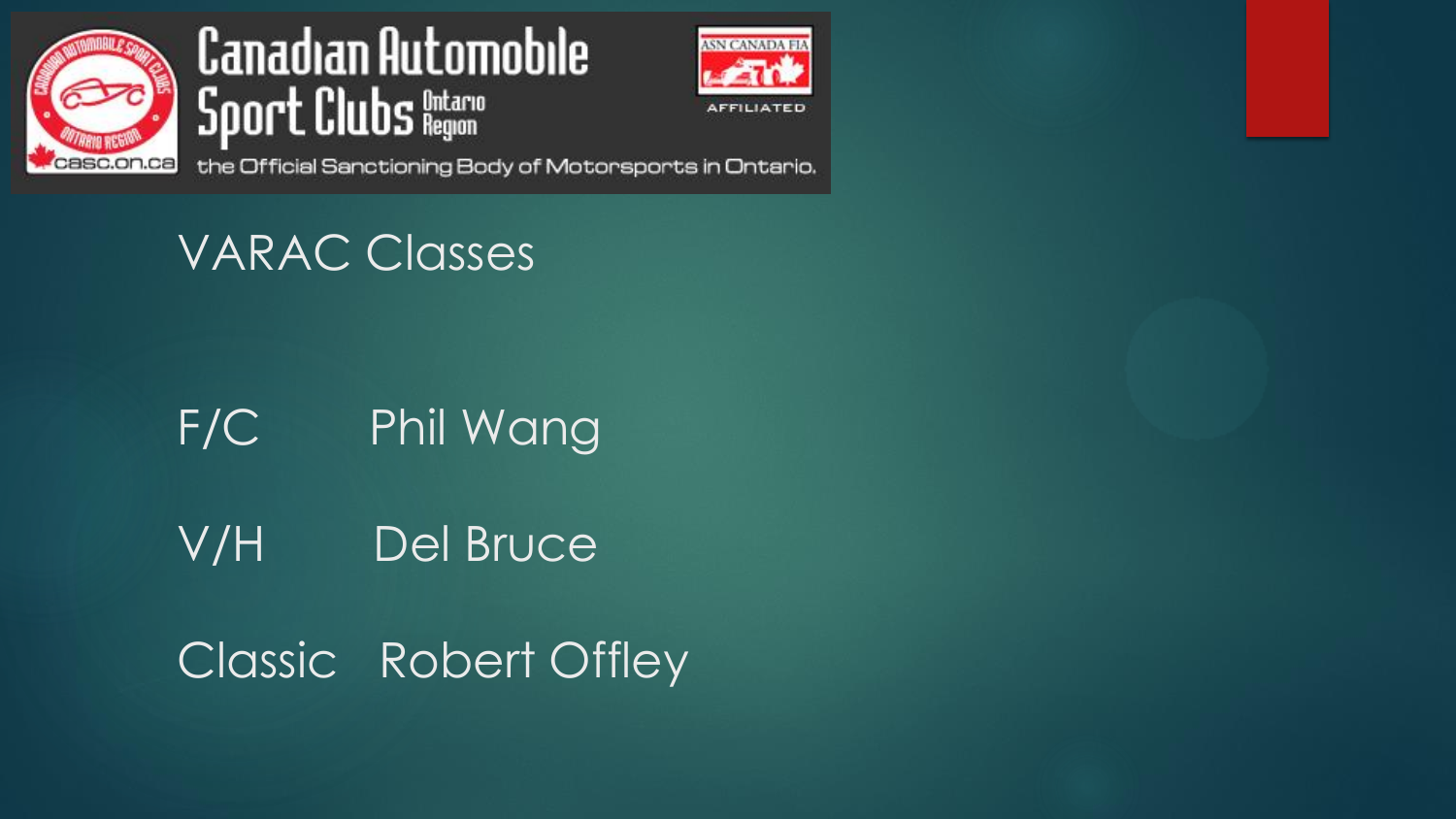



the Official Sanctioning Body of Motorsports in Ontario.

### F/V Masters

### 1 st Bob Patterson

 $2<sub>nd</sub>$ **Bill Mitchell** 

3rd Mike Franza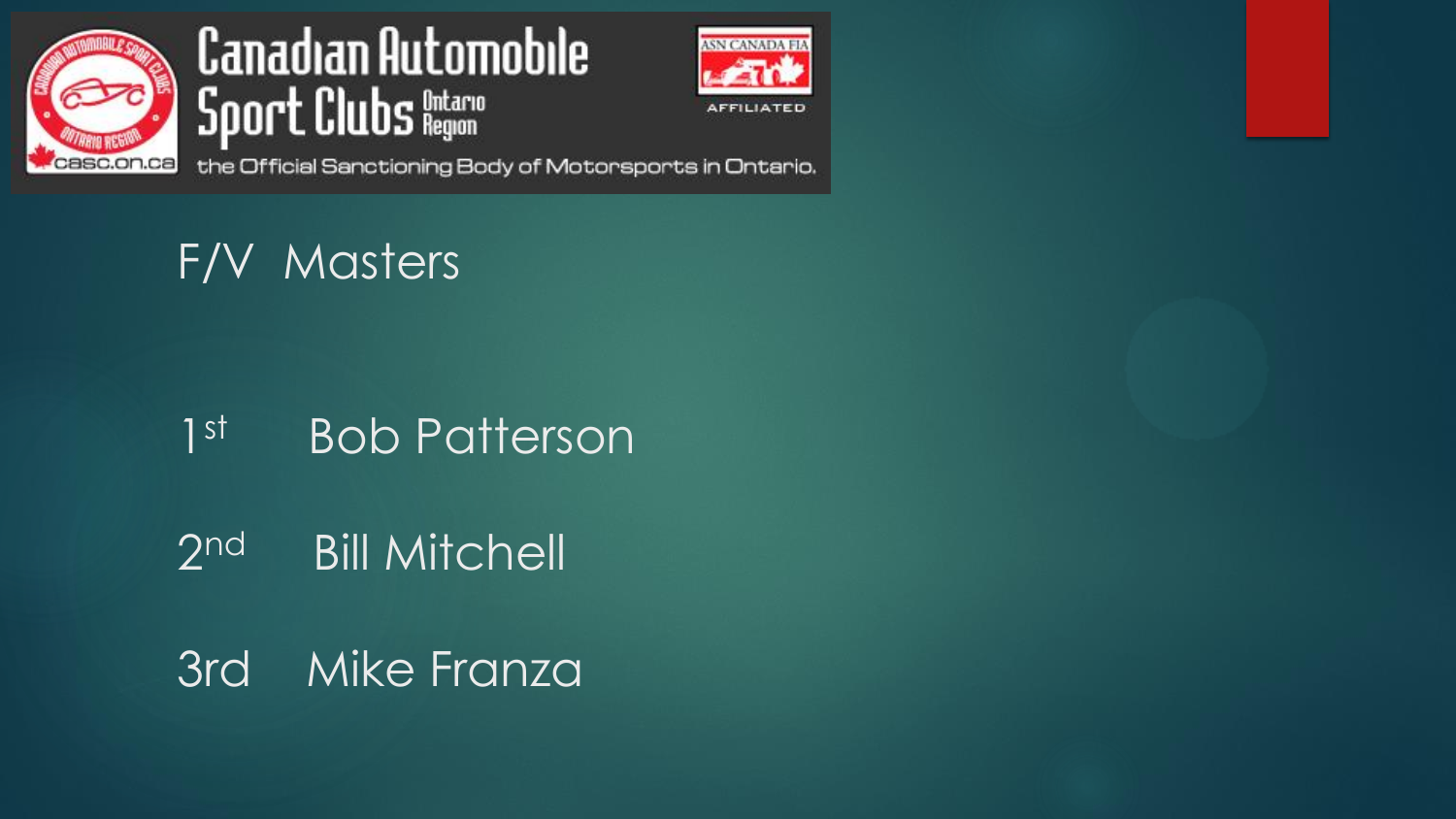



the Official Sanctioning Body of Motorsports in Ontario.

### Competitor of the Year

Honouring the member who is a force to be reckoned with in Competition Events while contributing to Ontario Motorsport to the benefit of their peers.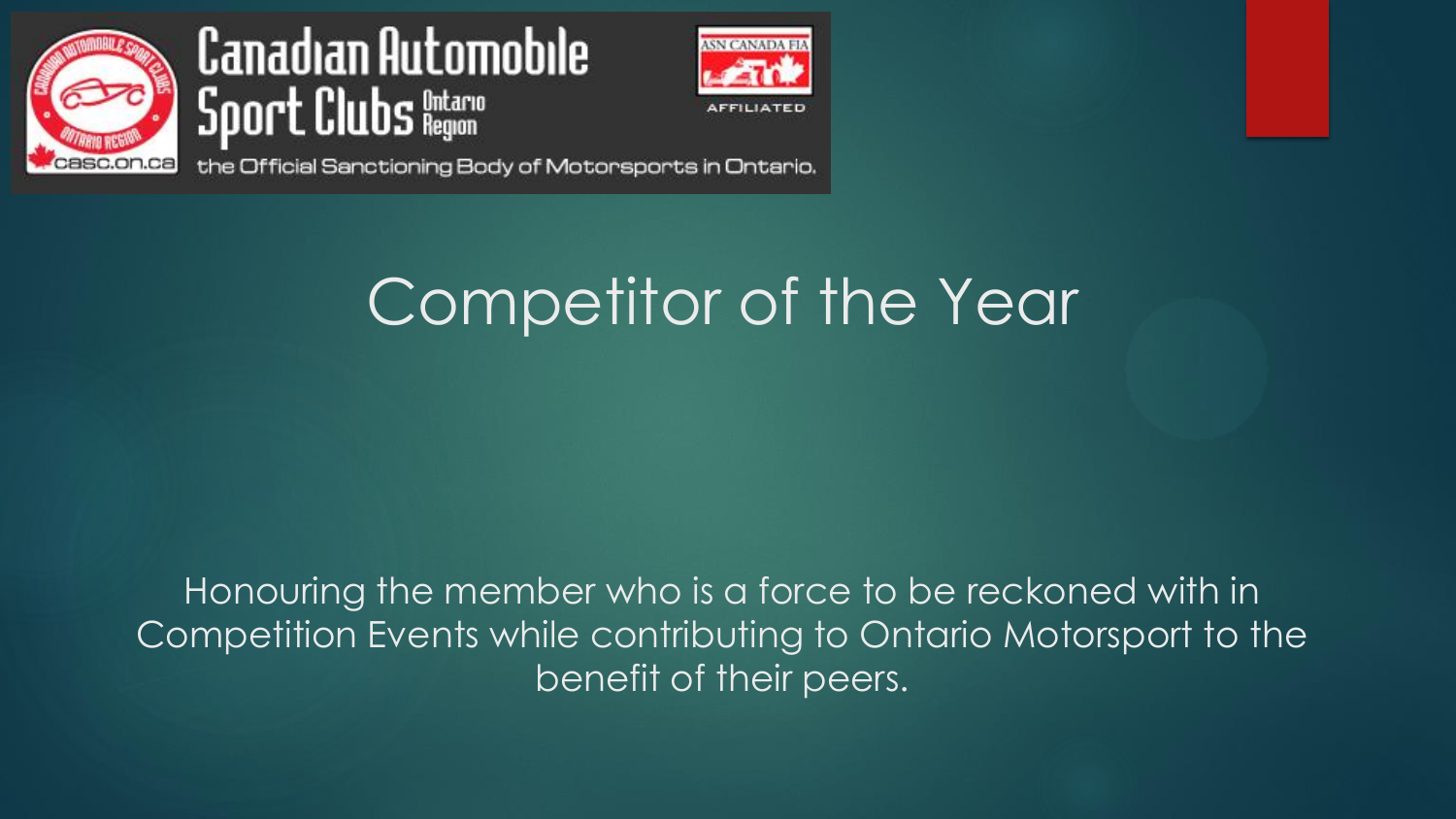

# **Canadian Automobile**<br>Sport Clubs **Autarie**



the Official Sanctioning Body of Motorsports in Ontario.

### Larry Caruso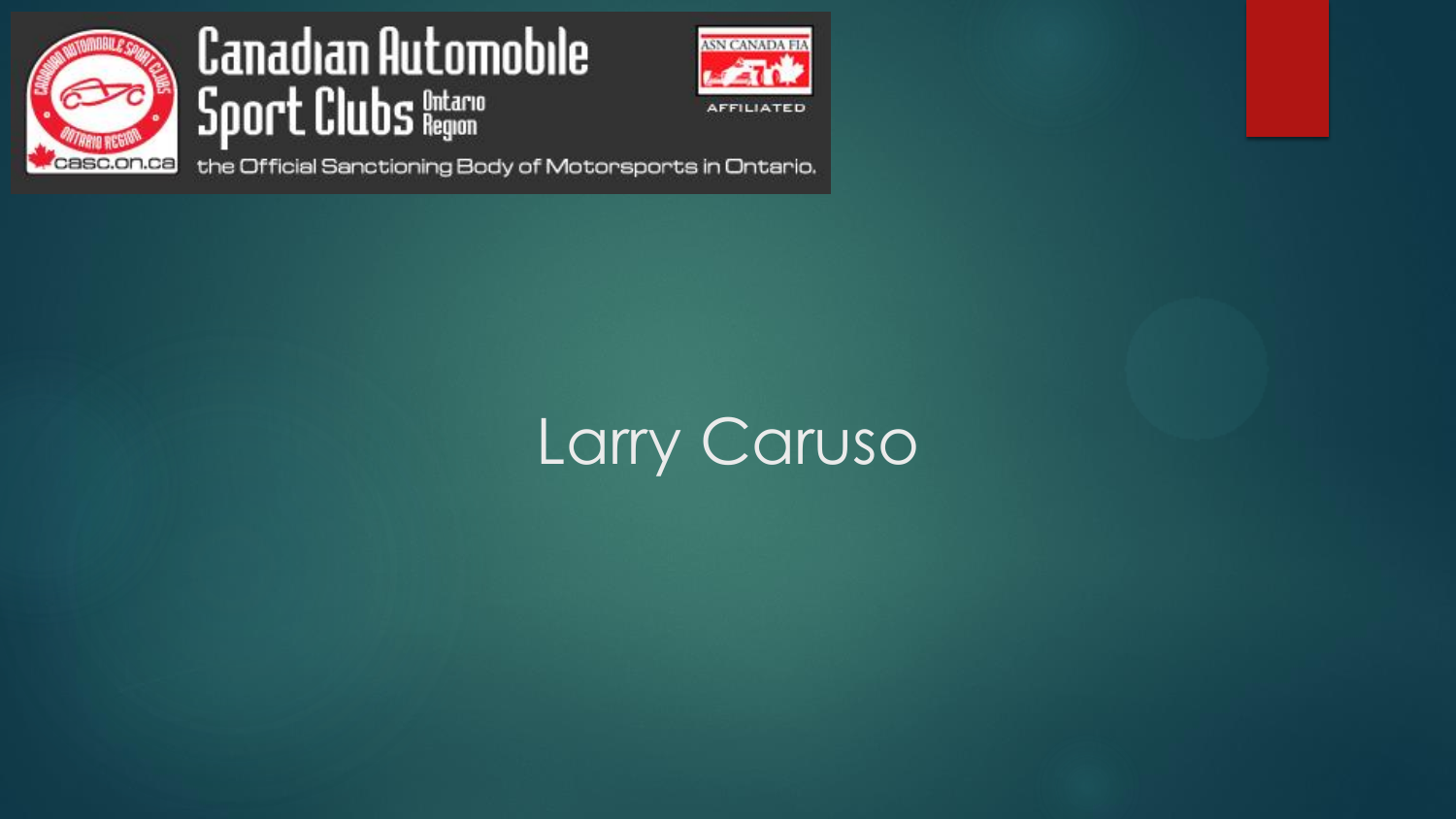



the Official Sanctioning Body of Motorsports in Ontario.

### Rookie of the Year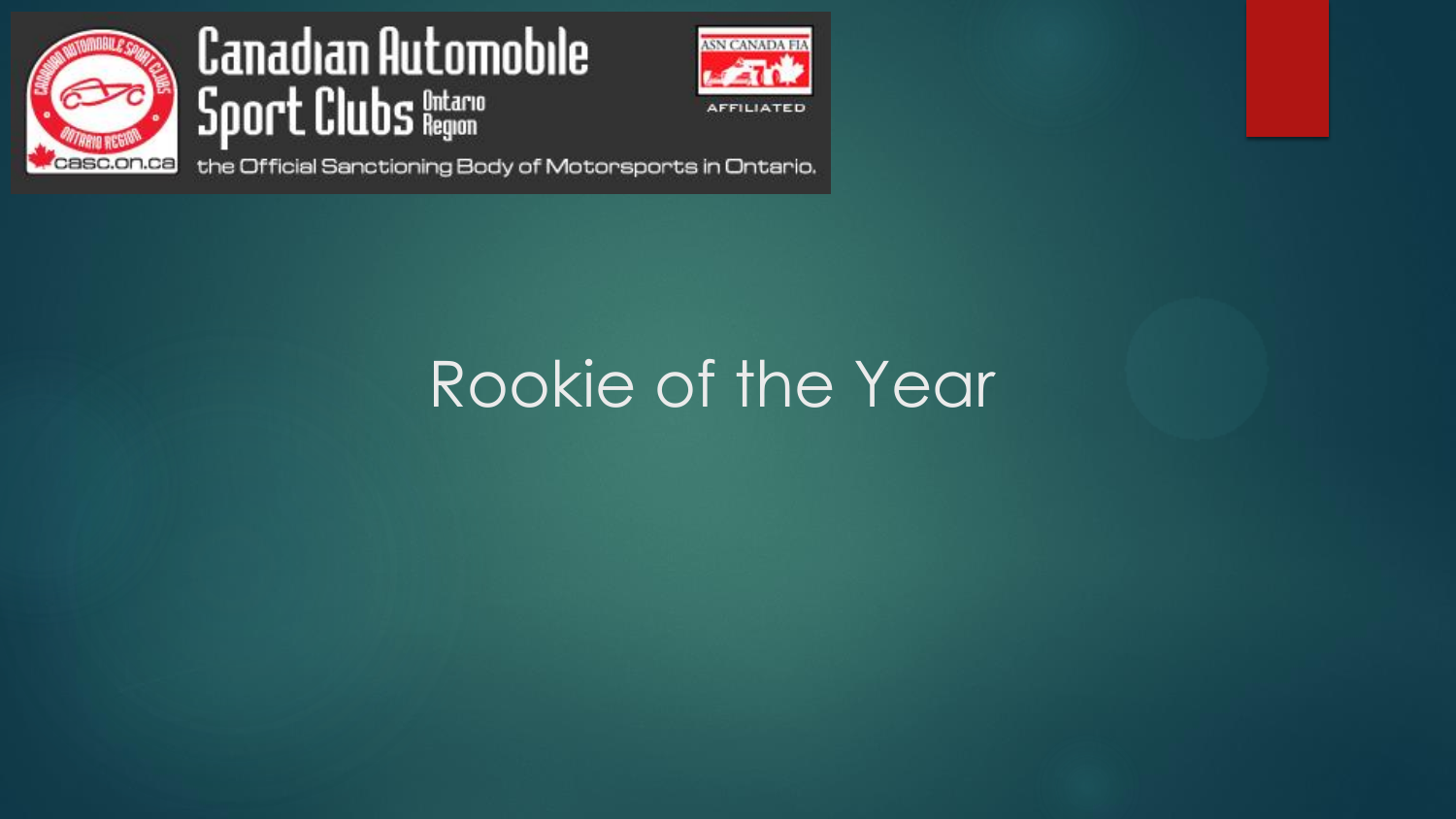

# **Canadian Automobile**<br>Sport Clubs **Automo**



the Official Sanctioning Body of Motorsports in Ontario.

### Yakov Bielak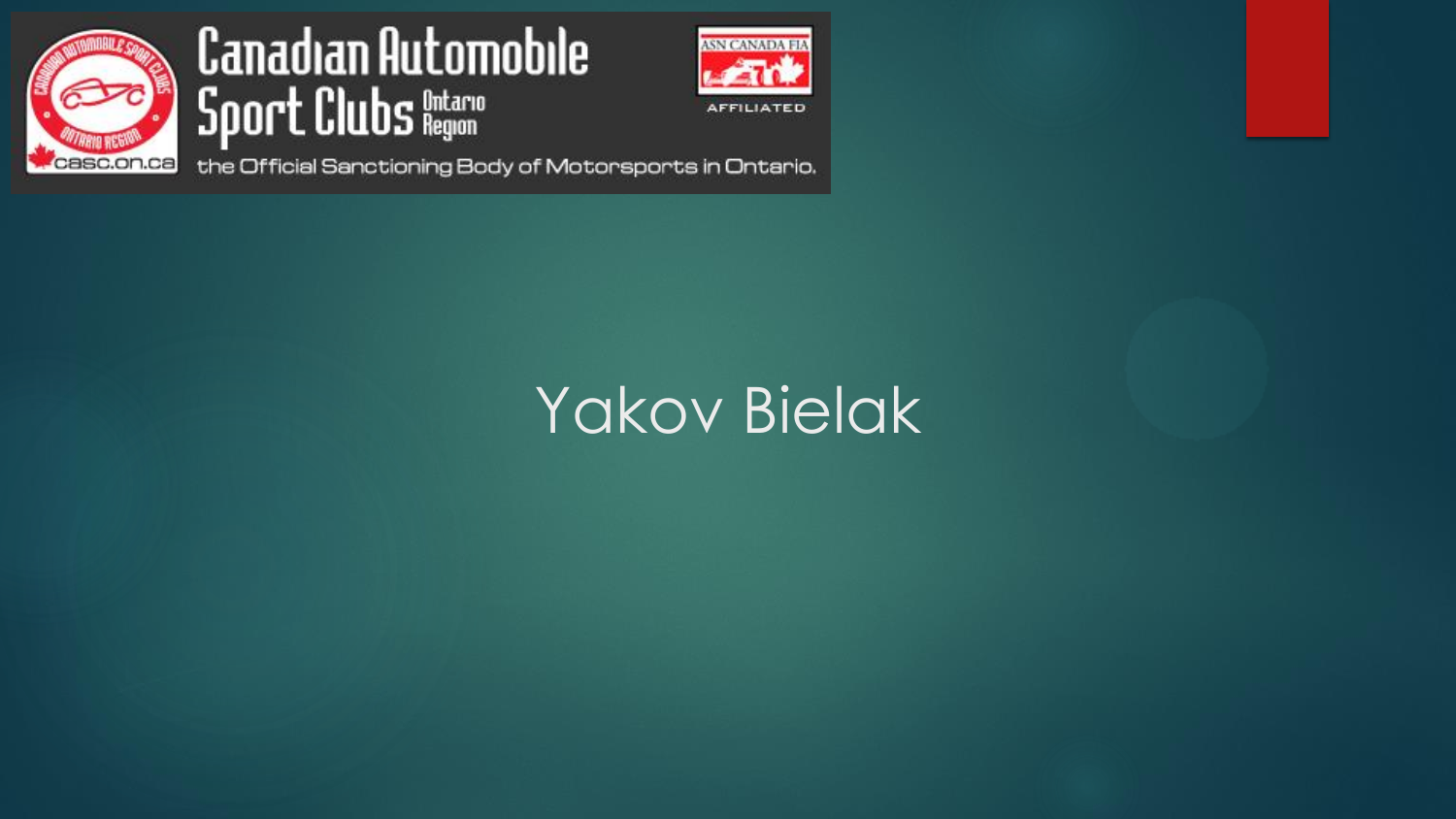



the Official Sanctioning Body of Motorsports in Ontario.

### Noones Trophy

Awarded to the top combined points scorer across all categories.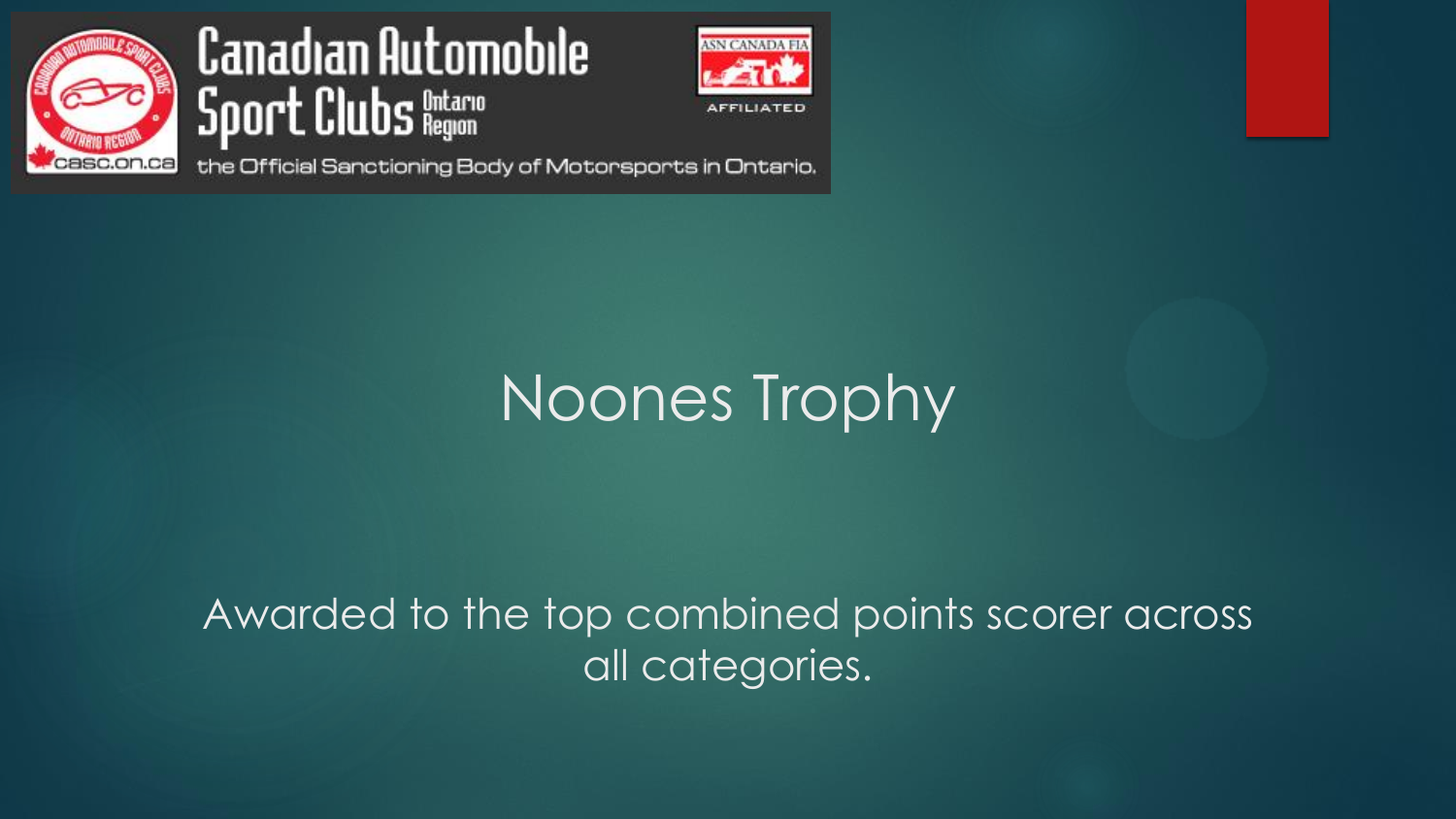

# **Canadian Automobile**<br>Sport Clubs **Autarie**



the Official Sanctioning Body of Motorsports in Ontario.

### Daria Khachi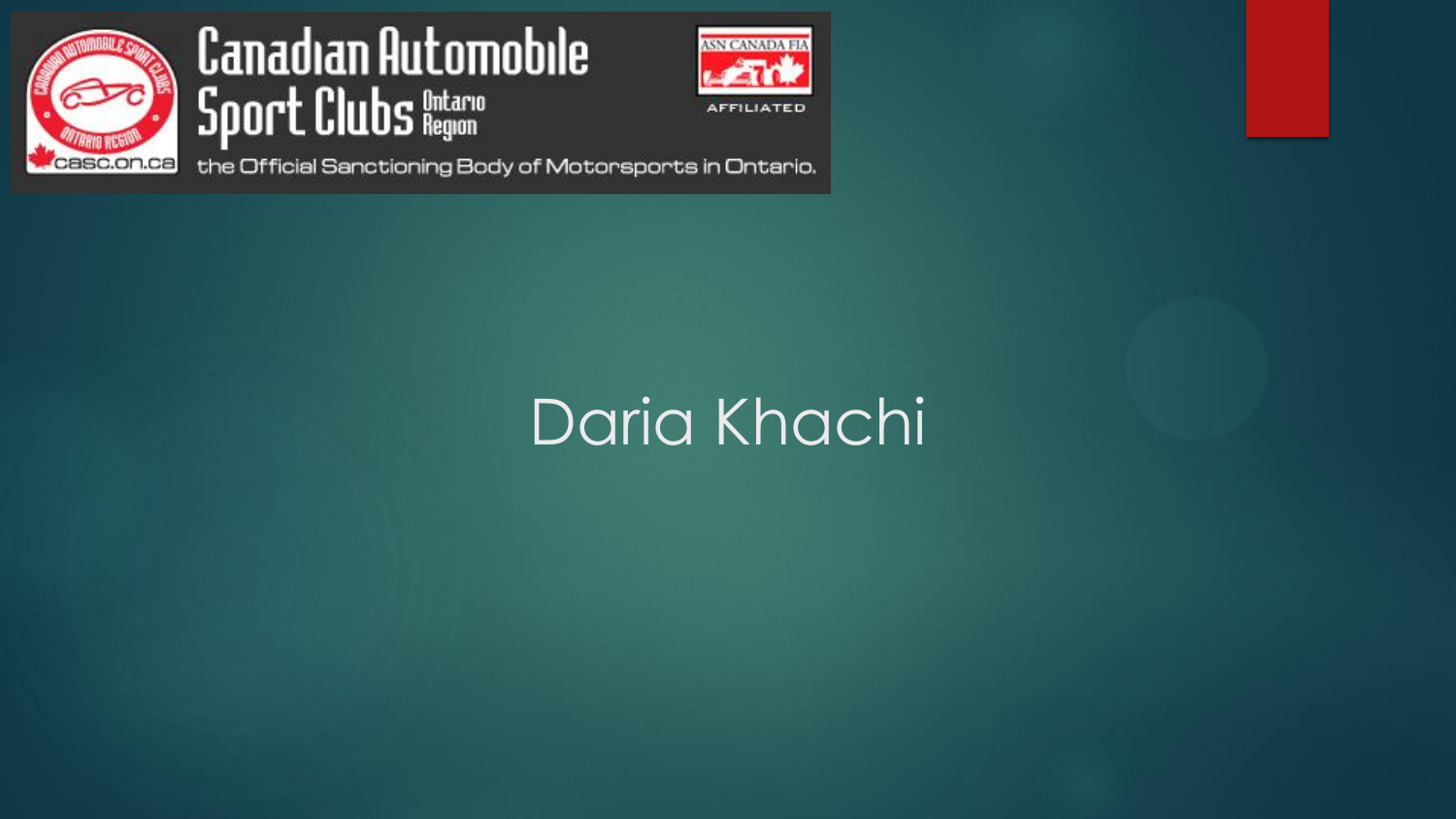



the Official Sanctioning Body of Motorsports in Ontario.

### Murial Knap Trophy

### This award recognizes the ladies who compete with the gentlemen on an equal basis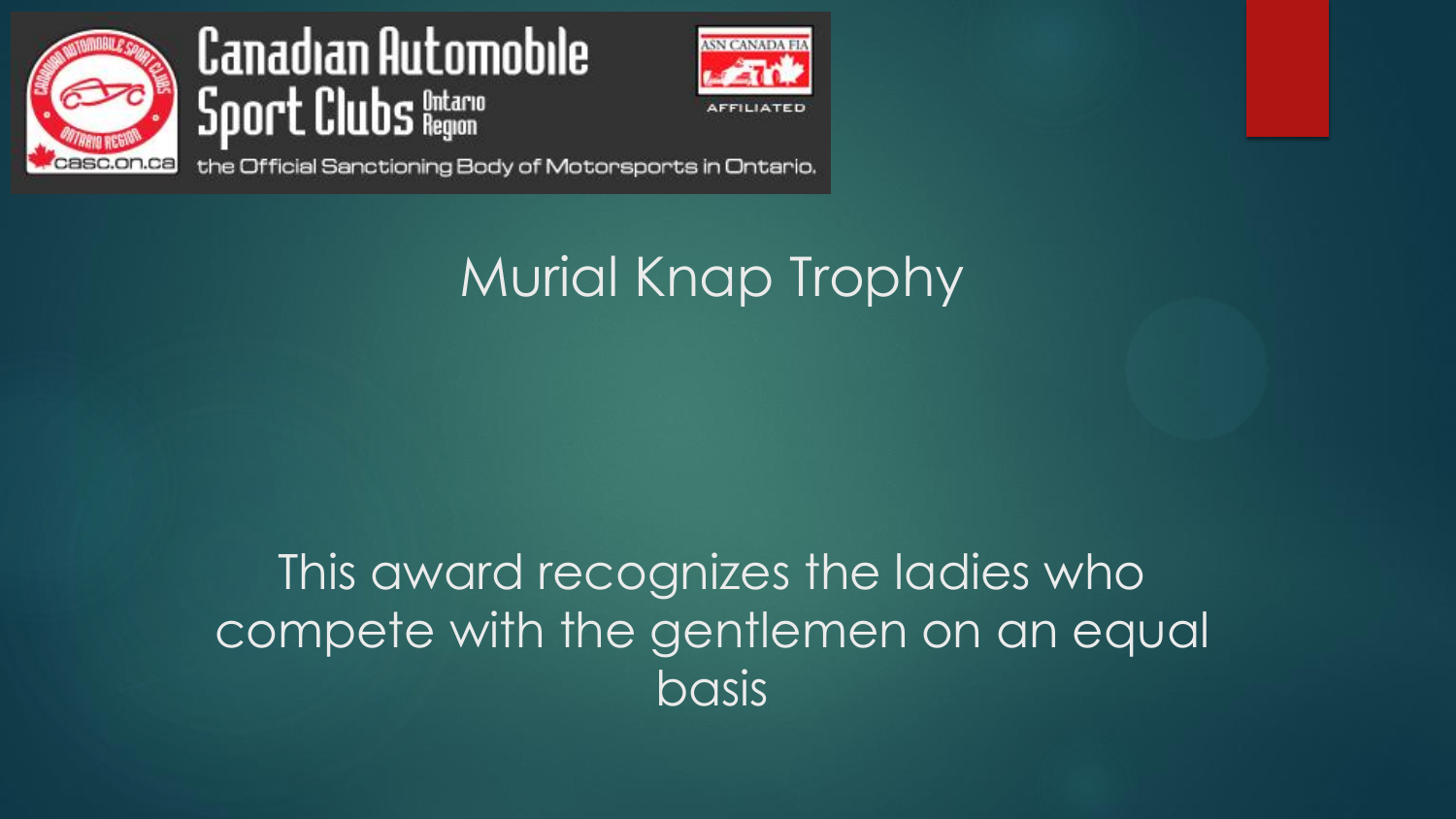

# **Canadian Automobile**<br>Sport Clubs **Autarie**



the Official Sanctioning Body of Motorsports in Ontario.

### Demi Chalkias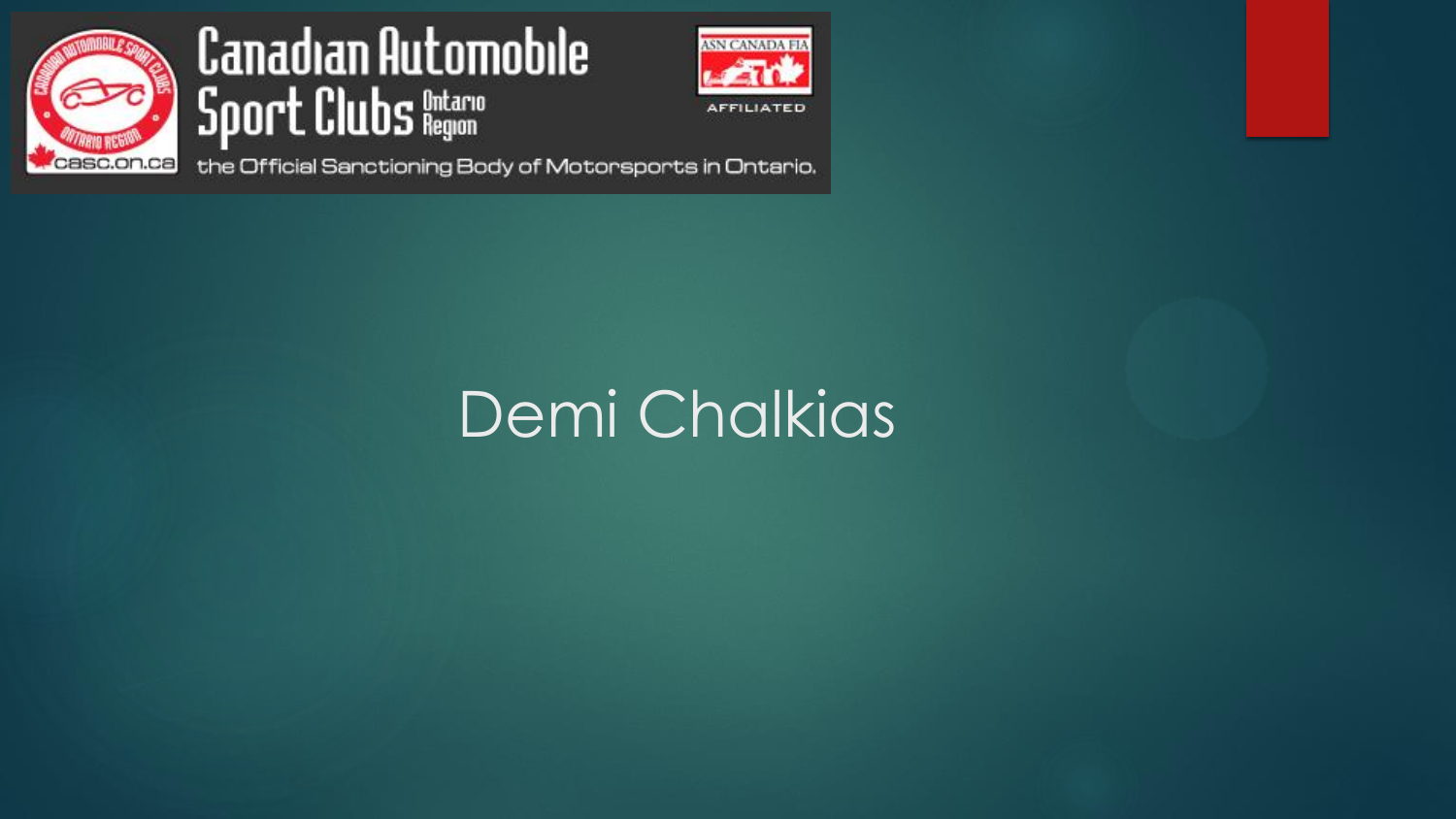



the Official Sanctioning Body of Motorsports in Ontario.

### Wayne Kelly Memorial Trophy

Awarded to the Ontario Region Club member who has brought special recognition and prestige to Ontario Motorsport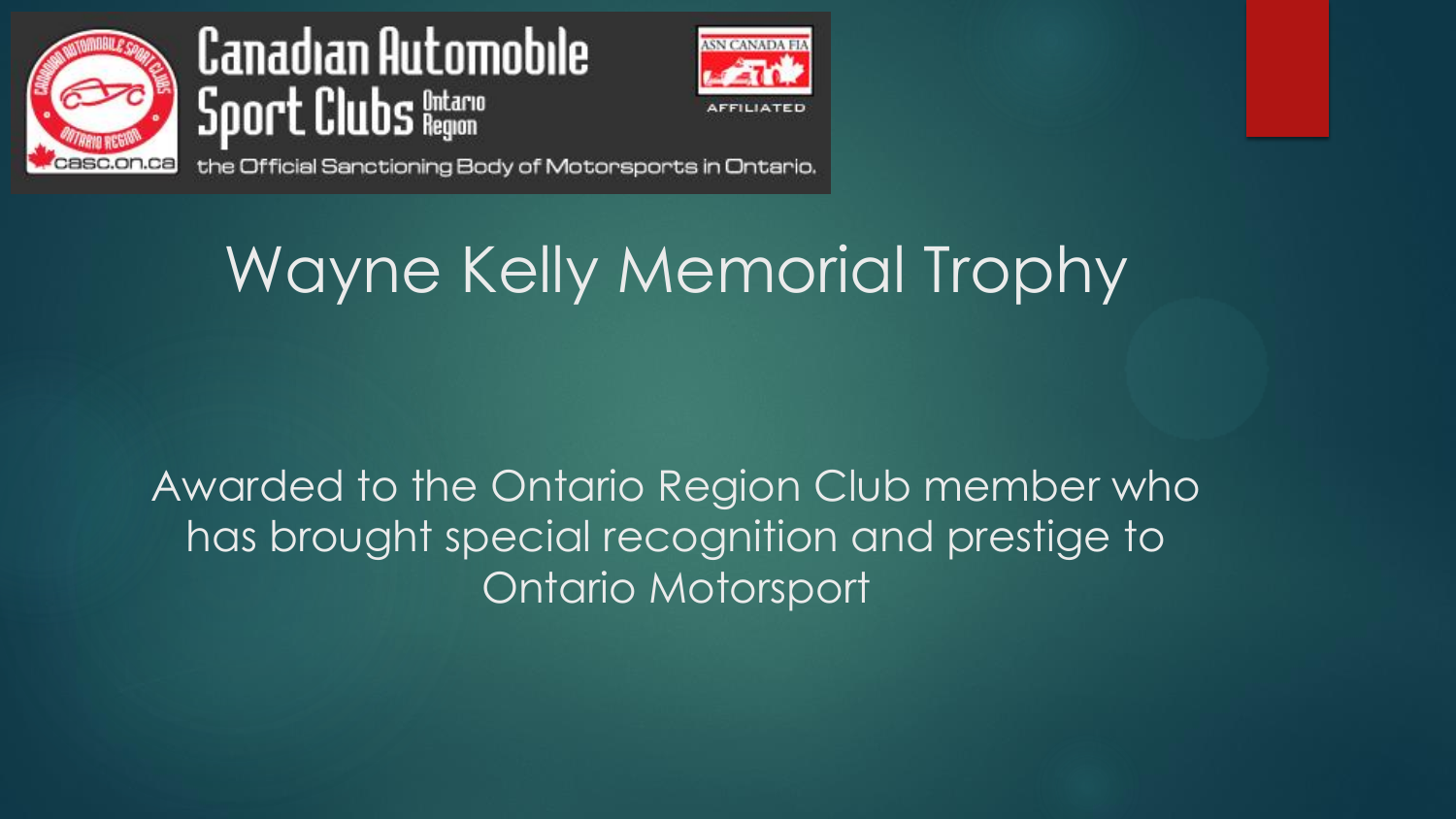

# **Canadian Automobile**<br>Sport Clubs **Automo**



the Official Sanctioning Body of Motorsports in Ontario.

### Megan Gilkes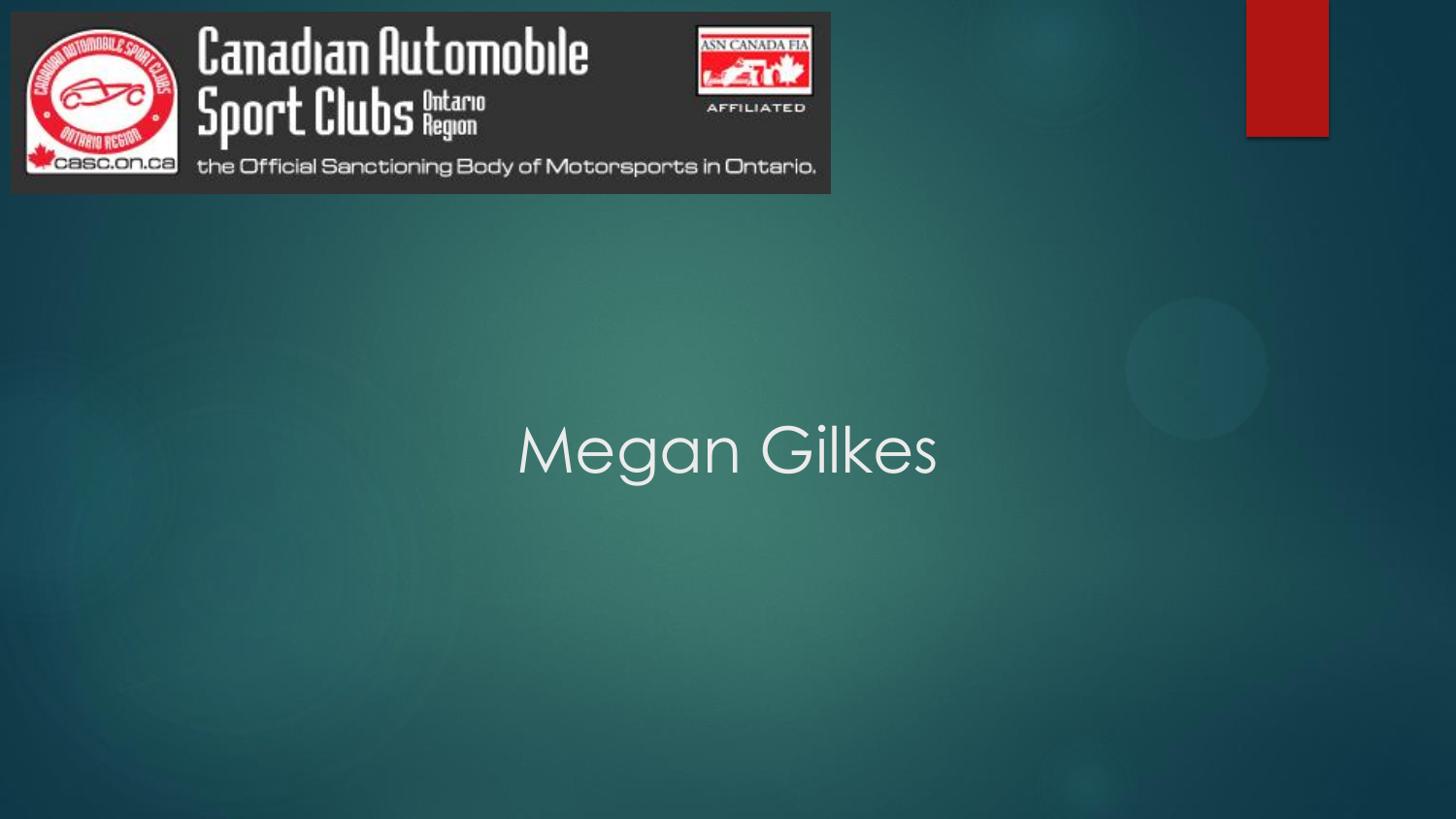



the Official Sanctioning Body of Motorsports in Ontario.

## Thanks to Everyone and we will see you at the track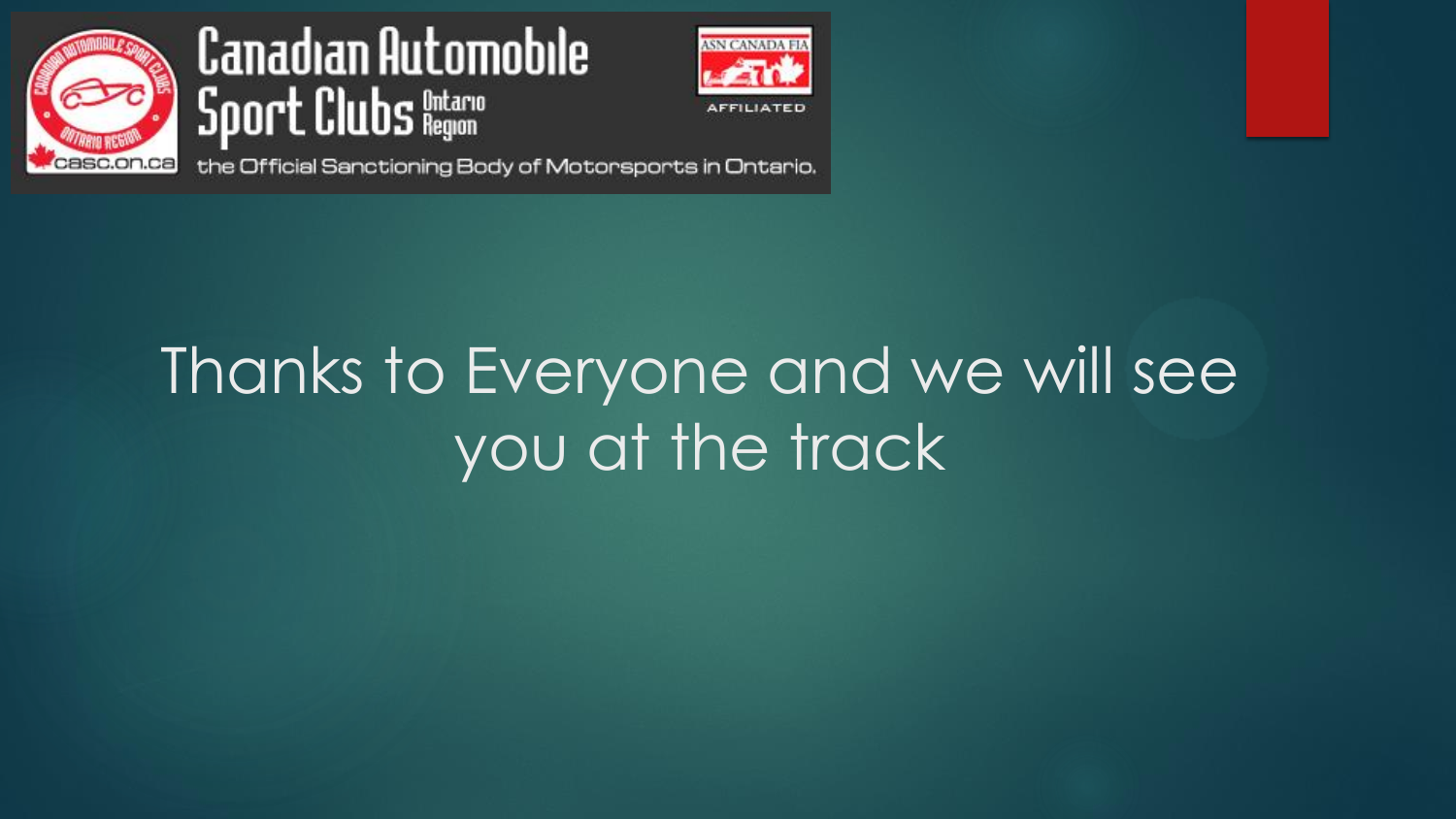

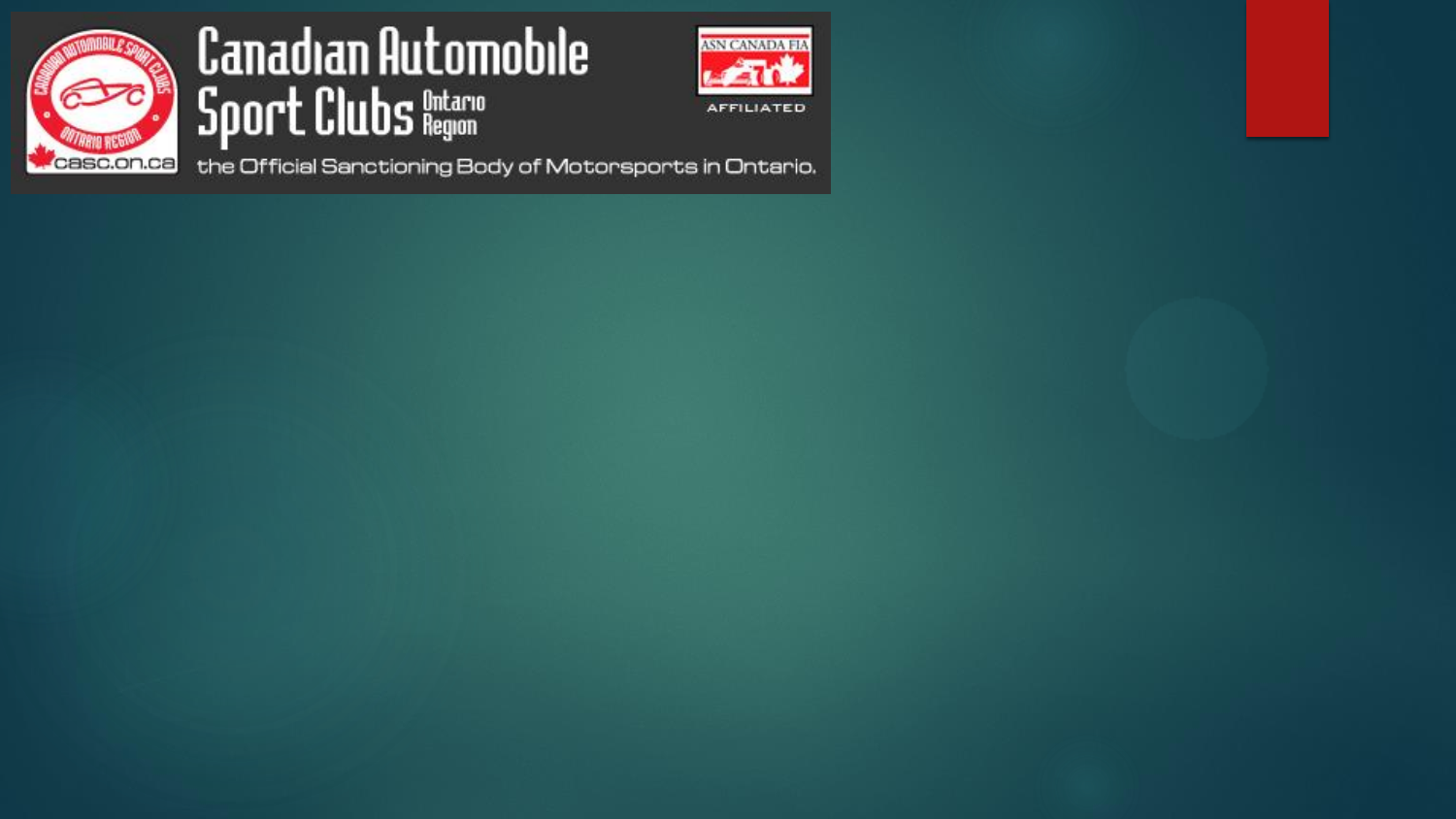

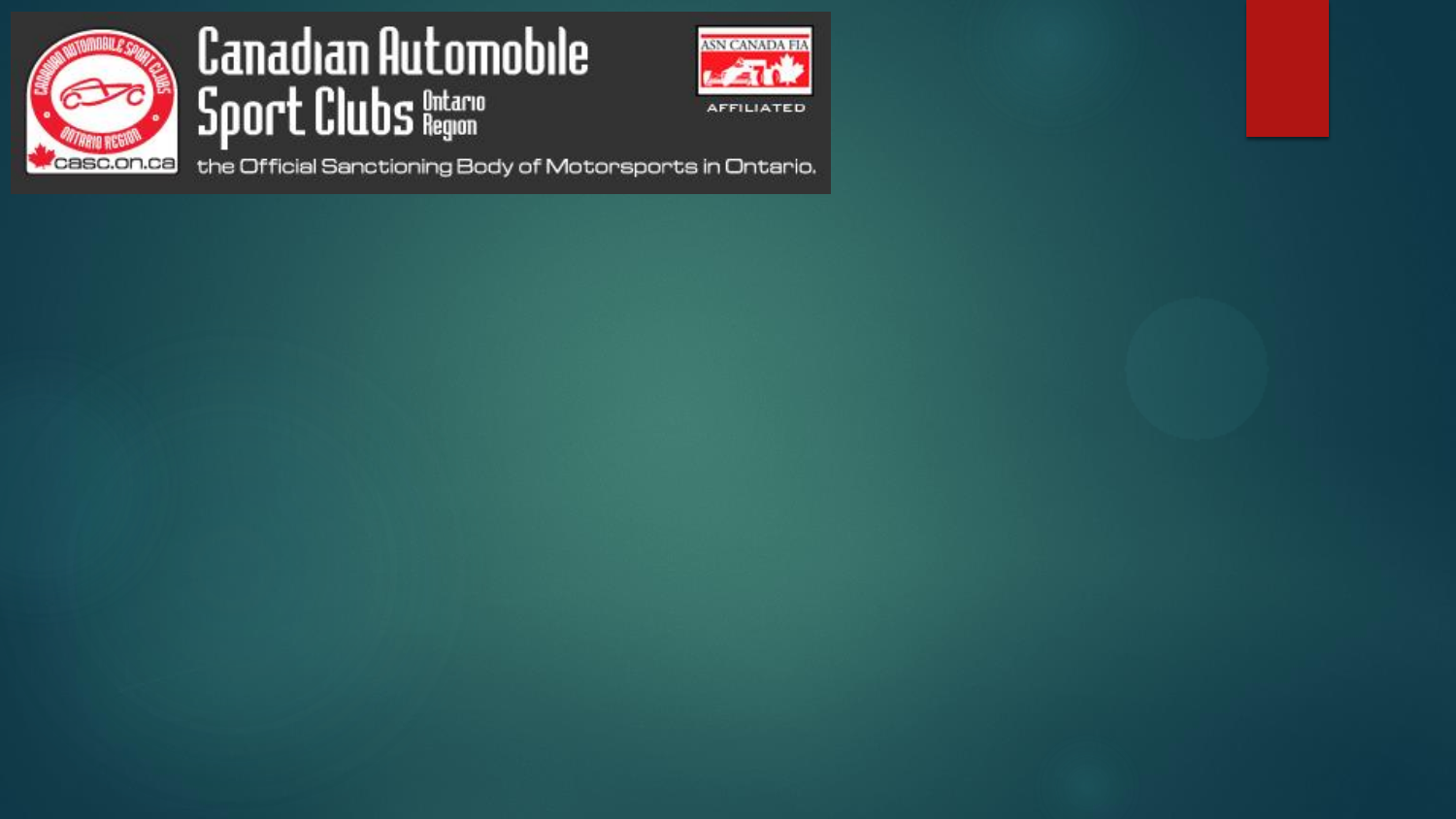

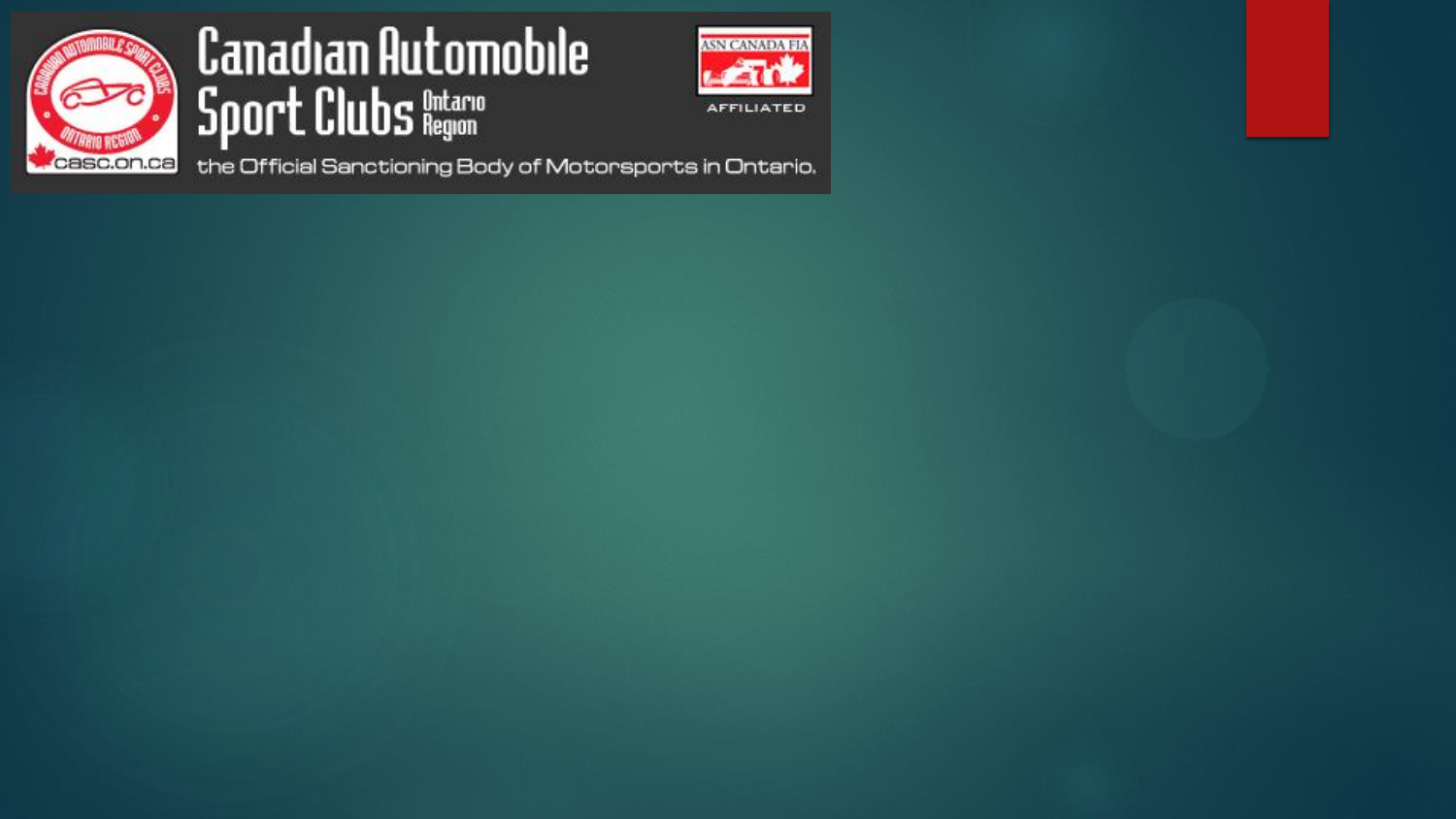

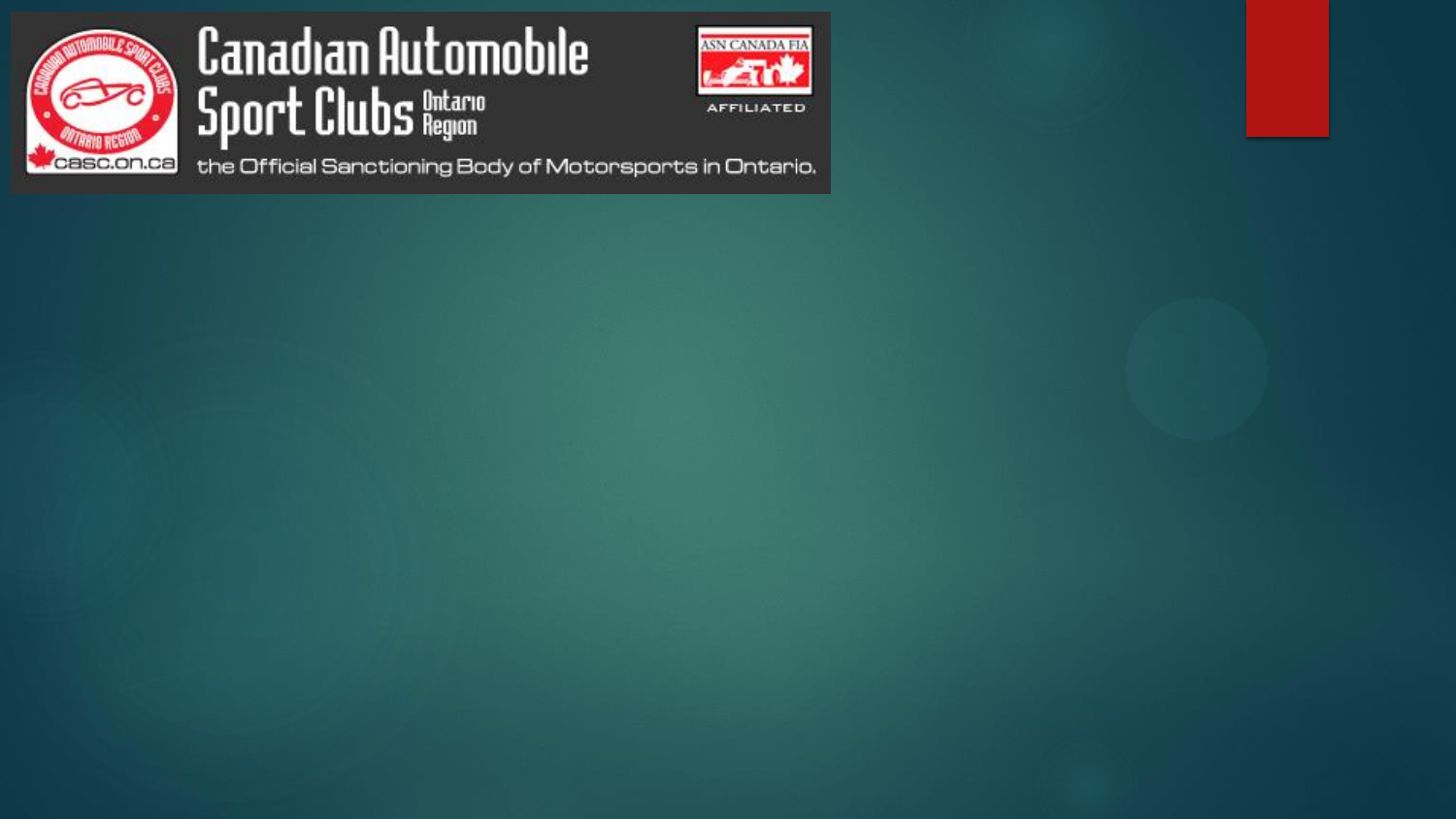

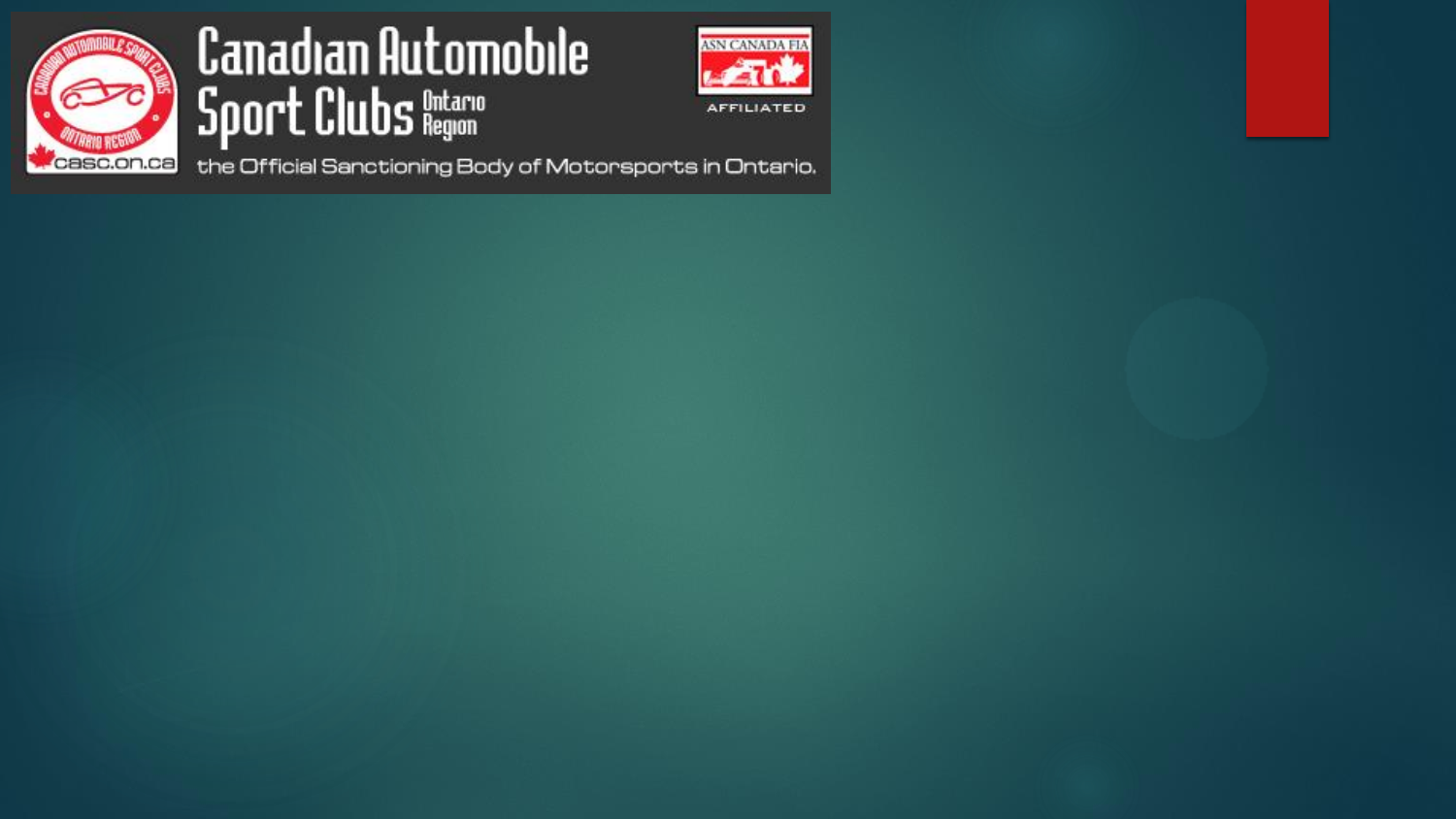

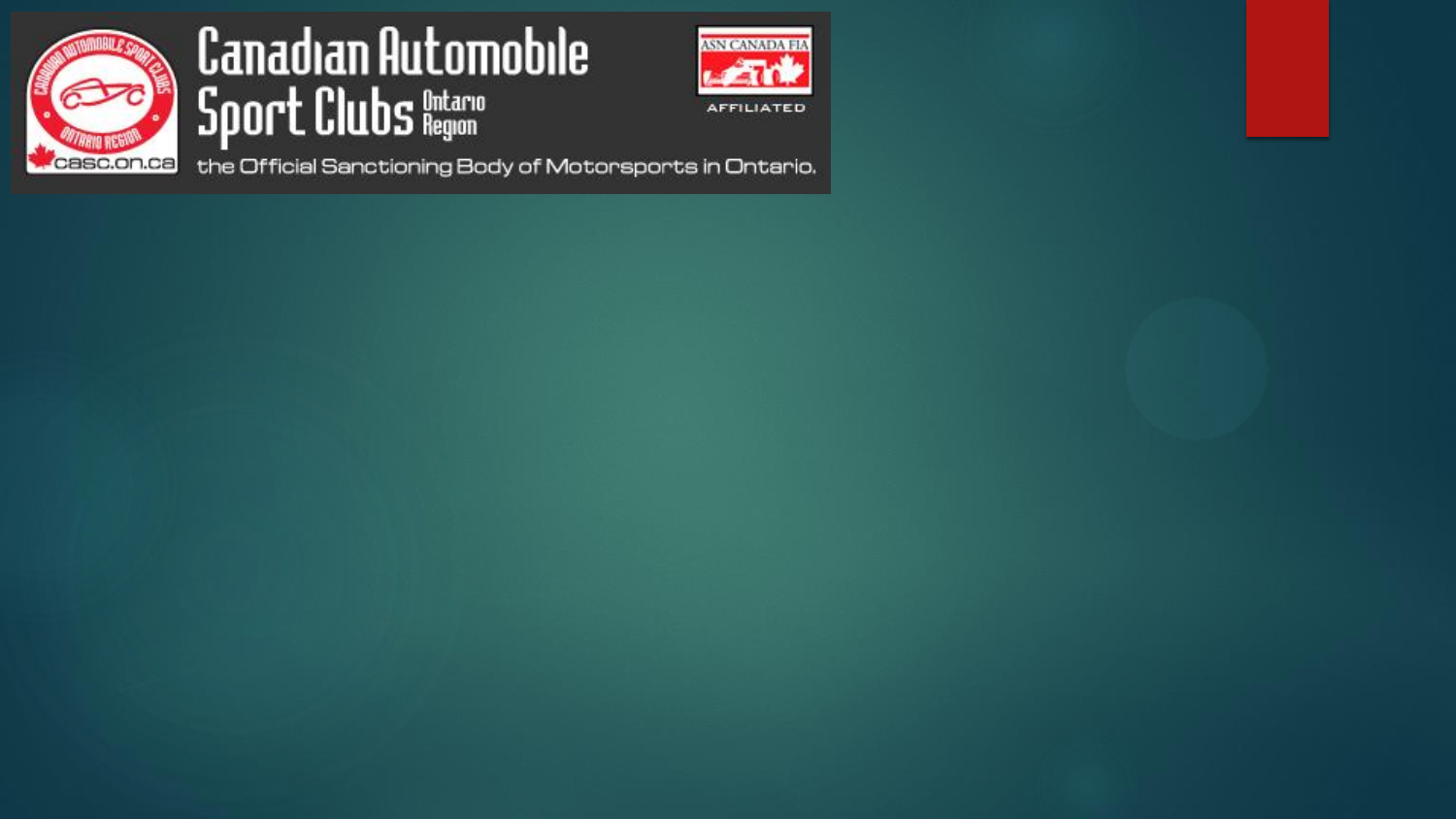

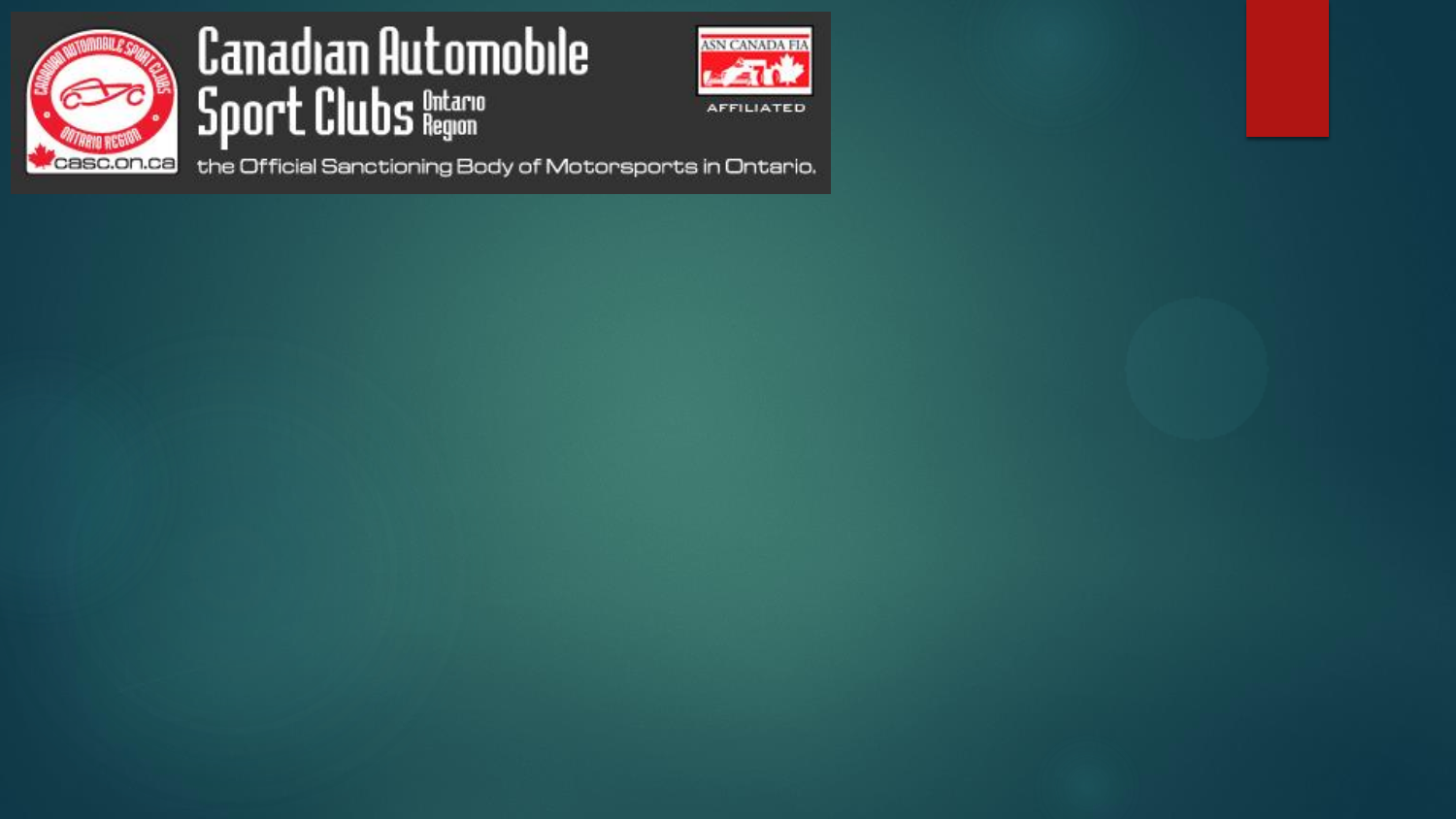

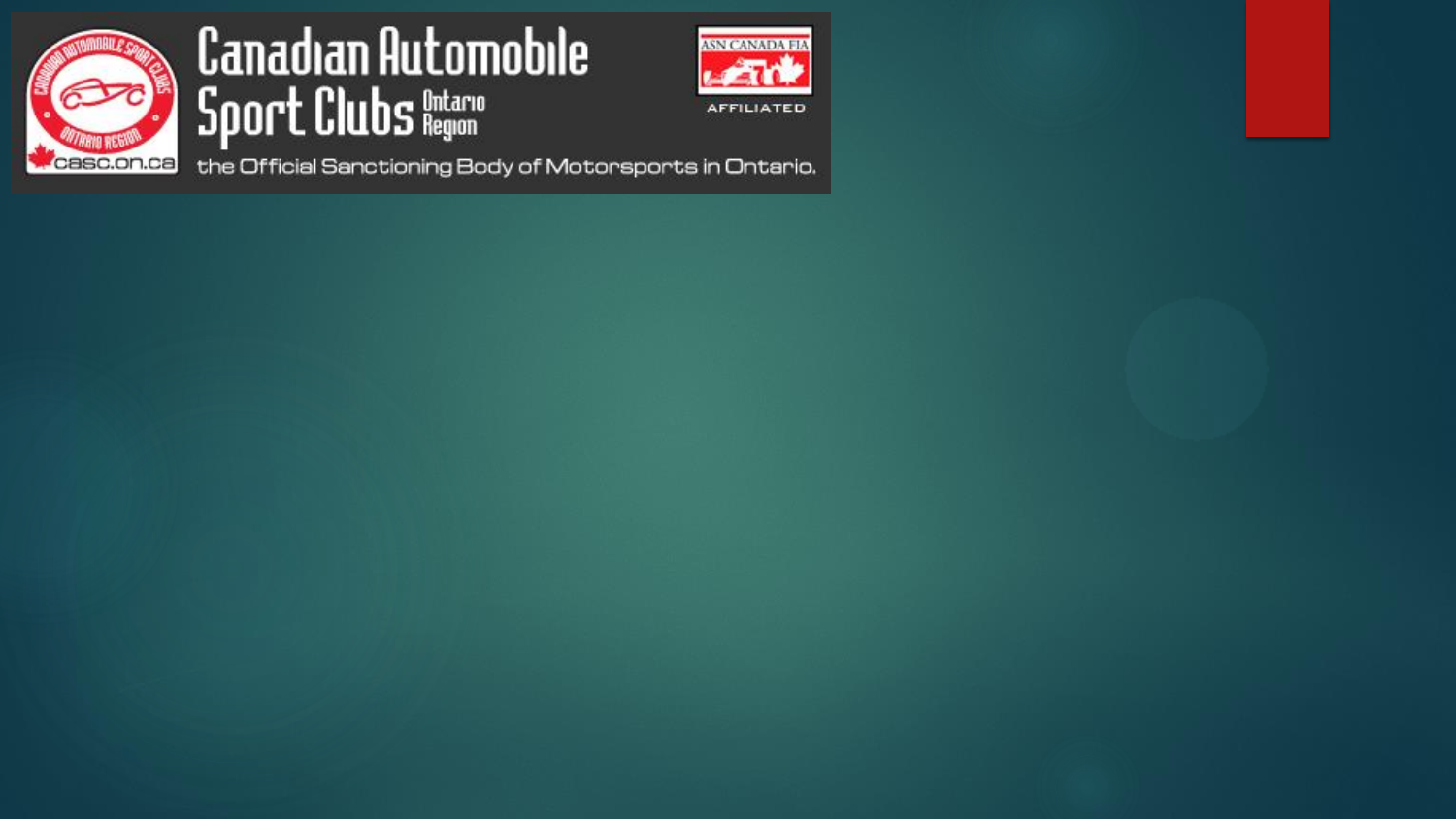

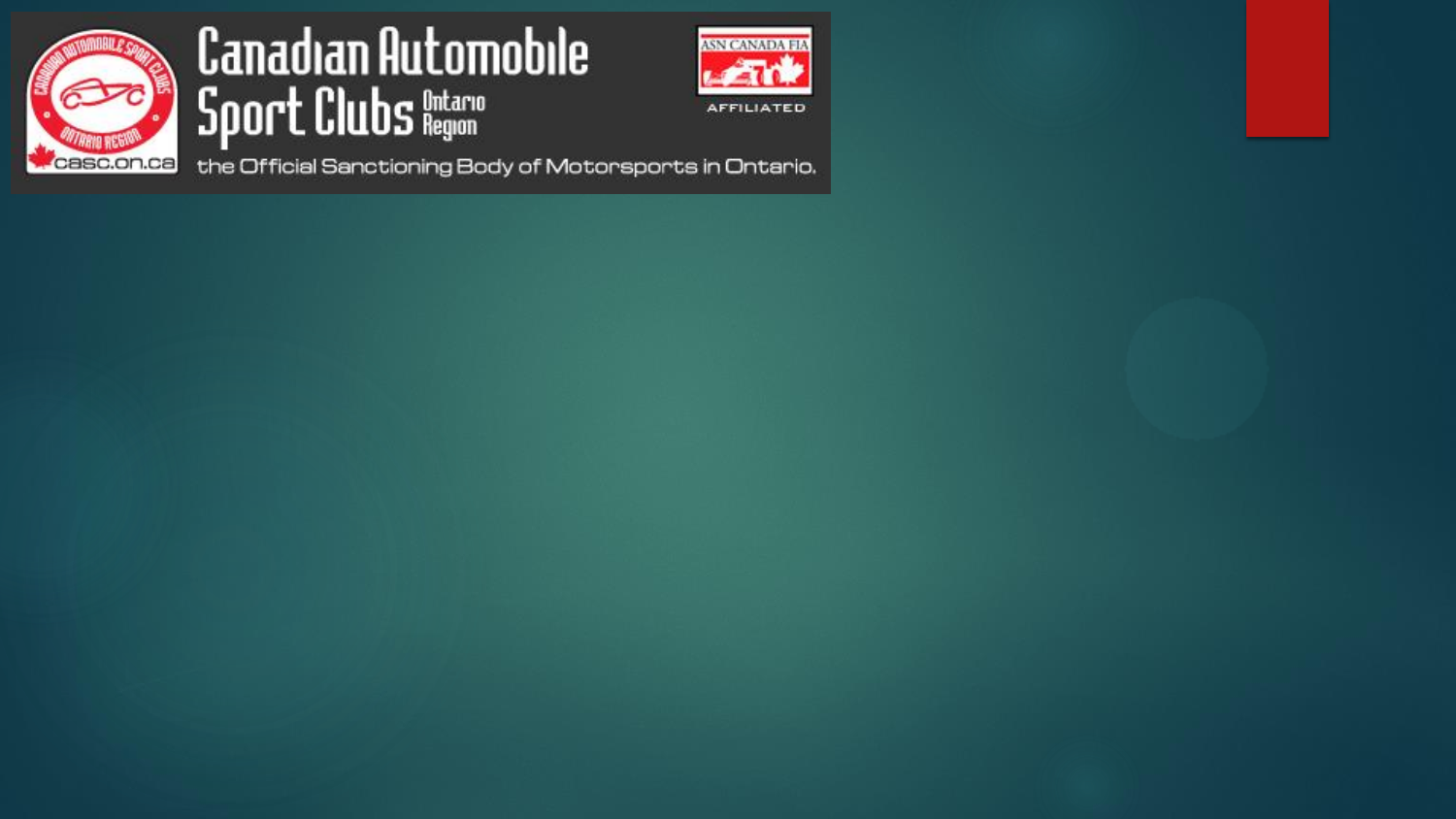

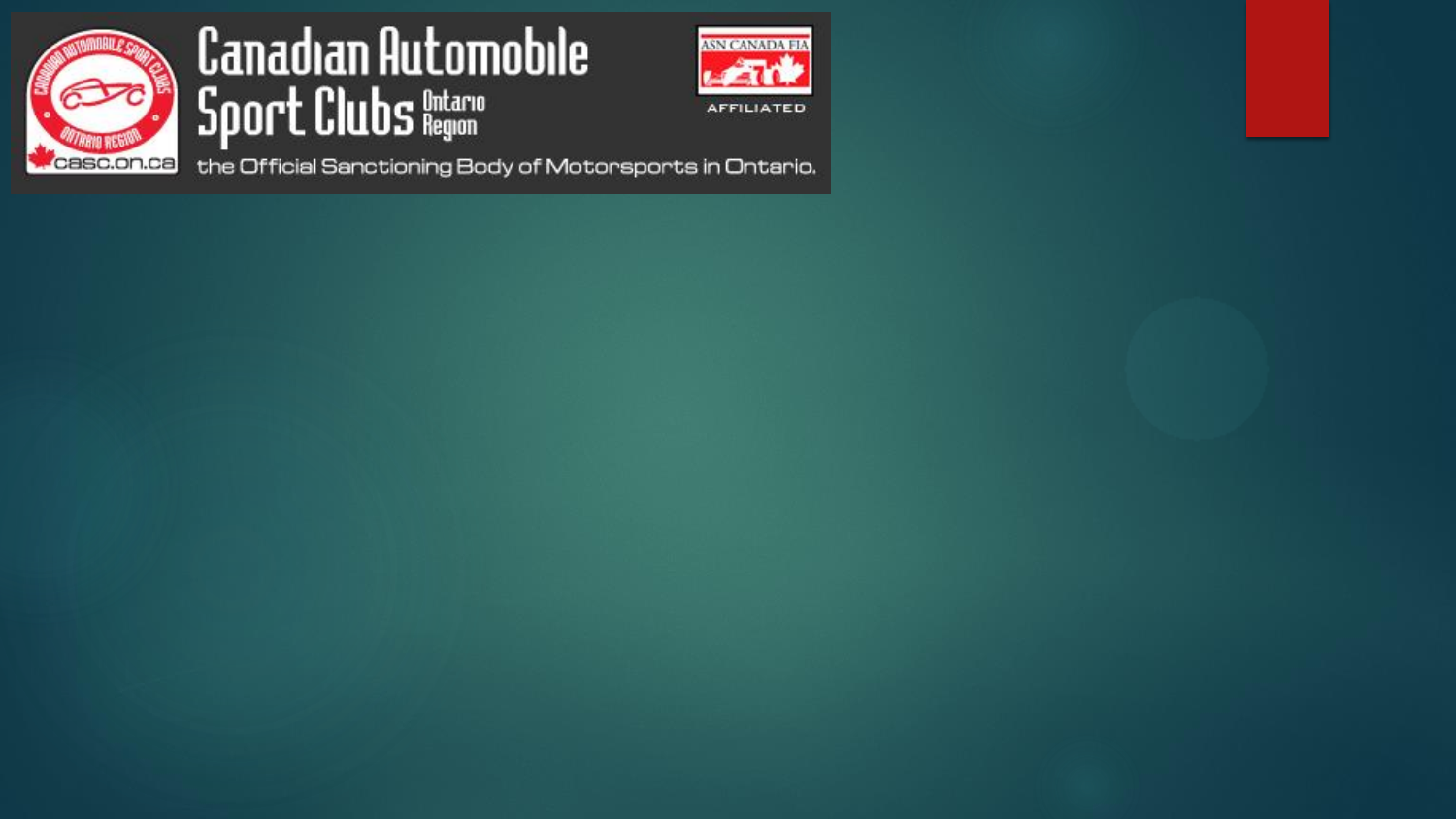

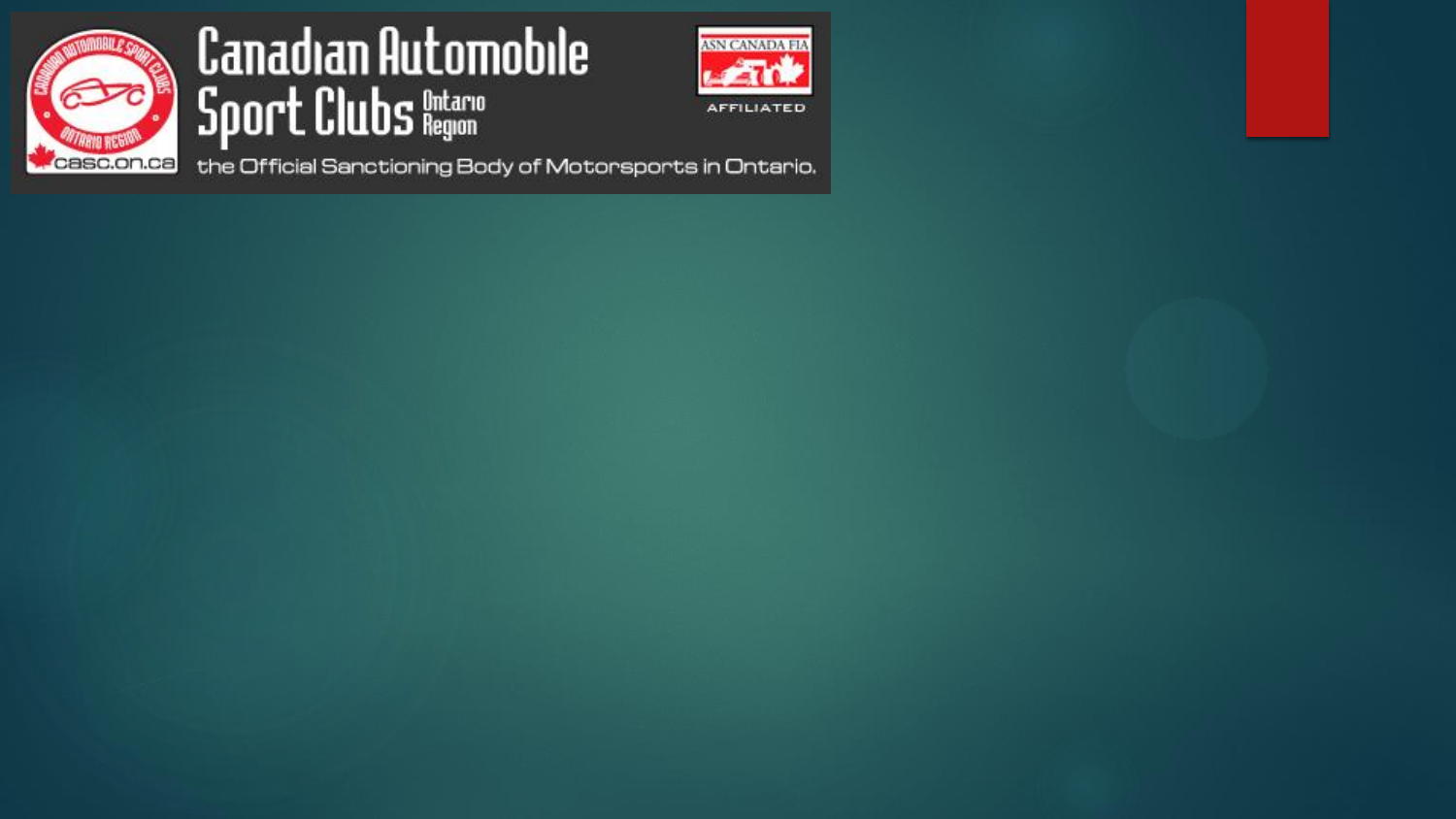

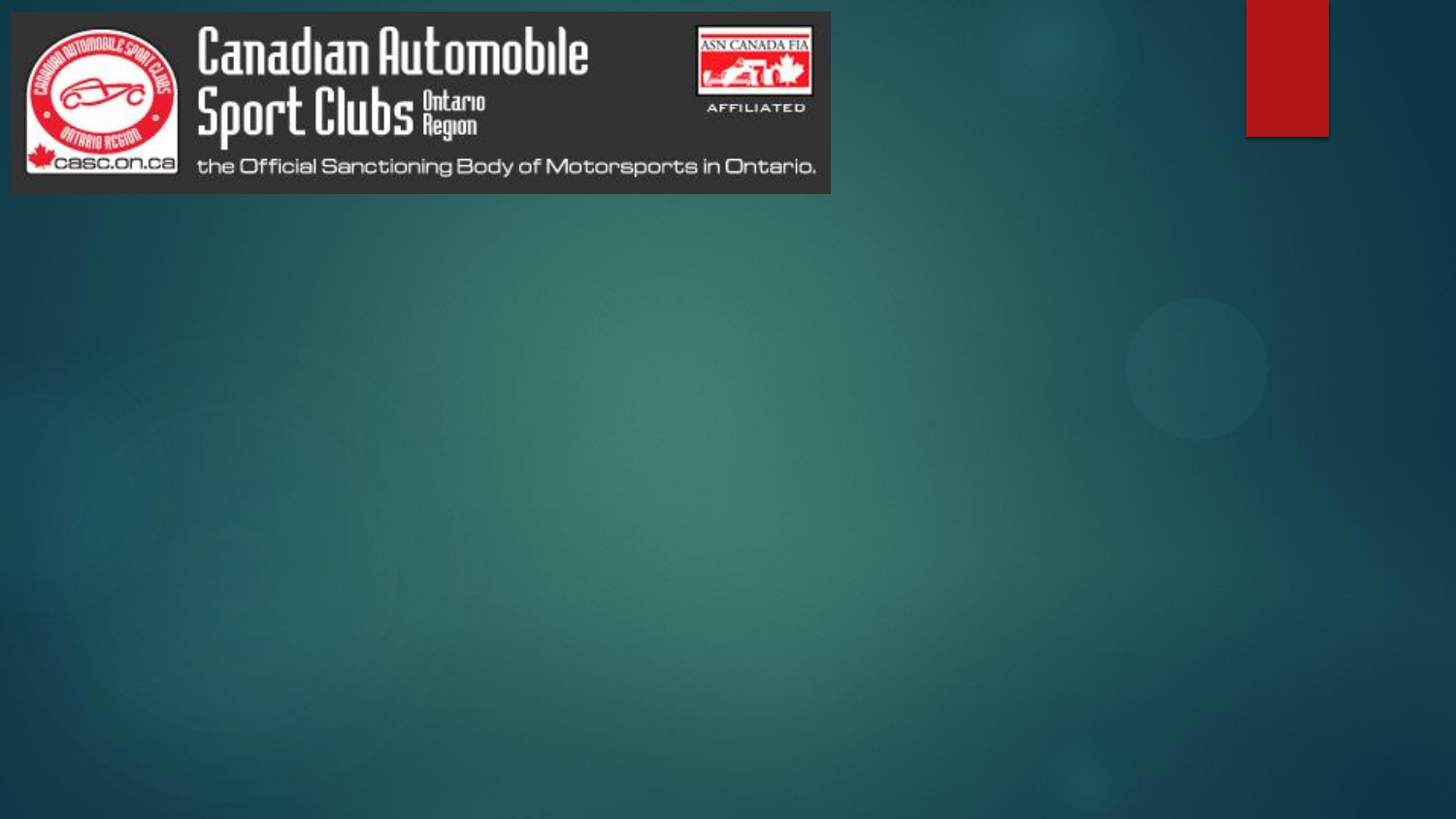

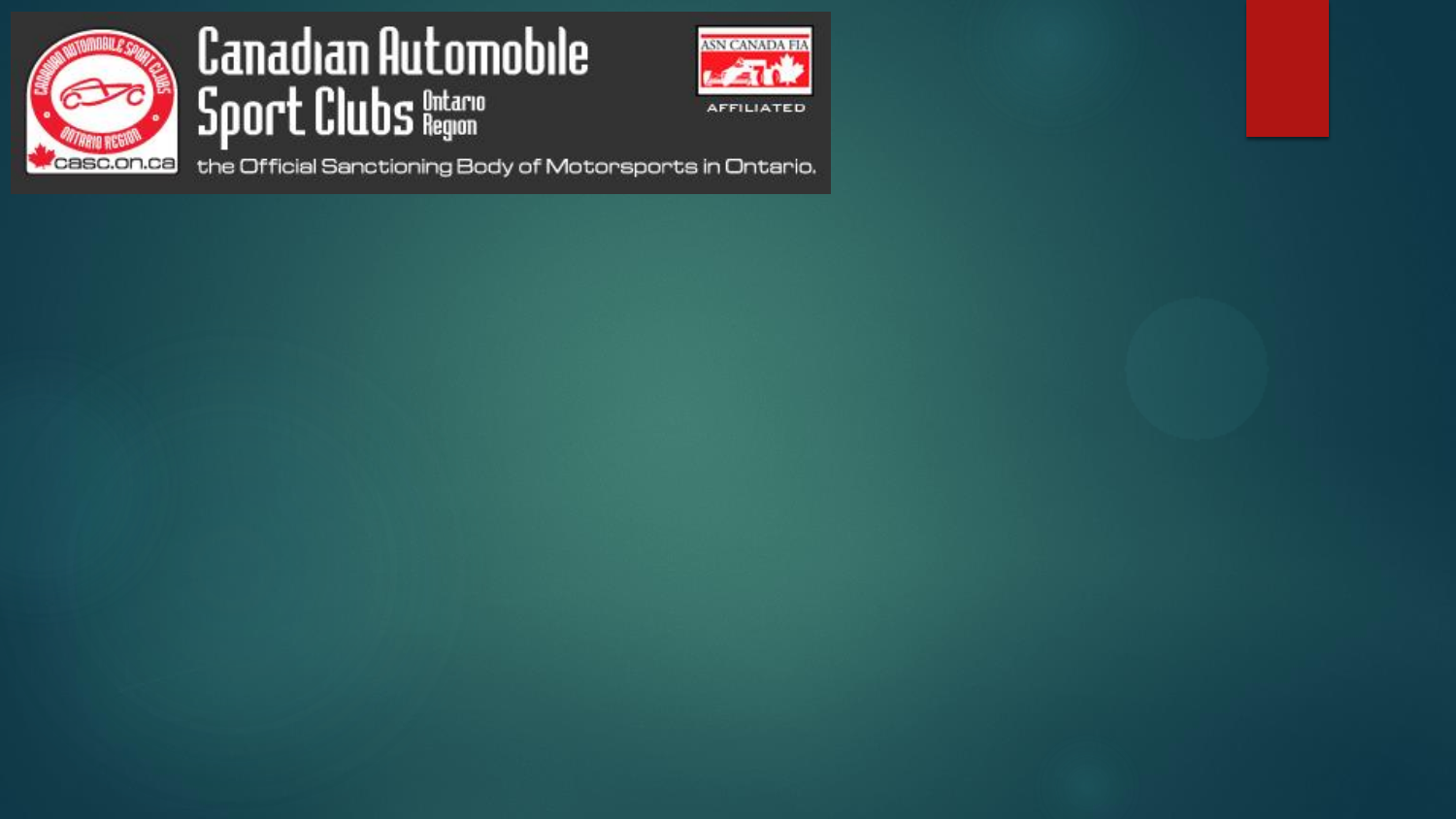

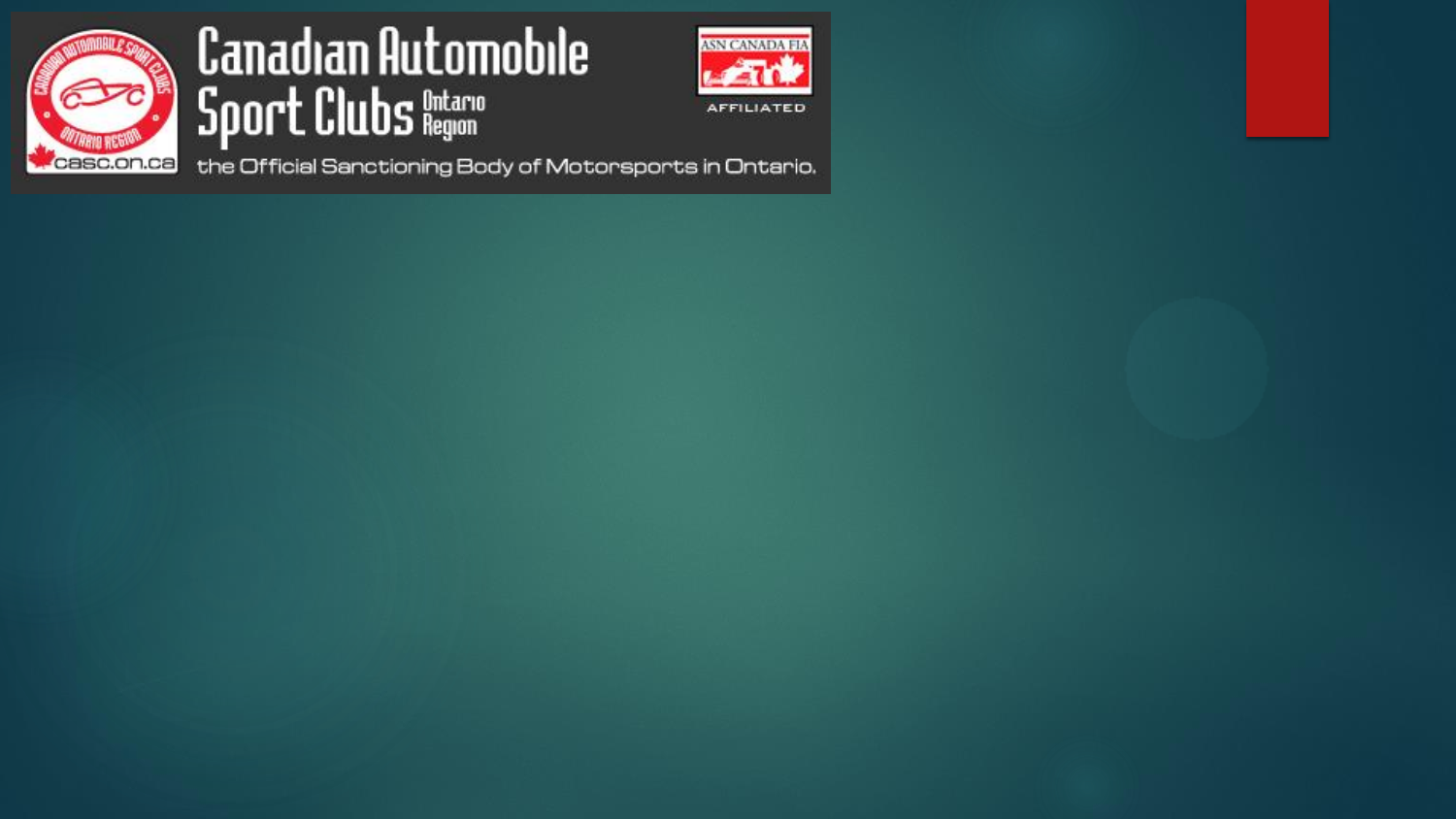

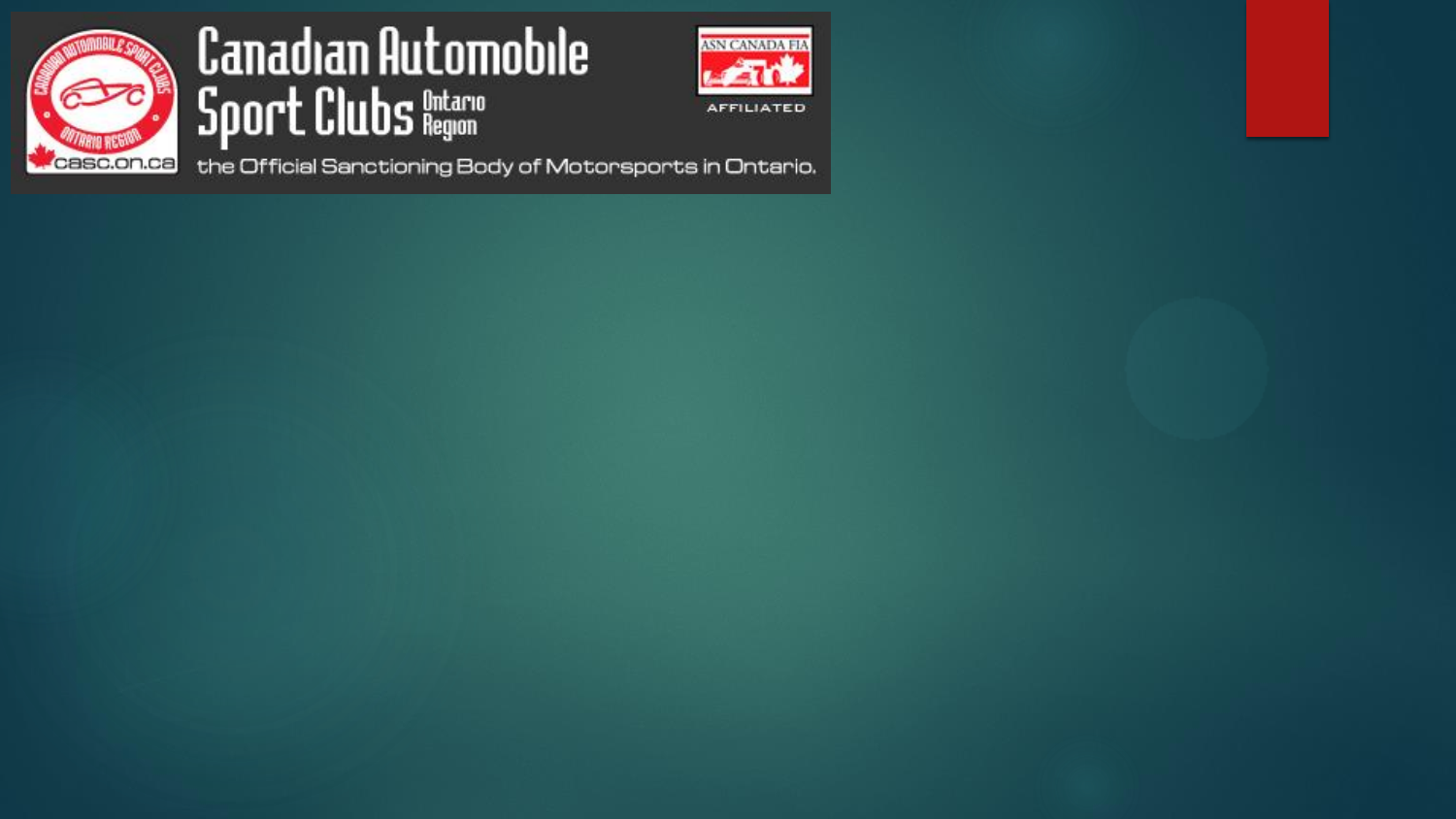

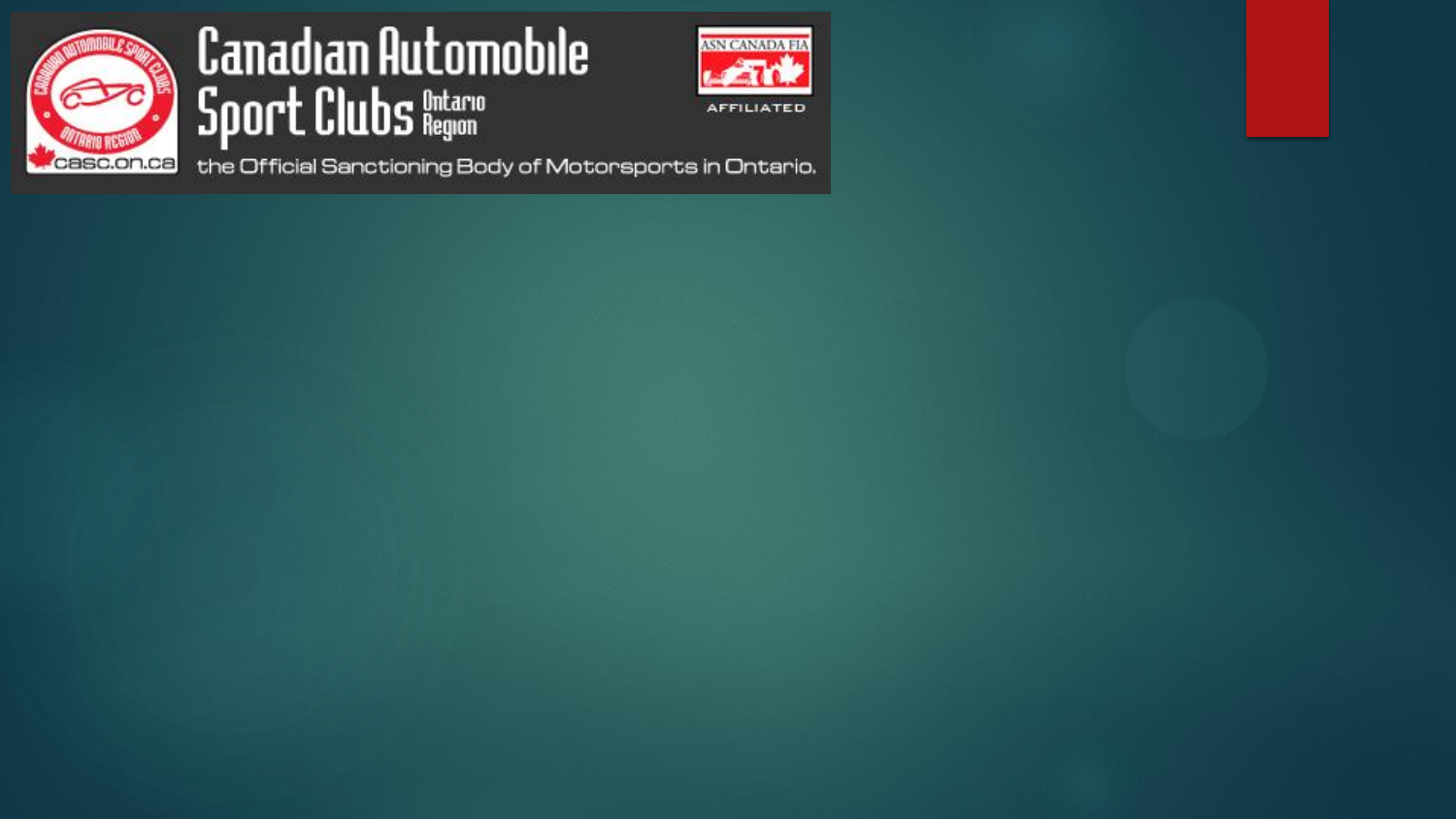

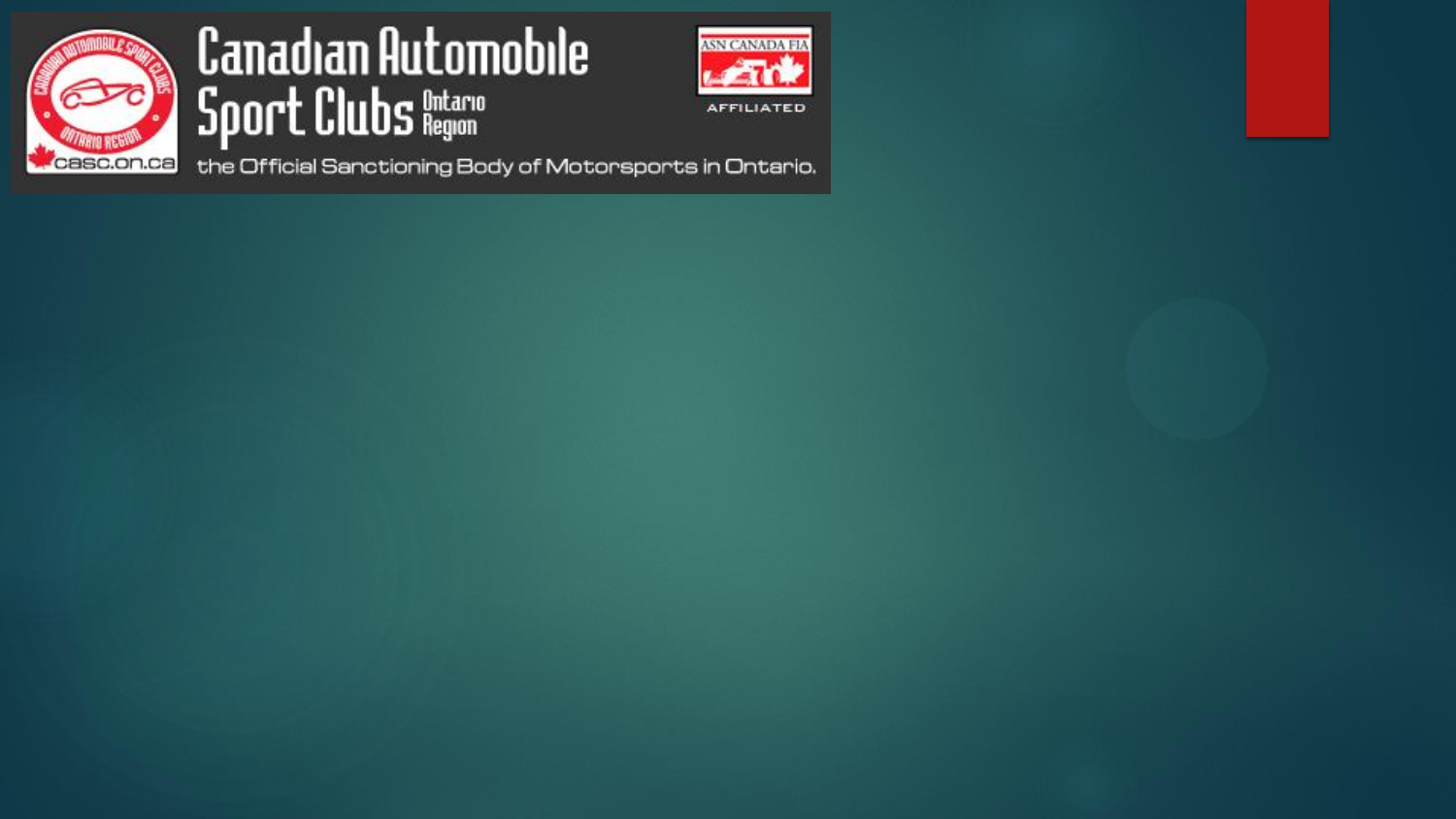

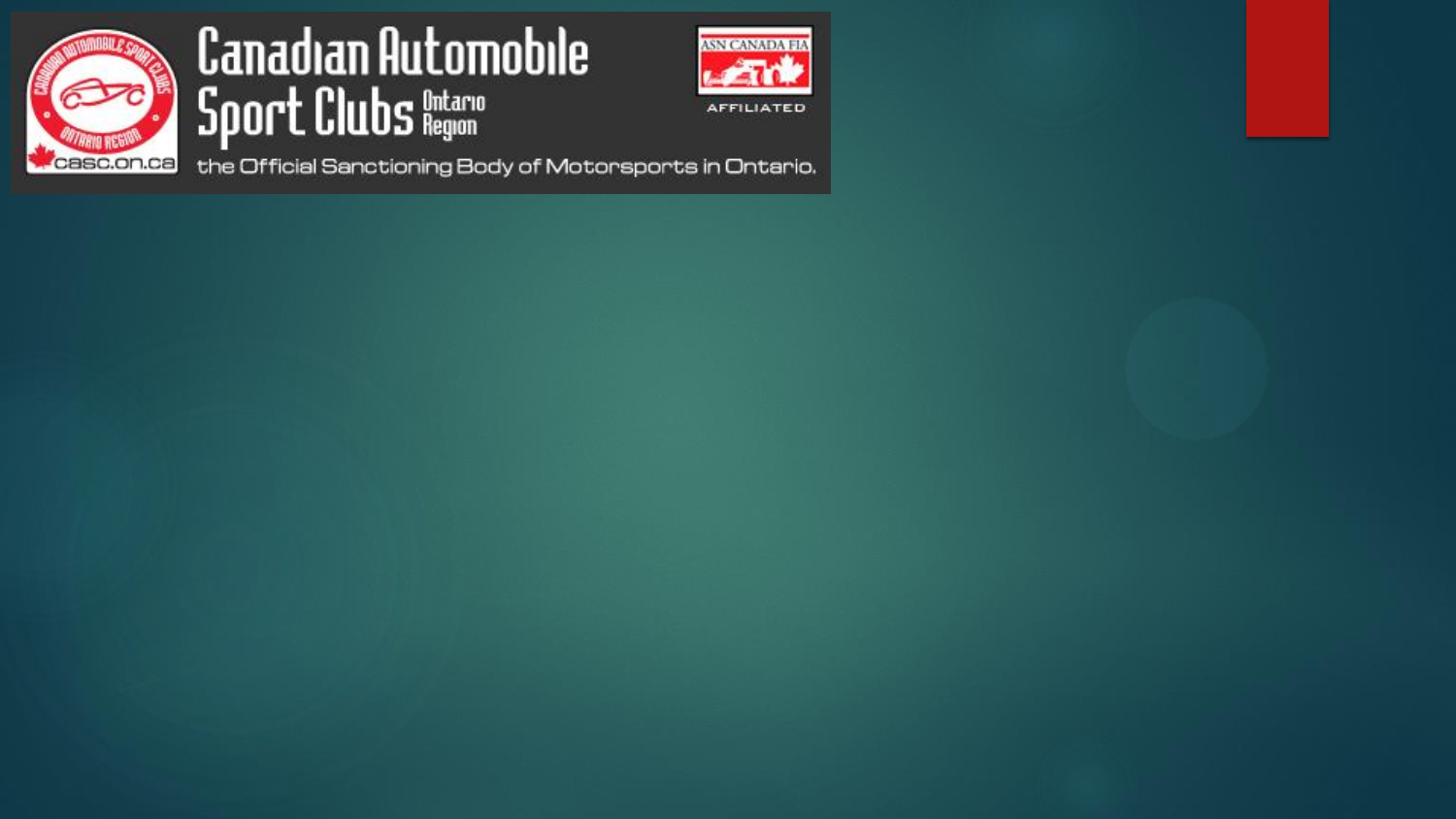

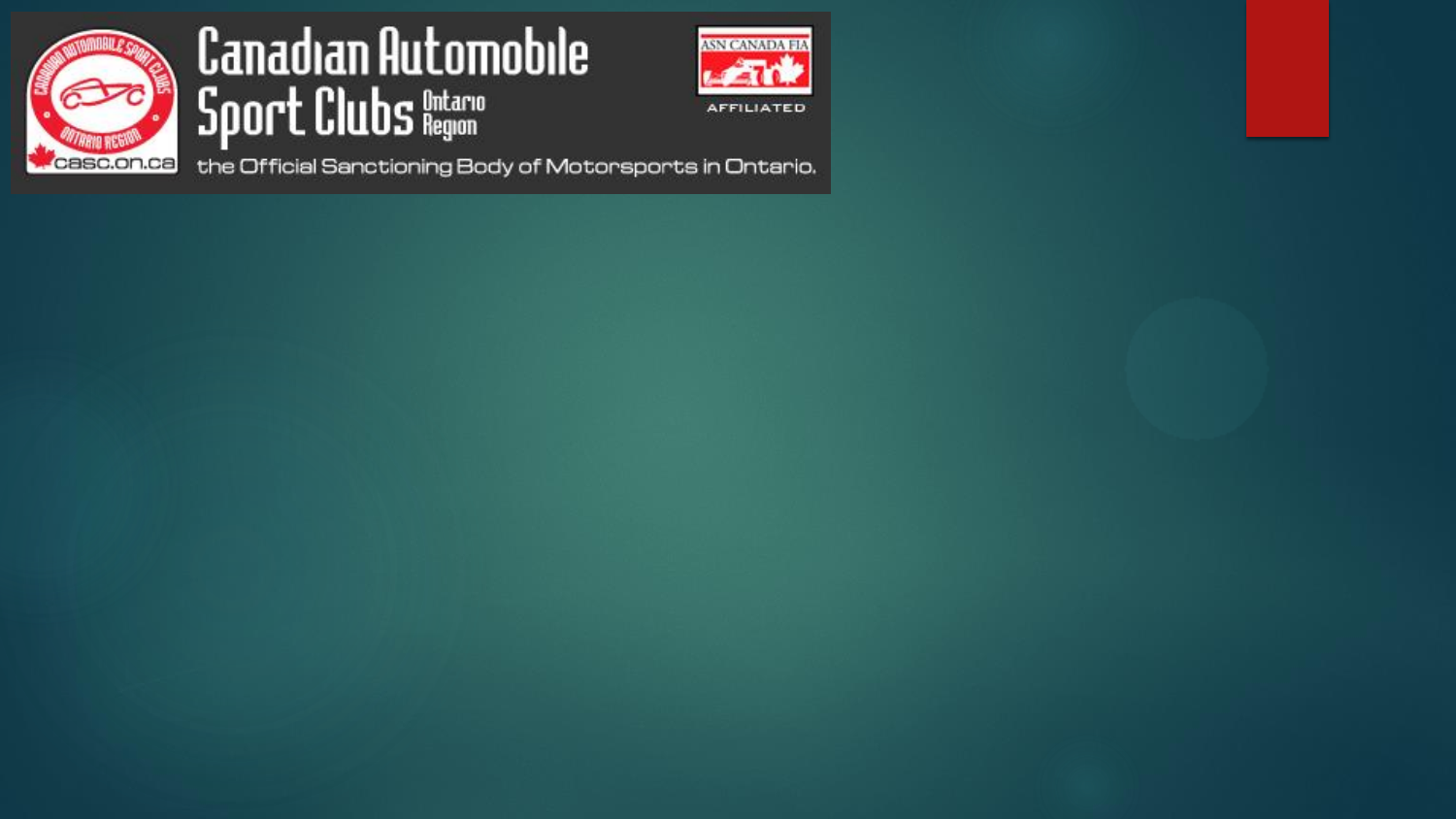